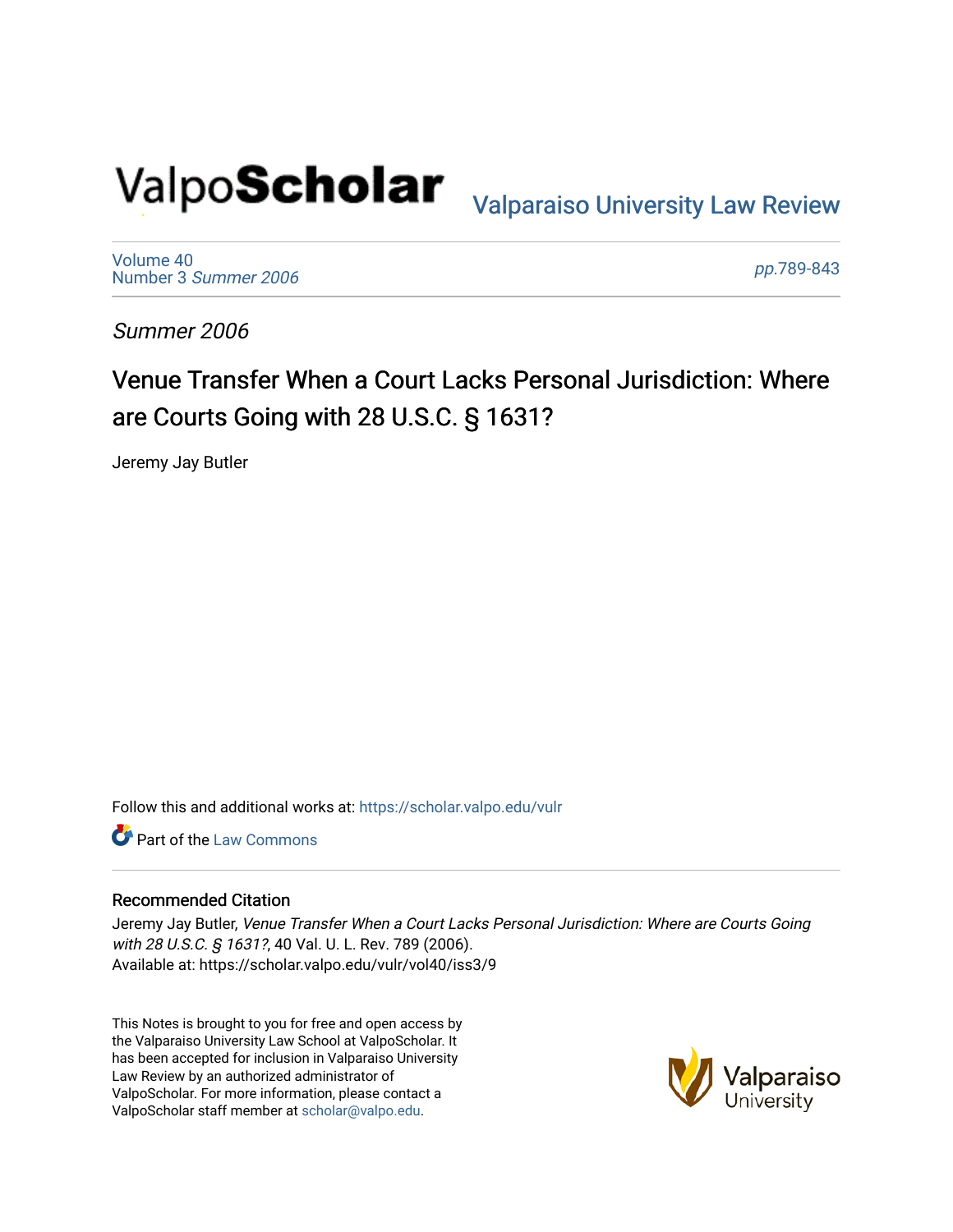# **VENUE TRANSFER WHEN A COURT LACKS PERSONAL JURISDICTION: WHERE ARE COURTS GOING WITH 28 U.S.C. § 1631?**

#### I. INTRODUCTION

Courts use venue to balance the plaintiff's choice of forum with protections of fairness and convenience for defendants.1 Venue transfer is one aspect of venue that Congress created to improve the efficient change of courtrooms when either the public or the defendant demands a more convenient forum.<sup>2</sup> The original venue transfer provisions, 28 U.S.C § 1404(a)<sup>3</sup> and 28 U.S.C. § 1406(a),<sup>4</sup> are meant to be easy to follow, but they have created complications when courts have used them to transfer cases when they lack jurisdiction over the defendant.5 As a result, venue transfer lacks the certainty that lawyers typically rely on, wastes judicial time, and wastes resources. 6 Courts have tried to use 28

*Id.*

 $\overline{a}$ 

789

<sup>1</sup> *See* 17 JAMES WM. MOORE ET AL., MOORE'S FEDERAL PRACTICE § 110.01 (3d ed. 2004). Venue statutes are concerned with convenience. *Id.* For example, § 1406(a) "was in keeping with the general trend in legislative changes affecting federal court procedure 'of removing whatever obstacles may impede an expeditious and orderly adjudication of cases and controversies.'" *Id.* § 111.31. Congress meant for § 1404(a) to have a broad remedial purpose to prevent wasted time, energy, and money. *Id.* § 111.11. Further it protects litigants, witnesses, and the public against inconvenience. *Id.*; *see also* David E. Steinberg, *The Motion to Transfer and the Interests of Justice*, 66 NOTRE DAME L. REV. 443, 452 (1990) ("The section 1404 transfer assumes that the long-run efficiency gains resulting from the litigation of a case in a more convenient forum will outweigh the immediate costs that accompany a transfer.").

<sup>&</sup>quot;While there is no definitive list of factors that must be considered, courts typically look to some or all . . . 'public' 'and private' interest factors to determine whether the proposed alternative forum would better serve the convenience and interest of justice requirements." MOORE ET AL., *supra* note 1, § 111.13.

<sup>3</sup> *See infra* note 52 and accompanying text (providing the language of § 1404).

*See infra* note 69 and accompanying text (providing the language of § 1406). *See infra* Part II.B (explaining how the function of § 1404(a) and § 1406(a) changed as courts utilized them when a court lacked personal jurisdiction over the defendant). <sup>6</sup> *See* MOORE ET AL., *supra* note 1, § 111.02.

What sounds like a simple exercise in determining which of the two statutes properly applies often can be complicated because, even though venue is technically proper because it complies with the applicable venue statute . . . some courts nonetheless define venue as "wrong" if some other procedural obstacle in the original court, such as lack of personal jurisdiction over the defendant, would have prevented the action from proceeding there. In such a case, the courts also disagree as to which of the two statutes properly applies to effect transfer .... Thus, what should be a straightforward exercise in determining which transfer statute applies, however, frequently is complicated by the courts' use of different standards to determine when venue is "wrong."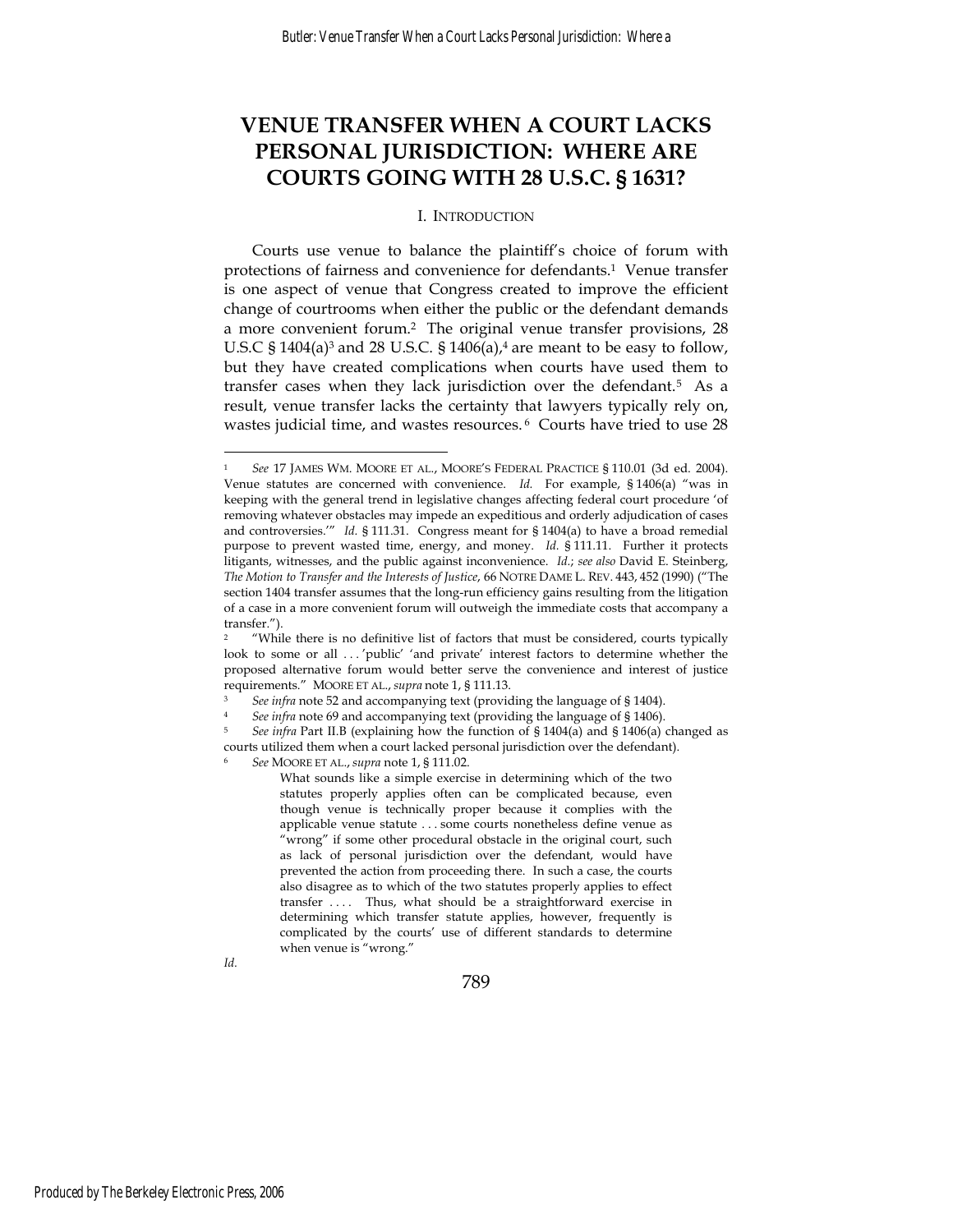U.S.C. § 16317 to solve these problems, but again, inconsistent court opinions prevent the statute from making venue transfer efficient.8 The result is that practicing attorneys have difficulty predicting the results following a venue transfer.9 This phenomenon is best illustrated by the following hypothetical.10

Imagine that Kate, a defense lawyer, represents an Iowa citizen and Sally, a plaintiff lawyer, represents an Illinois citizen. Kate's client was served with a summons to an Illinois federal court one year and nine months after the occurrence of a cause of action with a two-year statute of limitations. Initially, Kate is not worried because she knows that Illinois has no personal jurisdiction over her client, and hence, she will easily be able to dispense of the claim. Kate first moves to quash service, which the court grants. However, when Kate files a motion to dismiss for lack of personal jurisdiction, Sally moves for a change of venue. Kate is still not worried. She knows the only permissible forum is Iowa, where the statute of limitations is two years, and she will still be able to defeat the claim because two years have passed since the incident giving rise to the complaint. By the time the action gets to Iowa and her client is re-served as required by Iowa law, the appropriate statute of limitations will have run.

However, Sally specifically asks the court to transfer under § 1631. Sally asserts that § 1631 has superceded § 1404(a) and § 1406(a) in transfers by a court that lacks jurisdiction over the defendant. Further, she explains that § 1631 demands that the action be deemed filed in Iowa on the day it was filed in the impermissible Illinois forum. Kate realizes

> Courts have struggled with the application of the federal transfer of venue statutes since their enactment in 1948. Simply worded and widely invoked, these provisions have proved difficult to interpret less for what they say than for what they omit. The resulting case law has, in the words of one judge, produced a "nearly hopeless muddle of conflicting reasoning and precedent."

Robert Finzi, *The 28 U.S.C. § 1406(a) Transfer of Time-Barred Claims*, 79 CORNELL L. REV. 975, 977 (1994). Mr. Finzi also asserts that more than 2,000 claims were transferred under § 1404(a) alone in 1982. *Id.* at 977 n.9.

<sup>7</sup> *See infra* note 174 and accompanying text (setting out the language of § 1631). 8 *See infra* Parts II.C, III.B (explaining the inconsistent application of § 1631 and discussing the effects of the inconsistent applications).

<sup>9</sup> *See infra* Part II.B (discussing the scattered results of venue transfer when a court lacks personal jurisdiction).

The following hypothetical is loosely based on the factual situation that occurred in *Mayo Clinic v. Kaiser*, 383 F.2d 653 (8th Cir. 1967). However, the names, laws of the states, and the lawsuit are purely fictional, and it is purely coincidental to the extent that such a fact pattern does exist.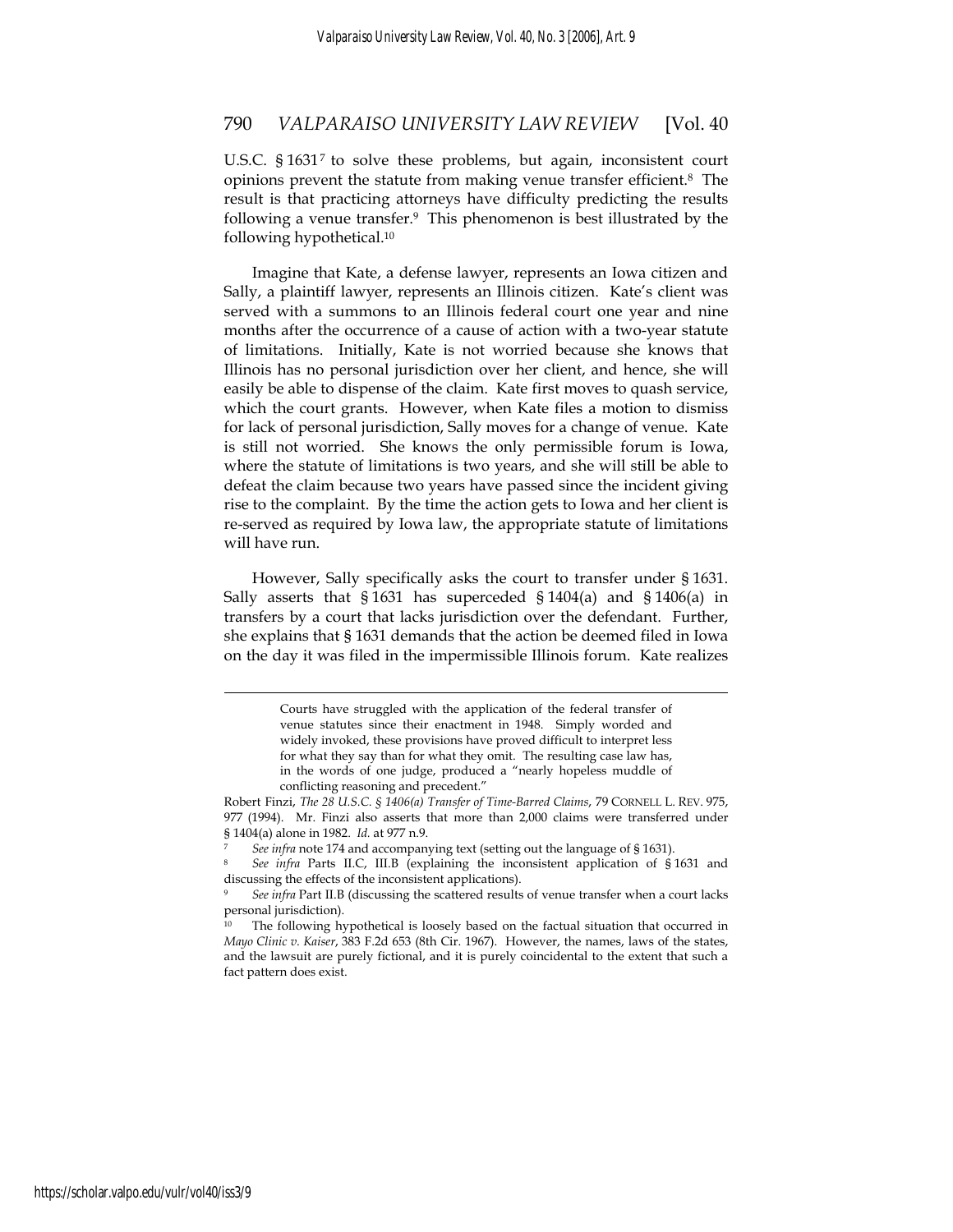that this transfer means the Iowa statute of limitations no longer bars Sally's claim. The court responds to Sally that § 1631 will not be used because the court believes that § 1631 only works when a court lacks subject matter jurisdiction. Instead, the court determines that the transfer will take place under § 1406(a). Kate lets out a sigh of relief because she knows that under § 1406(a) the new forum applies its own state law when the case arrives. As a result, Sally will have to re-serve Kate under Iowa law and her action will be barred by the Iowa statute of limitations.

However, the court surprisingly determines that the Iowa court must apply the longer Illinois statute of limitations of four years. Therefore, Sally's claim will not be barred by the statute of limitations. Kate cannot believe the result and only wonders when and how a simple venue transfer became so complicated and unfair.

This hypothetical represents the problems today with venue transfer when a court lacks personal jurisdiction over a defendant.<sup>11</sup> Not even experienced attorneys can accurately predict what will happen with a cause of action after a venue transfer has been requested when the court lacks personal jurisdiction over the defendant.12 The purpose of this Note is to advocate that § 1631 must be amended to (1) clearly establish that it is the transfer provision to use when transferring to a different venue due to a lack of personal or subject matter jurisdiction,13 and (2) it must be amended to take into account fairness to defendants so that a plaintiff's claim is not preserved indefinitely. 14 Part II of this Note focuses on the background of venue transfer. 15 Specifically, Part II explains the purpose of venue transfer,<sup>16</sup> why and how its purpose changed, $17$  how that change created an inefficient system, $18$  and how

<sup>11</sup> *See infra* Part III (explaining the efficiency problems caused by venue transfer when a court lacks jurisdiction).

<sup>12</sup> *See infra* Parts II.B–C (discussing the scattered results that courts have reached in applying venue transfer provisions, which has created a system with uncertain rules).

<sup>13</sup> *See infra* Part IV (proposing an author-created amendment to § 1631 that will make venue transfer efficient again).

<sup>14</sup> *See infra* Part IV (proposing an author-created amendment to § 1631 to be more fair to defendants).

<sup>15</sup> *See infra* Part II (discussing the legal background of venue transfer, venue transfer when a court lacks personal jurisdiction, and the application of § 1631).

<sup>16</sup> *See infra* Part II.A (explaining the function and purpose of venue transfer from *forum non conveniens* to the transfer provisions of § 1404(a) and § 1406(a)). 17 *See infra* Part II.B (discussing how the purpose and function of venue transfer changed

as a result of the *Goldlawr* decision).

<sup>18</sup> *See infra* Part II (discussing § 1404(a), § 1406(a), *forum non conveniens,* and case law applying § 1404(a) and § 1406(a) when a court lacks jurisdiction).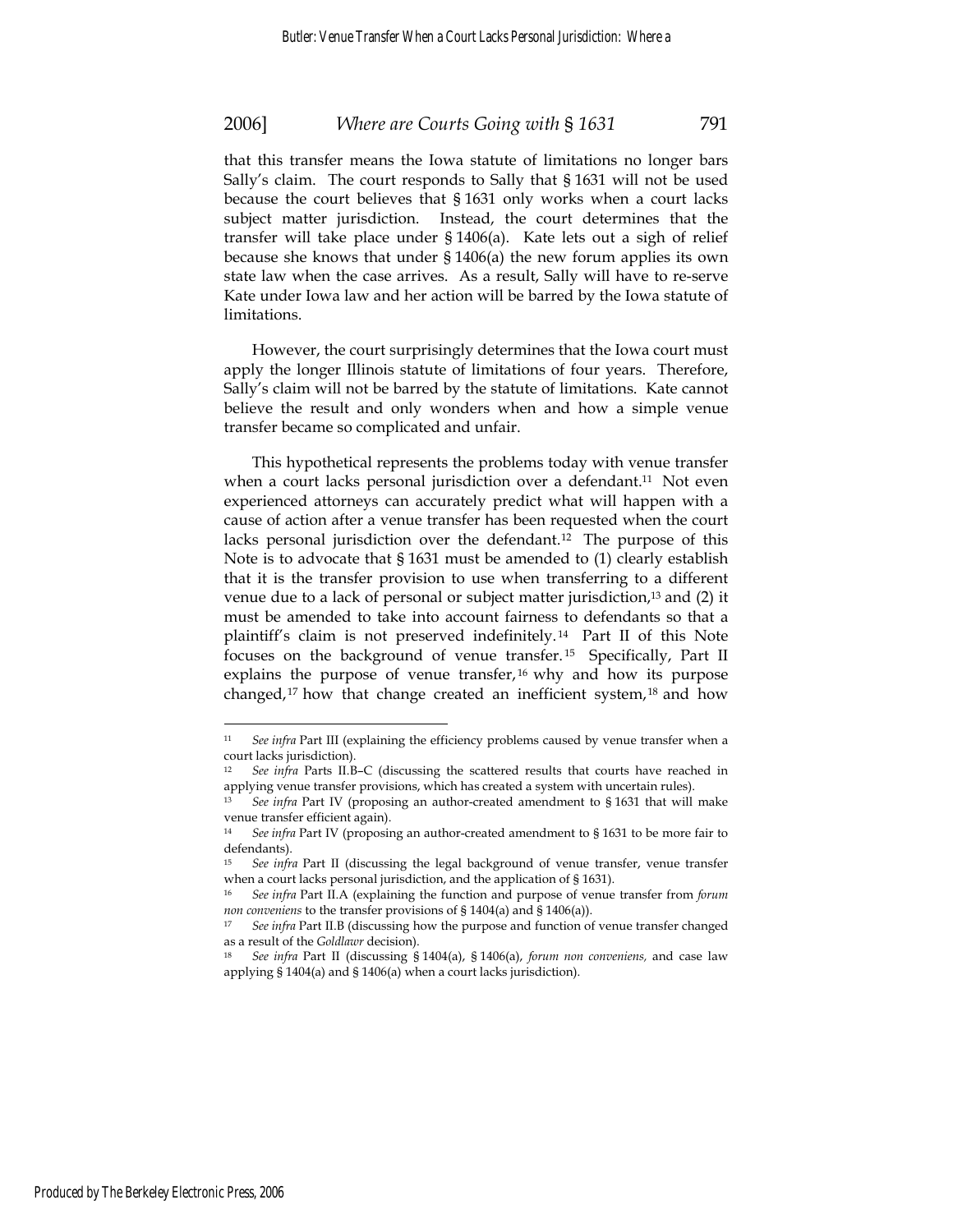courts tried to utilize § 1631 to restore efficiency to venue transfer.19 Finally, Part II explores the different interpretations of § 1631.<sup>20</sup> Part III of this Note analyzes the problems with lack of personal jurisdiction venue transfer, $21$  the reasons that § 1631 was used in an attempt to resolve those flaws,<sup>22</sup> why § 1631 fails to resolve those flaws,<sup>23</sup> and the flaws of §1631 itself.<sup>24</sup> Part IV of this Note proposes amendments to § 1631 that will restore efficiency to venue transfer and alleviate the problems with the statute itself. 25 Specifically, the amendment incorporates language that clearly establishes § 1631 as the venue transfer statute to use when a court transfers to a different venue because it lacks personal jurisdiction over a defendant, which will conserve court resources and provide a reliable, certain rule for lawyers to follow.26 Additionally, the amendment strikes particular language that is detrimental to defendants.<sup>27</sup> Taken as a whole, the amended statute will preserve valid plaintiff claims, account for fairness to the defendant, and apply uniformly and efficiently.28

# II. LEGAL BACKGROUND OF VENUE TRANSFER WITHOUT PERSONAL **JURISDICTION**

This Part explains that if a court lacks personal jurisdiction over the defendant, a venue transfer wastes judicial time and resources and also creates uncertainty for lawyers.29 First, Part II.A explores the original purpose and function of venue transfer beginning with *forum non* 

<sup>19</sup> *See infra* Part II.C.1 (presenting why the *Ross* court felt the need to utilize § 1631 because venue transfer had become so complicated and inconsistent).

<sup>20</sup> *See infra* Part II.C (explaining some of the various applications, narrow and broad, of § 1631).

<sup>21</sup> *See infra* Part III (outlining the problems with venue transfer when a court lacks personal jurisdiction over the defendant).

<sup>22</sup> *See infra* Part III.B (describing that § 1631 almost remedied the problems with venue transfers when a court lacks personal jurisdiction over the defendant).

<sup>23</sup> *See infra* Parts III.B.1–3 (displaying the problems with § 1631 and setting the groundwork for the amendment).

See infra Part III (analyzing the reasons that § 1631 needs to be amended to reclaim efficiency with venue transfer).

<sup>25</sup> *See infra* Part IV (providing the suggested amendments to § 1631 to resolve the

problems that venue transfers have caused when a court lacks personal jurisdiction). 26 *See infra* Part IV (explaining the need for such an amendment so that § 1631 will apply uniformly and make venue transfer more efficient).

<sup>27</sup> *See infra* Part IV (explaining the need for such an amendment because § 1631 takes away defendant protections with choice of law, specifically the statute of limitations). 28 *See infra* Part V (providing a brief conclusion that details the reasons the proposed

amendments to § 1631 balance the interests involved with venue transfer).

<sup>29</sup> *See infra* Part II (discussing the legal background of venue transfer provisions and their application when a court lacks personal jurisdiction over the defendant).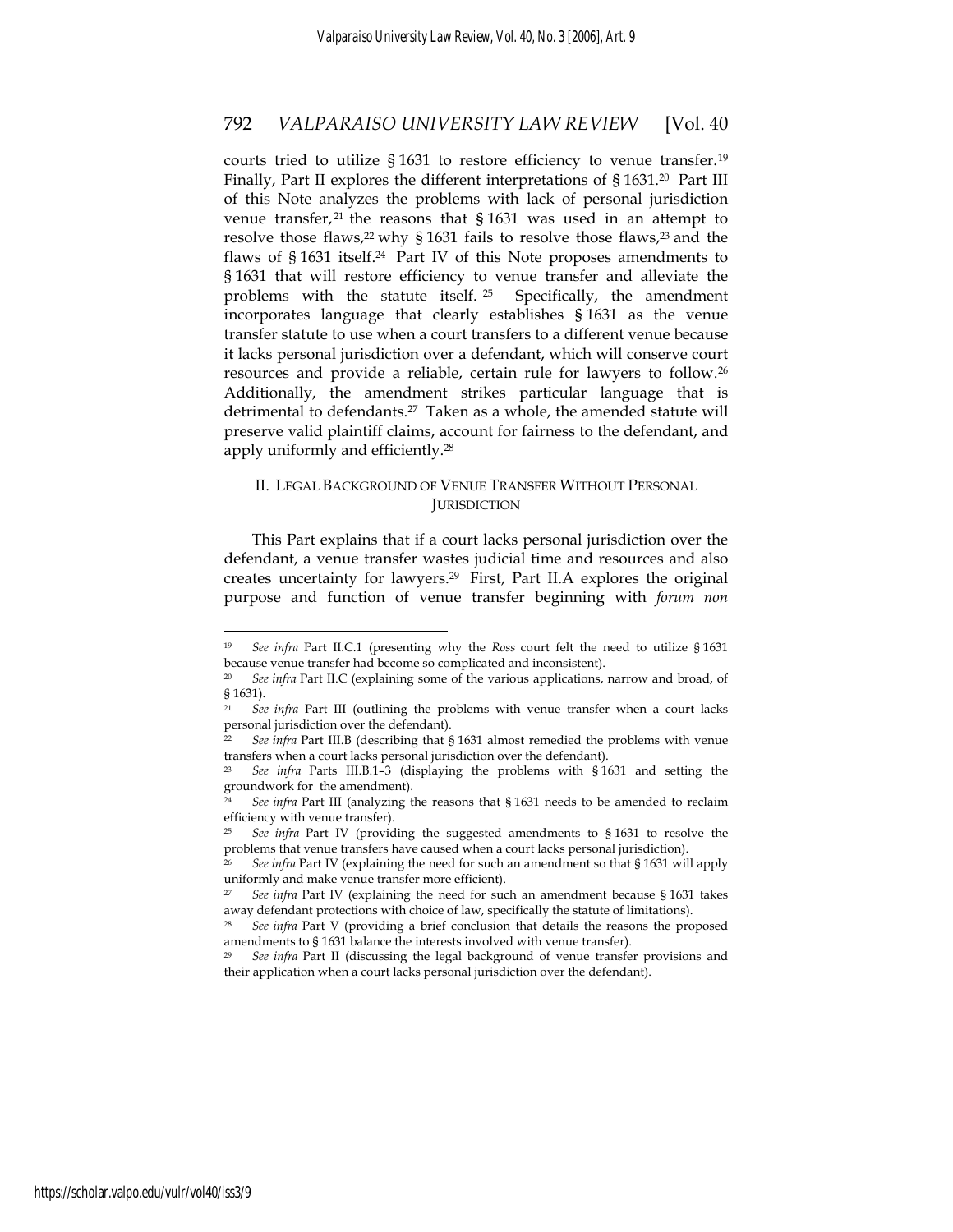*conveniens* and ending with the most common venue transfer provisions of § 1404(a) and § 1406(a).30 Second, Part II.B explains that the function of § 1404(a) and § 1406(a) changed when courts began to transfer cases in which they lacked personal jurisdiction over the defendants.<sup>31</sup> Part II.B also discusses the reasons that venue transfer became inefficient as lack of personal jurisdiction transfers intersected with choice of law doctrines pertaining to  $$1404(a)$  and  $$1406(a).^{32}$  Finally, Part II.C explores why courts began using § 1631 as well as the different interpretations of how § 1631 should function.<sup>33</sup>

#### *A. Purpose and Function of Venue Transfer*

 $\overline{a}$ 

The purpose of congressionally created venue<sup>34</sup> rules is to promote convenience and fairness for both the parties and the court.35 In terms of

<sup>30</sup> *See infra* Part II.A (discussing the general transfer provisions § 1404(a) and § 1406(a) and their ancestor, *forum non conveniens*). 31 *See infra* Part II.B (discussing the application of § 1404(a) and § 1406(a) after the

*Goldlawr v. Heiman*, 369 U.S. 463 (1962), decision).

<sup>32</sup> *See infra* Part II.C (showing that courts are split on whether to apply *Goldlawr* to overcome choice of law obstacles as well).

<sup>33</sup> *See infra* Part II.C (exploring the various applications of § 1631 in the post-*Goldlawr*  era).

<sup>&</sup>lt;sup>34</sup> Venue is defined as: "The proper or a possible place for the trial of a case." BLACK'S LAW DICTIONARY 745 (2d Pocket ed. 2001).

<sup>35</sup> Mitchell G. Page, Comment, *After the Judicial Improvements Act of 1990: Does the General Federal Venue Statute Survive as a Protection for Defendants?*, 74 U. COLO. L. REV. 1153, 1160 (2003). The author asserts that both venue and personal jurisdiction are characterized as protections for the defendant, and he notes a distinction between the purpose of personal jurisdiction and venue. *Id.* at 1159–60. Personal jurisdiction is a guarantee that defendants receive treatment in a manner consistent with the Due Process Clauses of the Fifth and Fourteenth Amendments. *Id.* at 1158. Thus, personal jurisdiction is a question of whether a court has power over a person. *Id.* at 1159. On the other hand, venue regulations do not raise constitutional concerns and are only thought of as additional protections for the defendant. *Id.* This particular comment argued that the *International Shoe* test for personal jurisdiction, which provides that a defendant must have certain minimum contacts with a state to avoid offending traditional notions of fair play and substantial justice, only focuses on the minimum contacts aspect of due process. *Id.* at 1159–60. The author noted that the only time in the past sixty years that a court relied on the "fair play and substantial justice inquiry" was in *Asahi Metal Industrial Co. v. Superior Court*. *Id.* at 1160; Asahi Metal Indus. Co. v. Super. Ct., 480 U.S. 102, 113–16 (1987). Thus, the author concludes: "It is the venue rules promulgated by Congress, and not the Due Process requirements of the Constitution, that primarily take into account the issues of convenience and fairness." Page, *supra*, at 1160; *see also* Jeffrey J. Kanne, Note, *The Doctrine of Forum Non Conveniens: History, Application, and Acceptance in Iowa*, 69 IOWA L. REV. 975, 980–81 (1984). This author determined that a decision in *Gulf Oil Corp. v. Gilbert*, dealing with *forum non conveniens*, addressed the opposite interest of *International Shoe v. Washington*. Kanne, *supra*, at 980; Gulf Oil Corp. v. Gilbert, 330 U.S. 501 (1947); Int'l Shoe v. Washington, 326 U.S. 310 (1945). *International Shoe* recognized that a state has an interest in adjudicating actions closely connected to the state and expanded plaintiff rights by increasing the possible number of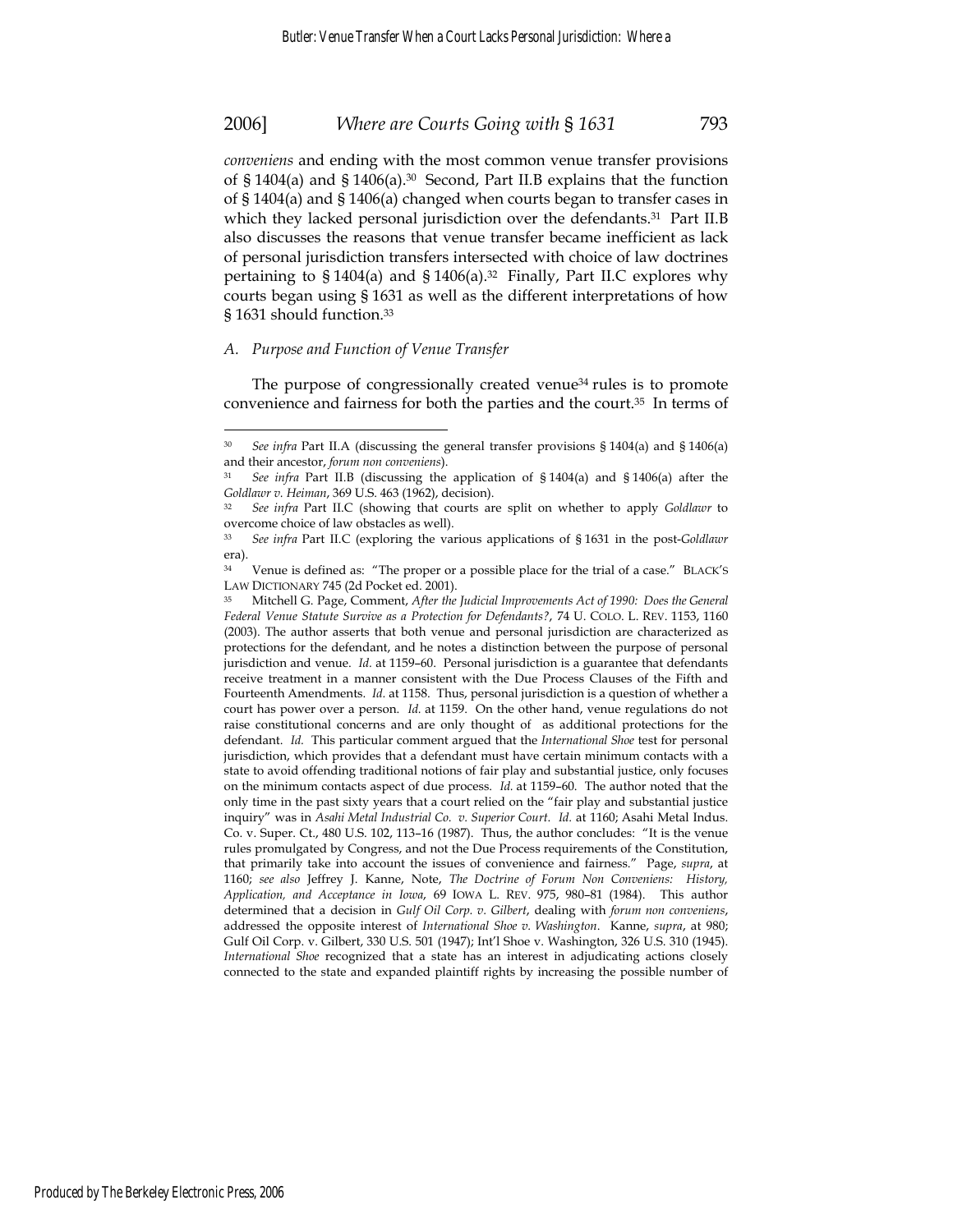fairness, venue statutes protect defendants against the risk that plaintiffs will select an unfair or inconvenient place for trial.<sup>36</sup> The venue rules also account for the public interest, which may demand that the trial take place in a different forum. 37 Although venue provisions protect defendants and the public, plaintiffs retain the privilege of choosing the venue.38 As a result, plaintiffs hold a distinct advantage with venue because they determine both the location and the applicable law. 39 Congress passed venue transfer provisions, such as § 1404(a) and

forums. Kanne, *supra*, at 980–81. Meanwhile, *Gulf Oil Corp.* recognized that a state has an interest in not adjudicating actions that are loosely connected to the state and expanded defendants' rights because it determined that a defendant's right not to be burdened with an inconvenient and unjust forum must be balanced with a plaintiff's choice of forum. *Id.* at 981.

<sup>36</sup> Page, *supra* note 35, at 1161 (quoting the language from *Leroy v. Great West United Corp.*, "the purpose of statutory venue is to protect the *defendant* against the risk that a plaintiff will select an unfair or inconvenient place of trial").

Id. While venue protects both the defendant and the public, this Note specifically focuses on the protection it offers to defendants; therefore, the protection it offers to the public and how that has changed through the years is beyond the scope of this Note.

See Norwood v. Kirkpatrick, 349 U.S. 29 (1955). The Supreme Court declared that a court should consider the plaintiff's choice of forum under a transfer. *Id*. at 29. District and circuit courts further stated that unless a forum is extremely inconvenient for a defendant, the plaintiff's forum should rarely be disturbed. *See* Gen. Portland Cement Co. v. Perry, 204 F.2d 316 (7th Cir. 1953); Sun Oil Co. v. Lederle, 199 F.2d 423 (6th Cir. 1952); Ford Motor Co. v. Ryan, 182 F.2d 329 (2d Cir. 1950); Bergeron v. Sabine Dredging & Constr. Co., 281 F. Supp. 223 (D. La. 1968); Benrus Watch Co. v. Bulova Watch Co., 126 F. Supp. 470 (D.R.I. 1954); Sherman v. Baltimore & Ohio R.R., 122 F. Supp. 492 (D. Pa. 1954).

<sup>39</sup> Robert A. Ragazzo, *Transfer and Choice of Federal Law: The Appellate Model*, 93 MICH. L. REV. 703, 709–10 (1995). Professor Ragazzo argues that a plaintiff's venue privilege is well founded, and he points to *Van Dusen v. Barrack*, where the Supreme Court indicated that a court should give great deference to a plaintiff's choice of forum. *Id.*; *see also Van Dusen*, 376 U.S. 612, 628–31 (1964). Professor Ragazzo asserts that in the interest of efficiency and saving resources, plaintiffs, instead of judges, are given wide latitude to determine the initial forum. Ragazzo, *supra*, at 710. Also, allowing the plaintiff to select venue involves fewer steps because the process would be much slower if the plaintiff had to communicate with the defendant to determine the proper venue before the litigation process even started. *Id.* Professor Ragazzo also asserts that defendants are protected by such concepts as personal and subject matter jurisdiction, and venue should only be reconsidered in very rare instances. *Id.* at 708–09. To do otherwise would undermine the goal of efficiency in allowing plaintiffs to choose in the first place. *Id.* at 710. Still, Professor Ragazzo admits that plaintiffs have an advantage with being able to choose the forum because they essentially influence the choice of law. *Id.*

This Note discusses later how this advantage, although given credence, sometimes becomes known as forum shopping, which courts tend to dislike. *See infra* note 74 and accompanying text (discussing why courts are concerned with some instances of plaintiff forum shopping).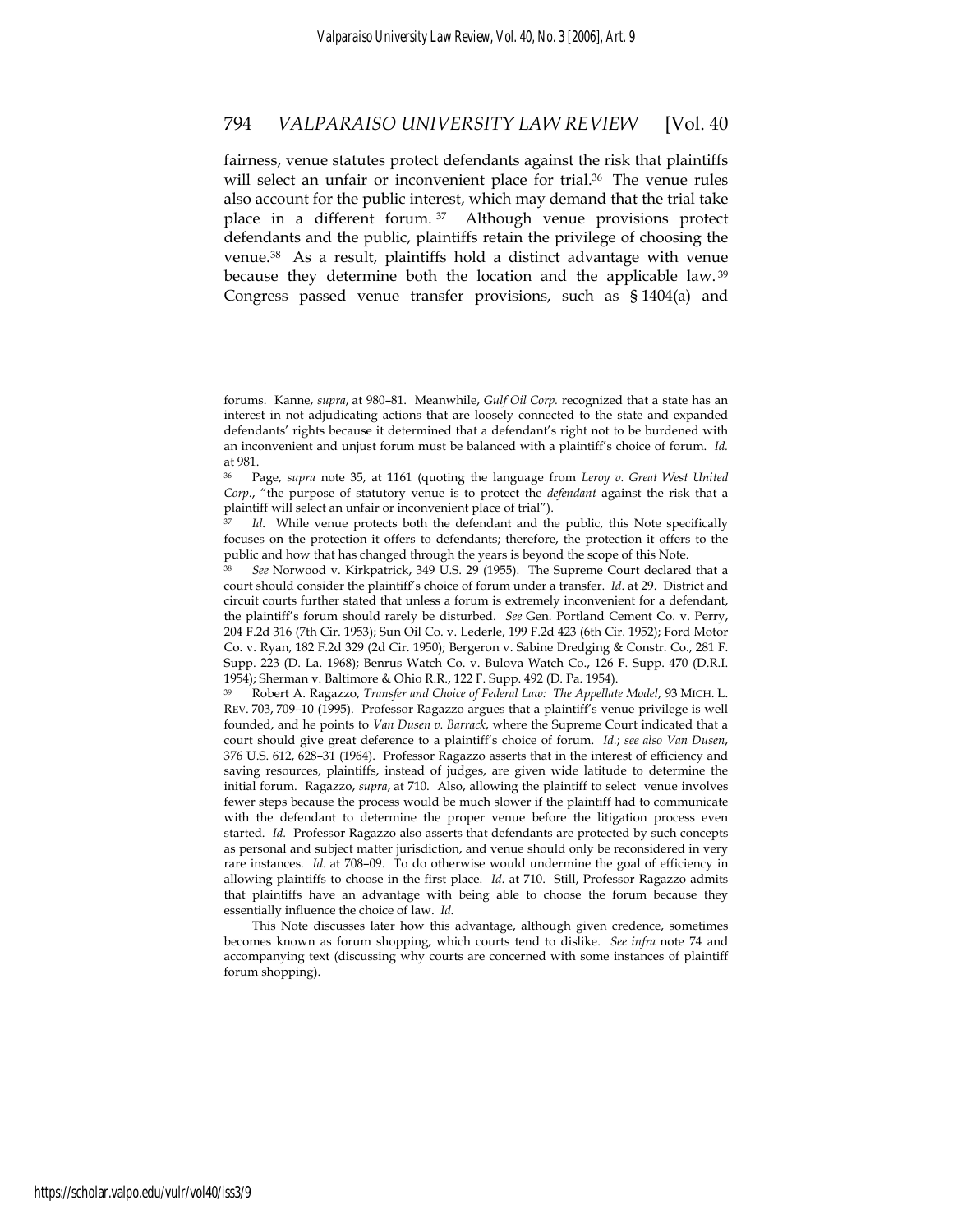§ 1406(a), to promote efficiency with venue in the federal procedural scheme. 40

The common law doctrine of *forum non conveniens* is the ancestor for § 1404(a) and § 1406(a). 41 Exploring *forum non conveniens* provides deeper insight into the specific purpose behind venue transfer and the reasons that Congress passed § 1404(a) and § 1406(a).42

#### 1. *Forum Non Conveniens*: The First Form of Venue Transfer

Prior to the existence of the federal transfer statutes, *forum non conveniens* was the only protection defendants had against plaintiffs who abused the venue provisions.43 Under *forum non conveniens*, a court can dismiss a case despite the fact that venue and jurisdiction are proper because a more convenient and proper forum exists for adjudication.<sup>44</sup>

The general venue statute is 28 U.S.C. § 1391 (2000). This statute states: (a) a civil action wherein jurisdiction is founded only on diversity of citizenship may, . . . be brought only in (1) a judicial district where any defendant resides, if all defendants reside in the same State, (2) a judicial district in which a substantial part of the events or omissions giving rise to the claim occurred, or a substantial part of property that is the subject of the action is situated, or (3) a judicial district in which any defendant is subject to personal jurisdiction at the time the action is commenced, if there is no district in which the action may otherwise be brought.

*Id.* Both § 1404(a) and § 1406(a) allow for transfer from one venue to another and are arranged under title 28, which is the same title where the general venue provisions such as § 1391 are located, and so it appears that § 1404 and § 1406 are members of the venue family. *See* 28 U.S.C. § 1391 (2000); 28 U.S.C. § 1404 (2000); 28 U.S.C. § 1406 (2000). 41 *See infra* Part II.A.1 (discussing the history, background, and generalities of *forum non* 

*convienens*).

<sup>42</sup> Richard L. Marcus, *Conflicts Among Circuits and Transfers Within the Federal Judicial System*, 93 YALE L.J. 677, 679–80 (1984). Professor Marcus notes that even though it requires a court to dismiss an action, *forum non conveniens* is meant for situations in which a more convenient forum exists. *Id.* Thus, in 1948, Congress provided § 1404(a) as an alternative to *forum non conveniens* and dismissal, but it allowed for transfer to a court that was more convenient so long as venue and personal jurisdiction were proper. *Id.* Thus, although it included more than the common law doctrine of *forum non conveniens*, the driving premise of § 1404(a) was to allow the case to be brought to a more convenient forum. *Id.*; *see also*  Annotation, *Questions as to Convenience and Justice of Transfer Under Forum Non Conveniens Provisions of Judicial Code (28 USC § 1404(a))*, 1 A.L.R. FED. 15, 30 (1969) ("The forum non conveniens provision of the Judicial Code of 1948, [is] in 28 USC § 1404(a).").

<sup>43</sup> Marcus, *supra* note 42, at 679. "Until 1948, transfer of cases among federal courts was impossible. Dismissal on grounds of forum non conveniens was the only remedy for abuse of venue provisions. In 1947 the Supreme Court confirmed the availability of such dismissal as a matter of federal common law." *Id.*

<sup>44</sup> *See* Gulf Oil Corp. v. Gilbert, 330 U.S. 501 (1947) (superceded by 28 U.S.C. § 1404); *see also* Kanne, *supra* note 35, at 980–82. In *Gulf Oil Corp*., the Supreme Court endorsed the doctrine and determined that a court could decline jurisdiction and dismiss an action in a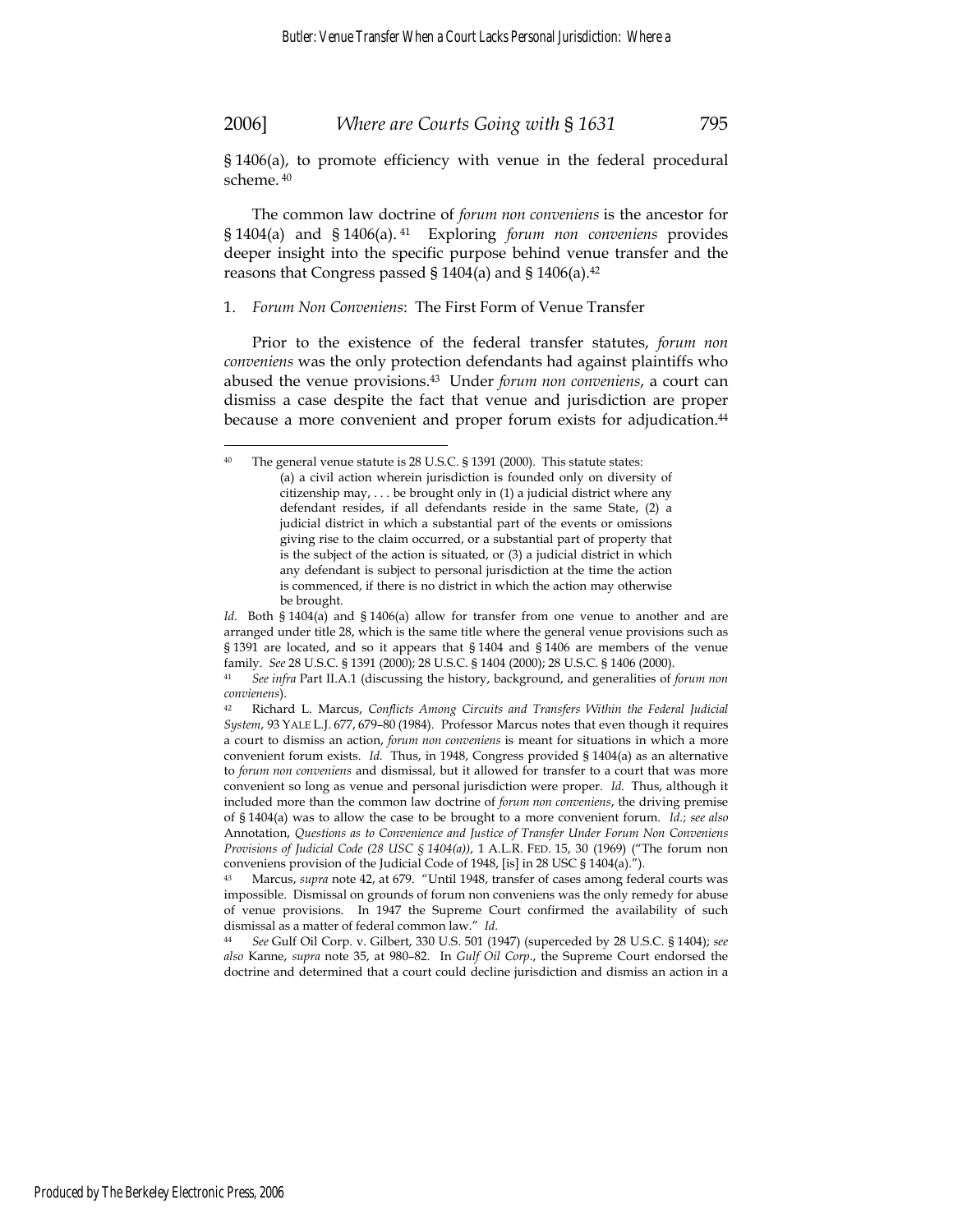The doctrine presupposes that another forum exists where personal jurisdiction and venue are proper for the case to be adjudicated.45 Courts still give the plaintiff's original choice of forum great deference, but *forum non conveniens* gives defendants the opportunity to acquire a better forum if the original forum is unreasonable.46

However, federal courts encountered problems when they applied *forum non conveniens*. 47 For example, *forum non conveniens* could not

If the combination and weight of factors requisite to given results are difficult to forecast or state, those to be considered are not difficult to name. An interest to be considered, and the one likely to be most pressed, is the private interest of the litigant. Important considerations are the relative ease of access to sources of proof; availability of compulsory process for attendance of unwilling, and the cost of obtaining attendance of willing, witnesses; possibility of view of premises, if view would be appropriate to the action; and all other practical problems that make trial of a case easy, expeditious and inexpensive. There may also be questions as to the enforceability of a judgment if one is obtained. The court will weigh relative advantages and obstacles to fair trial. It is often said that the plaintiff may not, by choice of an inconvenient forum, "vex," "harass," or "oppress" the defendant by inflicting upon him expense or trouble not necessary to his own right to pursue his remedy. . . . Factors of public interest also have place in applying the doctrine. Administrative difficulties follow for courts when litigation is piled up in congested centers instead of being handled at its origin. Jury duty is a burden that ought not be imposed upon the people of a community which has no relation to the litigation. In cases which touch the affairs of many persons, there is reason for holding the trial in their view and reach rather than in remote parts of the country where they can learn of it by report only. There is a local interest in having localized controversies decided at home. There is an appropriateness, too, in having the trial of a diversity case in a forum that is at home with the state law that must govern the case, rather than having a court in some other forum untangle problems in conflict of laws, and in law foreign to itself.

*Id*. at 508–09.

 $\overline{a}$ 

<sup>47</sup> *See* Baltimore & Ohio R.R. v. Kepner, 314 U.S. 44 (1941); *Ex parte* Collett, 337 U.S. 55, 58 (1949).

forum that was proper if a more proper forum existed, but only if jurisdiction and venue were initially proper. 330 U.S. at 504 ("This Court, in one form of words or another, has repeatedly recognized the existence of the power to decline jurisdiction in exceptional circumstances.").

<sup>45</sup> *Gulf Oil Corp*., 330 U.S. at 506–07 ("In all cases in which the doctrine of *forum non conveniens* comes into play, it presupposes at least two forums in which the defendant is amenable to process.").

<sup>46</sup> For a particularly good summary of aspects a court considers under this doctrine, see Kanne, *supra* note 35, at 982–83. However, the Court in *Gulf Oil Corp.* specifically stated some considerations and factors that would make a plaintiff's choice unreasonable. 330 U.S. at 508.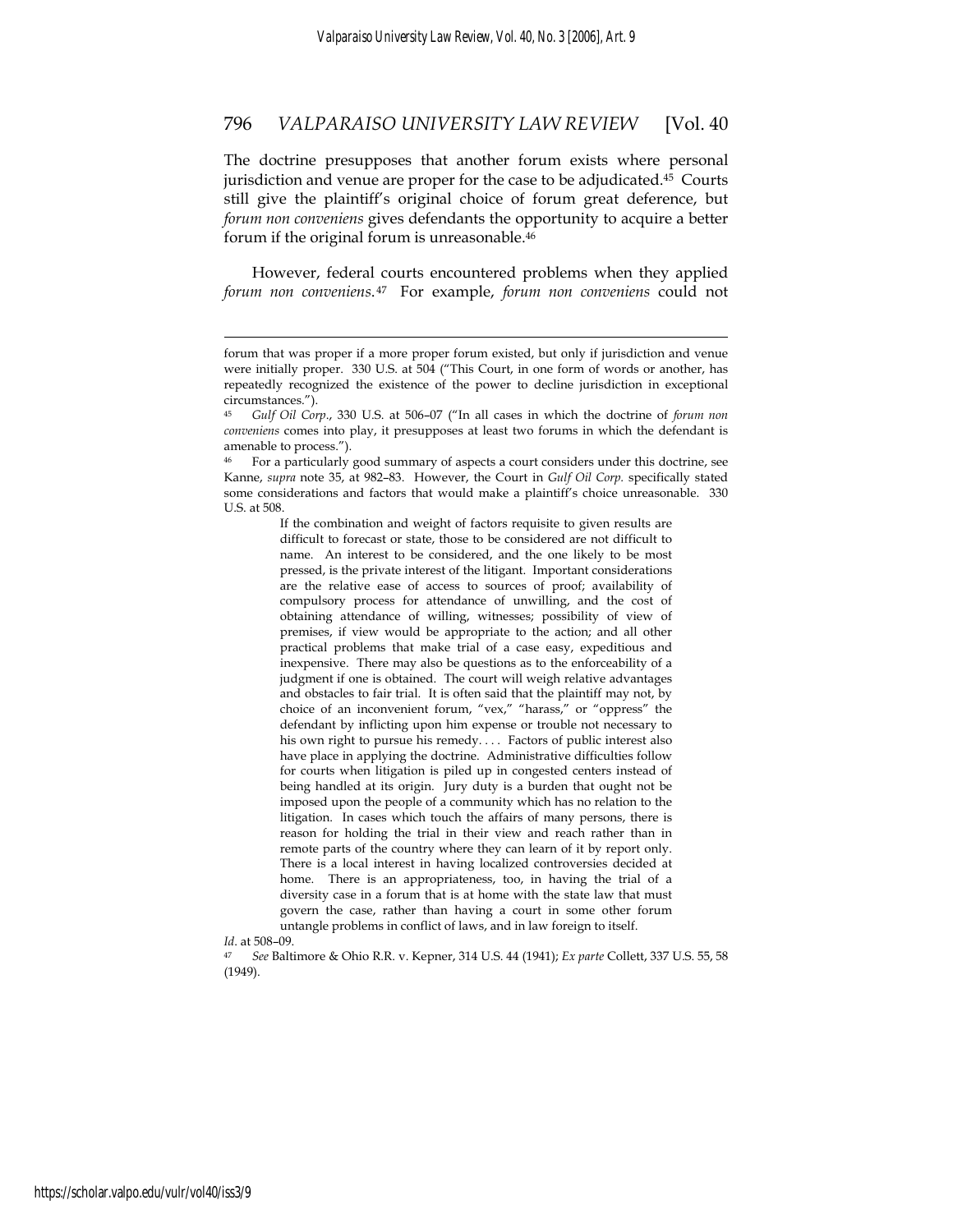$\overline{a}$ 

# 2006] *Where are Courts Going with* § *1631* 797

apply in some controversies because of certain federal law restrictions.<sup>48</sup> As a result, sometimes a defendant would have to defend himself in an expensive and inconvenient forum, even when the necessary resources existed in an alternative forum.<sup>49</sup> Also, the doctrine could be especially harsh and inconvenient to plaintiffs because courts had to dismiss the case, which forced plaintiffs to re-file in a new forum.50 These problems spurred Congress to pass laws that promoted efficient change to a new courtroom.51

<sup>51</sup> *See* 28 U.S.C. § 1404(a) (2000); *see also Ex parte Collette*, 337 U.S. at 57. The Supreme Court specifically quoted the reviser's notes that went along with § 1404(a):

<sup>48</sup> *See, e.g.*, *Baltimore & Ohio R.R*., 314 U.S. at 52. In *Baltimore & Ohio R.R.*, respondent Kepner originally filed his Federal Employer Liability Act claim in the United States District Court for the Eastern District of New York under a special venue provision within that Act that allowed the respondent to file a claim either where defendant resided or where he did a substantial amount of business. *Id.* at 48–49. Petitioner, an interstate railroad, tried to enjoin the respondent in a state court in Ohio, claiming that suitable local courts, both state and federal, existed besides the one where the respondent filed his claim, which was over seven hundred miles from most of the witnesses and evidence. *Id.* The petitioner claimed that the huge cost it would take to defend the suit in the New York District Court was of no benefit to the respondent and that the respondent actually filed the case in New York to haggle and vex the petitioner. *Id.* at 51–52. The Supreme Court found that the supremacy clause prevented the Ohio state court from enjoining Kepner's action because it was based on a matter of federal law. *Id*. at 52. Hence, the state could not stop Kepner's New York action. *Id.* The doctrine of *forum non conveniens* was inapplicable because the Federal Employers' Liability Act only allowed Kepner to bring his action in New York, where the defendant was an inhabitant. *Id.* at 51. Because *forum non conveniens*  would have caused dismissal of Kepner's claim, Kepner would have had to re-file. *Id.* His action essentially would have been barred because the Federal Employer' Liability Act prevented him from bringing a new Ohio action. *Id.* at 50–53. Therefore, this complex situation demonstrated the need for a transfer provision rather than *forum non conveniens*. *Id.*; *see also Gulf Oil Corp*., 330 U.S. at 505; *Ex parte Collett*, 337 U.S. at 58.

<sup>49</sup> See *Baltimore & Ohio R.R. Co. v. Kepner*, 314 U.S. at 48, for an example of a defendant being forced to defend in an inconvenient forum:

It was stated the federal court chosen was seven hundred miles from the residence of the respondent and numerous witnesses; that to present the case properly required the personal attendance of approximately twenty-five locally available witnesses . . . at a cost estimated to exceed the cost of the presentation of the case . . . with no resulting benefit to the injured employee.

*Id.* However, due to the lack of a venue transfer provision, the defendant in *Baltimore & Ohio R.R.* was forced to defend in such a forum. *Id.* at 52–53.

<sup>50</sup> *See* Norwood v. Kirkpatrick, 349 U.S. 29 (1955). The Supreme Court indicated that Congress did more than simply codify *forum non conveniens*. *Id.* at 32. The Court indicated that § 1404(a) replaced the harshest result of *forum non conveniens*, dismissal, with transfer. *Id.*; *see*, *e.g.*, All States Freight, Inc. v. Modarelli, 196 F.2d 1010, 1011 (3d Cir. 1952) (indicating that *forum non conveniens* is much different from § 1404(a) because *forum non conveniens* finds the action to be so inappropriate and inconvenient that it is best to stop the litigation and let it begin elsewhere).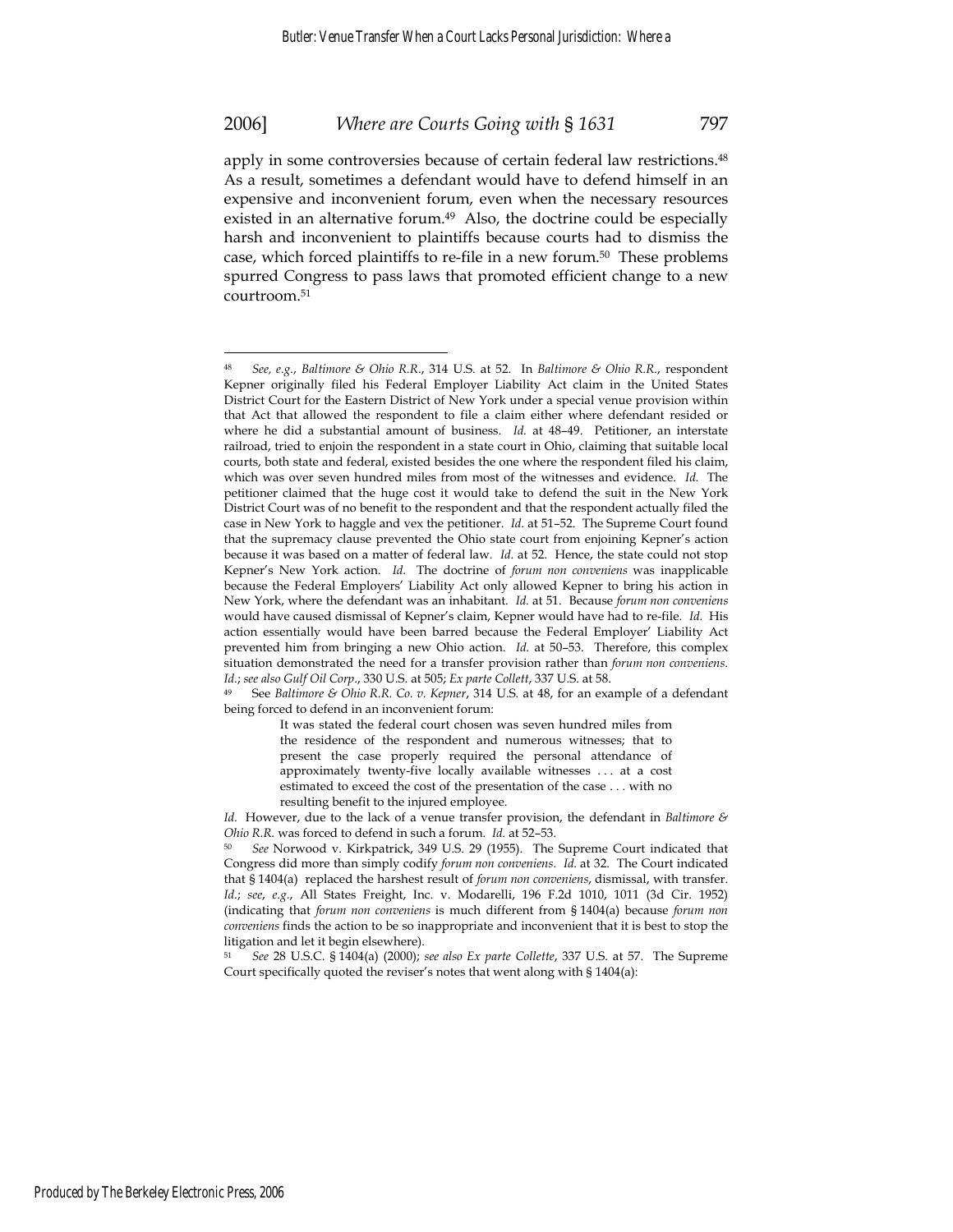#### 2. Section 1404(a)

 $\overline{a}$ 

One law Congress passed was  $\S 1404(a)$ .<sup>52</sup> Section 1404(a) accounts for defendants, preserves legitimate plaintiff claims, and promotes efficiency.53 Section 1404(a) operates like *forum non conveniens* because it allows for a venue change if the original forum is unreasonable, and it presupposes that two legitimate forums exist where both personal jurisdiction and venue are proper.<sup>54</sup> Further, the Supreme Court has

> Subsection (a) was drafted in accordance with the doctrine of forum non conveniens, permitting transfer to a more convenient forum, even though the venue is proper. As an example of the need of such a provision, see *Baltimore* & *Ohio R*. *Co.* . . . . The new subsection requires the court to determine that the transfer is necessary for convenience of the parties and witnesses, and further, that it is in the interest of justice to do so.

*Ex parte Collette*, 337 U.S. at 58.

To relieve against what was apparently thought to be the harshness of dismissal, under the doctrine of forum non conveniens, of an action brought in an inconvenient one of two or more legally available forums, . . . and concerned by the reach of *Baltimore & Ohio R. Co. v. Kepner,* 314 U.S. 44, . . . Congress, in 1948, enacted *28 U.S.C. § 1404(a).*

Hoffman v. Blaski, 363 U.S. 335–36 (1960).

52 28 U.S.C. § 1404(a). "For the convenience of parties and witnesses, in the interest of justice, a district court may transfer any civil action to any other district or division where it might have been brought." *Id.* The remainder of § 1404, which is not within the scope of this Note, is as follows:

> (b) Upon motion, consent or stipulation of all parties, any action, suit or proceeding of a civil nature or any motion or hearing thereof, may be transferred, in the discretion of the court, from the division in which pending to any other division in the same district. Transfer of proceedings in rem brought by or on behalf of the United States may be transferred under this section without the consent of the United States where all other parties request transfer.

> (c) A district court may order any civil action to be tried at any place within the division in which it is pending.

> (d) As used in this section, the term "district court" includes the District of Guam, the District Court for the Northern Mariana Islands, and the District Court of the Virgin Islands, and the term "district" includes the territorial jurisdiction of each such court.

*Id*. § 1404(b)–(d).

<sup>53</sup> *See* MOORE ET AL., *supra* note 1, § 111.11.

Recognizing that the "broad venue provisions in federal Acts often resulted in inconvenient forums," Congress intended Section 1404(a) to remedy this situation by authorizing easy transfer of actions to a more convenient federal forum. It has a broad remedial purpose: "to prevent the waste 'of time, energy and money' and 'to protect litigants.'"

<sup>54</sup> *See supra* note 45 and accompanying text (stating *forum non conveniens* presumes two permissible forums); *see also Hoffman*, 363 U.S. 335. The Supreme Court determined that the

*Id.*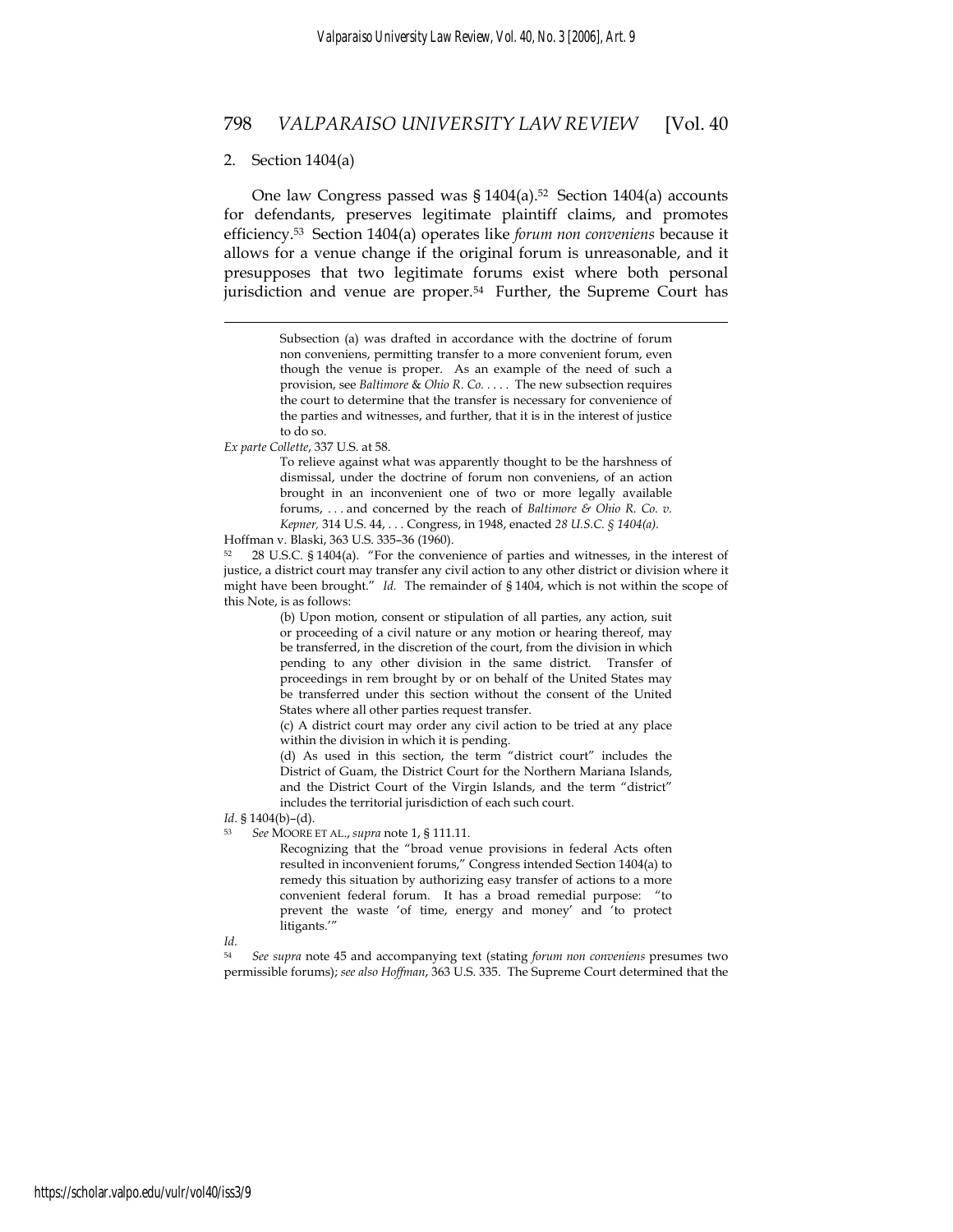$\overline{a}$ 

#### 2006] *Where are Courts Going with* § *1631* 799

determined that § 1404(a) applies to all federal civil actions.<sup>55</sup> As a result, § 1404(a) even applies to those actions where *forum non conveniens* could not be used, and thus, it solves the problems of *forum non conveniens*  because it applies uniformly to all federal actions.<sup>56</sup> However, the biggest improvement over *forum non conveniens* is that § 1404(a) does not dismiss a case like *forum non conveniens*. <sup>57</sup> Instead, it simply transfers the case to a new court, which preserves valid plaintiff claims because the case does not have to be re-filed.<sup>58</sup> Thus,  $\S 1404(a)$  is a more efficient codification of *forum non conveniens* because it applies uniformly and does not result in dismissal.59

<sup>&</sup>quot;might have been brought" language in  $\S 1404(a)$  meant that the case could only be transferred to a forum where the plaintiff could have brought the action at the time that he filed suit. *Hoffman*, 363 U.S. at 344. The dispute originated because the defendant wanted to transfer the action to a district court in Illinois from the district court in Texas. *Id.* at 336. Even though the court was an improper venue and lacked jurisdiction in that forum, the trial court granted the motion to transfer "for the convenience of the parties and witnesses in the interest of justice" because the defendant had waived both the personal jurisdiction and venue requirement by requesting the transfer. *Id*. at 337. Restricting § 1404(a) to its precise language, the Supreme Court ruled that the transfer was not proper because the action could not originally have been brought in the Illinois district court, even though the defendant waived his right to challenge venue and personal jurisdiction after the fact. *Id.* at 343.

<sup>55</sup> *Ex parte Collett*, 337 U.S. at 58. The Supreme Court interpreted the words "civil action" to mean all civil actions. *Id.* "The reviser's notes make clear that the phrase was substituted for 'suit,' formerly used in various venue statutes, in the light of Federal Rule of Civil Procedure, rule 2, 28 U.S.C.A: There shall be one form of action to be known as 'civil action.'" *Id.* at 58 n.6.

<sup>56</sup> *Id*. at 59. This interpretation resolved the problem *forum non conveniens* encountered in *Baltimore & Ohio R.R.*, in that § 1404(a) did not apply to only some federal laws like *forum non conveniens*, but rather, it applied to all federal laws. *See supra* Part II.A.1 (describing the problems with *forum non conveniens*). The Supreme Court has also asserted that the relevant factors a court was to look at under *forum non conveniens* for the plaintiff's choice of forum were not to be considered. Norwood v. Kirkpatrick, 349 U.S. 29, 32 (1955).The Court indicated that a transfer could take place under § 1404(a) with a lesser showing of inconvenience than *forum non conveniens*. *Id.*; *cf.* Rogers v. Baltimore & Ohio R.R., 219 F. Supp. 598, 600 (W.D. Pa. 1963) (denying the plaintiff's contention that a transfer under § 1404(a) required a clear and compelling reason for transfer because § 1404(a) was a revision of *forum non conveniens* and required only a lesser showing of convenience).

<sup>57</sup> *See Norwood*, 349 U.S. at 32; All States Freight, Inc. v. Modarelli, 196 F.2d 1010, 1011 (3d Cir. 1952). The Supreme Court indicated that § 1404(a) was not meant to be a mere codification of *forum non conveniens*; rather, it was meant to be a revision. *Norwood*, 349 U.S. at 32.As proof, the Court looked to the fact that the harshest part of the doctrine, dismissal, was replaced. *Id.*

<sup>58</sup> *See supra* notes 54–56 and accompanying text (indicating how the Court interpreted that § 1404(a) resolved the problems caused by *forum non conveniens*: dismissal and inapplicability to all federal statutes).

<sup>59</sup> *See supra* note 56 and accompanying text (describing § 1404(a) as an improvement over *forum non conveniens* because it allowed an easier transfer).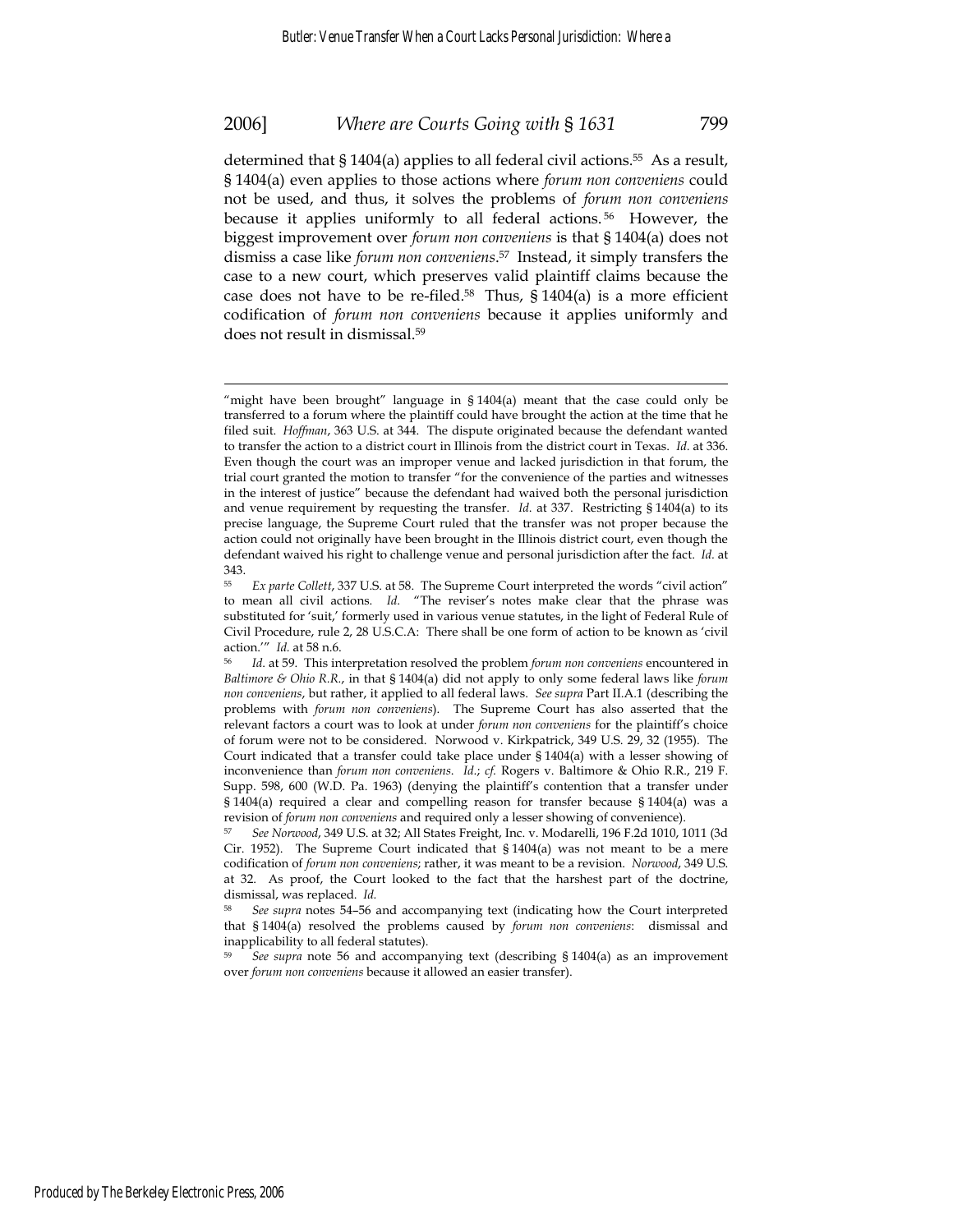However, §1404(a) conflicts with the *Erie* Doctrine<sup>60</sup> because it inevitably involves two different state forums with different state laws.<sup>61</sup>

 $\overline{a}$ 

 This standard was developed more in later cases. *See* Hanna v. Plumer, 380 U.S. 460 (1965); Byrd v. Blue Ridge Rural Elec. Coop., 356 U.S. 525 (1958). In *Byrd*, the Court developed a test for balancing competing state and federal laws by using outcome as only one factor. *See* 17A MOORE ET AL., *supra*, § 124.06. The *Byrd* analysis recognizes three elements: "(1) the state's interest in having federal courts recognize and uphold its substantive rules and policies, (2) the federal court's interests in adhering to significant federal principles in the administration of justice, and (3) the litigants' interests in having [a] uniform outcomes regardless of where the plaintiff sues." *Id.* Although it is difficult to apply, the *Byrd* test is still applicable in cases that do not involve federal rules. *See* Gasperini v. Ctr. for Humanities, Inc., 516 U.S. 415 (1996).

*Hanna* provided federal courts with a guide to determine whether to apply the state or federal law under the Rules Enabling Act, which "provides that the Supreme Court has power to prescribe, by general rules, the forms of process, writs, pleadings, and motions, and the practice and procedure of the United States district courts in civil actions." *See* 17A MOORE ET AL.*, supra*, § 124.04. The *Hanna* test requires courts to ask whether "1) the scope of the rule is 'sufficiently broad to cover the situation'; and 2) the rule is (a) constitutional and (b) a valid exercise of the Supreme Court's rule-making power under the federal Rules Enabling Act." *Id.* § 124.02. If the scope of the federal rule is too broad for the Rules Enabling Act to apply, the court must look to other standards that the Supreme Court has developed, such as the *Byrd* test. *Id.* 

 The Supreme Court determined later which law to apply between states in a given case. *See* Klaxon Co. v. Stentor Elec. Mfg. Co., 313 U.S. 487 (1941). Choice of law is defined as "the question of which jurisdiction's law should apply in a given case." BLACK'S LAW DICTIONARY 258 (8th ed. 2004). After *Erie*, *Klaxon* determined that a federal court must apply the choice of law rules of the state in which the federal court is located in diversity suits rather than applying the state law where most of the incident at issue took place. Fruehwald, *supra*, at 26. The rationale behind this decision was to promote uniformity within a state; otherwise diversity of citizenship would result in different laws being applied between a federal court and a state court that were located in close proximity to

each other. *Id.* 61 *See* Van Dusen v. Barrack, 376 U.S. 612 (1964).

<sup>60</sup> *See* Erie R.R. v. Tompkins, 304 U.S. 64 (1938); Scott Fruehwald, *Choice of Law in Federal Courts: A Reevaluation*, 37 BRANDEIS L.J. 21 (Fall 1998–1999). *Erie* overturned the earlier Supreme Court decision of *Swift v. Tyson*, 41 U.S. 1 (1842), which allowed a federal court to ignore a state's common law and apply its own independent judgment of what the law should be. 304 U.S. at 90. *Erie* stated, among other things, that this interpretation was improper because it prevented uniformity of the law throughout the state even though it attempted to promote uniformity in the federal court system. *Id.* at 91. Therefore, *Erie*  determined that federal courts had to utilize state common law from the state in which it was located in diversity cases. *Id.* 

In developing the *Erie* doctrine, the Supreme Court has focused on distinguishing between substance and procedure. *See* Guaranty Trust Co. v. New York, 326 U.S. 99 (1945); 17A JAMES WM. MOORE ET AL., MOORE'S FEDERAL PRACTICE § 124.01 (3d ed. 2004) [hereinafter 17A MOORE ET AL.]. In *Guaranty Trust Co.*, the Court noted that the difference between substance and procedure depends on the context in which the question arises because a rule of law may be procedural for one purpose and substantive for another. 326 U.S. at 108–12*.* Thus, *Guaranty Trust Co.* defined substantive as something that would "significantly affect the result of a litigation for a federal court to disregard [the law]." *Id.*  at 109. This principle became known as the "outcome determinative" test. *Id.*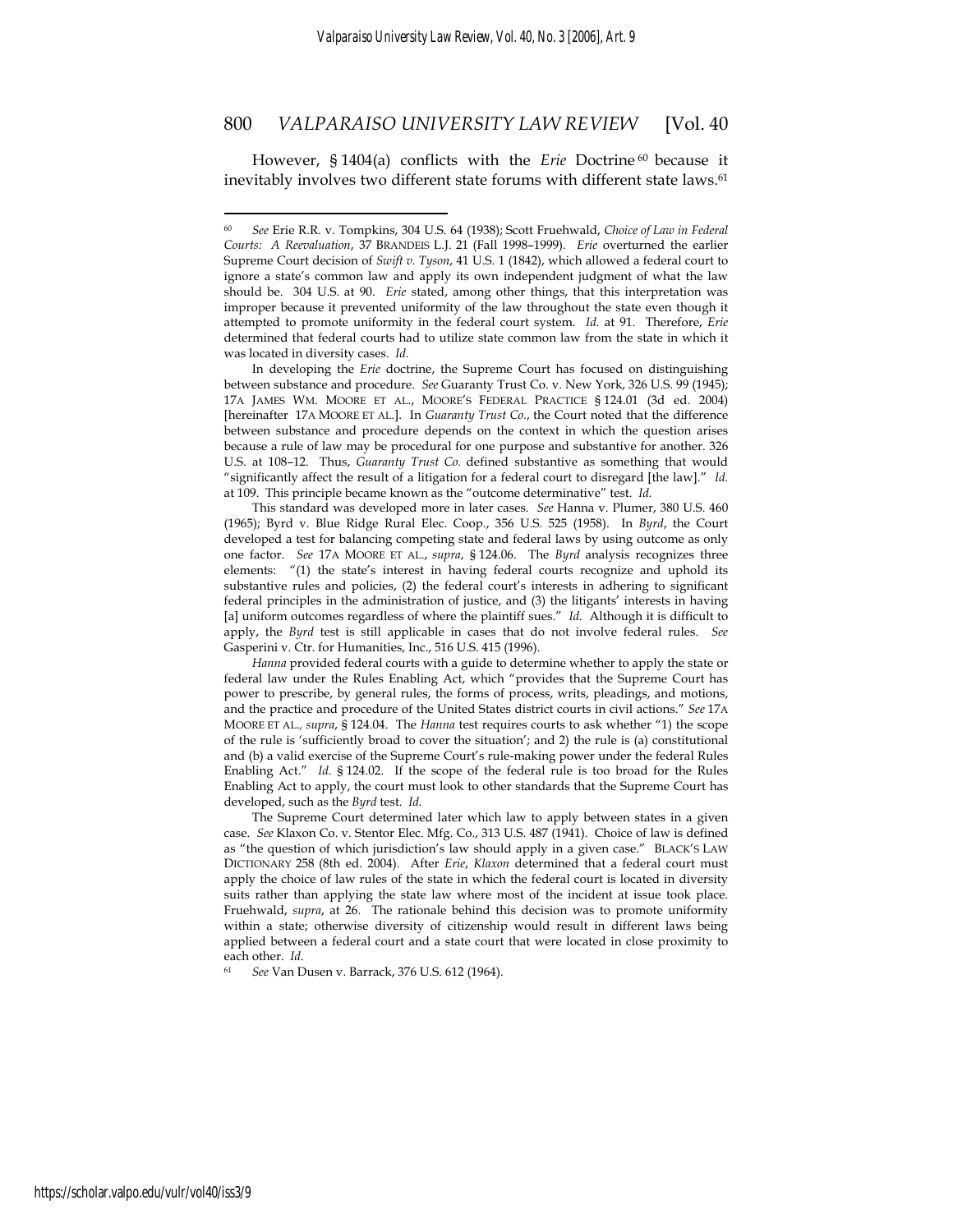The Court determined how the *Erie* doctrine applies with § 1404(a) in *Van Dusen v. Barrack*. 62 In *Van Dusen,* the Supreme Court held that when a defendant moves for change of venue under § 1404(a), the state law of the court where the action was brought, the transferor court, applies. <sup>63</sup> The Court later found, in *Ferens v. John Deere Co.*, <sup>64</sup> that even if a plaintiff initiates the transfer, the state law of the transferor court applies.<sup>65</sup> In sum, § 1404(a) applies when venue is initially proper in any civil action,

 $\overline{a}$ 

<sup>63</sup> *Id.* at 639.

We believe, therefore, that both the history and purposes of § 1404(a) indicate that it should be regarded as a federal judicial housekeeping measure, dealing with the placement of litigation in the federal courts and generally intended, on the basis of convenience and fairness, simply to authorize a change of courtrooms.... We conclude, therefore, . . . where the defendants seek transfer, the transferee district court must be obligated to apply the state law that would have been applied if there had been no change of venue. *A change of venue under § 1404(a) generally should be, with respect to state law, but a change of courtrooms.* 

494 U.S. 516 (1990).

<sup>65</sup> *Id*. The Supreme Court determined that the transferor court law should apply pursuant to a plaintiff initiated transfer under § 1404(a). *Id*. Therefore, sound reason suggests decisions such as that in *United States v. Berkowitz*, 328 F.2d 358 (3d Cir. 1964), would be compelled to apply the transferor law as outlined from *Ferens* in transfers where a court lacks personal jurisdiction and transfers under § 1404(a). *See infra* Part II.B (discussing the problem with choice of law following transfers where a court lacked jurisdiction).

<sup>[</sup>I]n our opinion the underlying and fundamental question is whether . . . a change of venue within the federal system is to be accompanied by a change in the applicable state law. Whenever the law of the transferee State significantly differs from that of the transferor state . . . it becomes necessary to consider what bearing a change of venue, if accompanied by a change in state law, would have on "the interest of justice."

*Id.* at 625–26.

<sup>62</sup> *Id.* at 636–37. In *Van Dusen*, the respondents were representatives of approximately forty Pennsylvania decedents who instituted an action for wrongful deaths in a Pennsylvania district court based on a plane crash in Boston, Massachusetts. *Id*. at 613–14. More than one hundred total actions had been instituted against the array of defendants including the airline, various manufacturers, the United States, and even the Massachusetts Port Authority. *Id*.The petitioners moved to transfer the Pennsylvania action to a district court in Massachusetts under § 1404(a). *Id*. at 614.The Pennsylvania district court granted the transfer and determined that the law of Pennsylvania would apply in the Massachusetts district court. *Id*.The respondents then sought a writ of mandamus from the court of appeals and successfully contended that the district court erred in allowing the transfer. *Id*. The court of appeals found that the § 1404(a) transfer could only be granted if the respondents had been able to sue in Massachusetts at the time the suit was brought. *Id*. The Supreme Court granted certiorari. *Id*. at 615.

*Id.* at 636–37, 639 (emphasis added).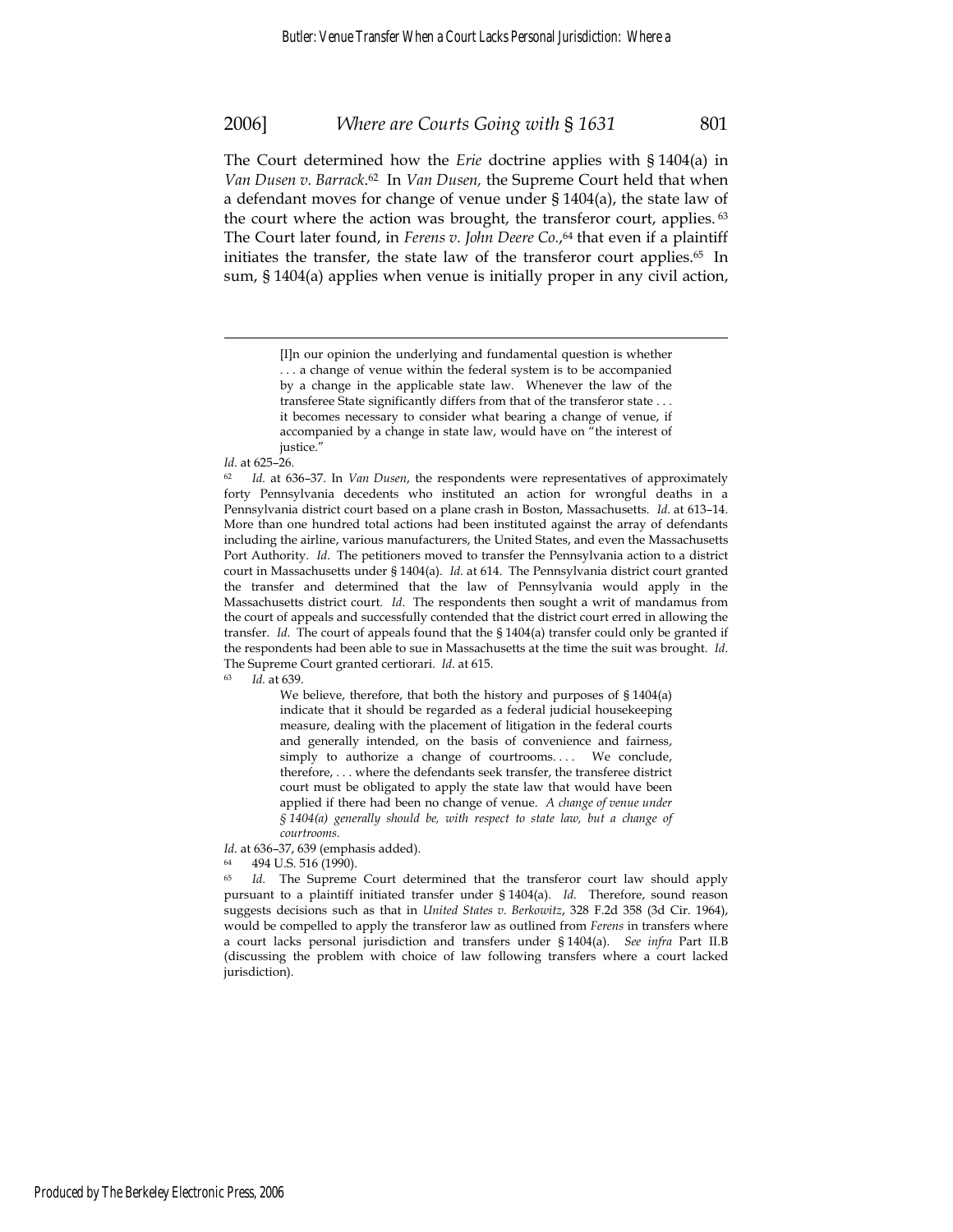and a court is to utilize the state law of the transferor court following the transfer.<sup>66</sup>

Despite the improvement that § 1404(a) provided over *forum non conveniens*, it was not the only law that Congress passed.<sup>67</sup> The other venue transfer provision, § 1406(a), is more enigmatic, but Congress apparently enacted it to improve efficiency of venue transfer as well. 68

#### 3. Section 1406(a)

 $\overline{a}$ 

Unlike both § 1404(a) and *forum non conveniens*, which are used generally when venue is proper,  $\S 1406(a)^{69}$  allows transfers to a proper federal forum from a court where venue is initially improper.70 Under § 1406(a), the transfer must be to a court where the action could have been brought, which requires both proper jurisdiction and proper venue.<sup>71</sup> It also requires a law other than  $\S 1404(a)$  to apply after a

<sup>66</sup> *See supra* Part II.A.2 (providing that § 1404(a) has commonly been accepted to work).

<sup>67</sup> *See* 28 U.S.C. § 1406(a). Section 1406(a) allows a transfer of venue when it is initially found to be improper, as long as it is "in the interest of justice." 28 U.S.C. § 1406(a).

<sup>68</sup> *See infra* Part II.A.3 (indicating that the lack of legislative history and apparent codification of *forum non conveniens* in § 1404(a) suggest that § 1406(a) did not have a purpose).

<sup>&</sup>quot;The district court of a district in which is filed a case laying venue in the wrong division or district shall dismiss, or if it be in the interest of justice, transfer such case to any district or division in which it could have been brought." 28 U.S.C. § 1406(a) (2000). The remainder of § 1406, which is not within the scope of this Note follows:

<sup>(</sup>b) Nothing in this chapter [28 U.S.C.S. §§ 1391 et seq.] shall impair the jurisdiction of a district court of any matter involving a party who does not interpose timely and sufficient objection to the venue.

<sup>(</sup>c) As used in this section, the term "district court" includes the District Court of Guam, the District Court for the Northern Mariana Islands, and the District Court of the Virgin Islands, and the term "district" includes the territorial jurisdiction of each such court.

*Id.* § 1406(b)–(c). 70 *See Van Dusen*, 376 U.S. at 634; *see also* Nelson v. Int'l Paint Co., 716 F.2d 640, 643 (9th Cir. 1983); Woodward Park Imaging, Inc. v. Iwamoto, 955 F. Supp. 1006, 1008 (N.D. Ill. 1997); Skilling v. Funk Aircraft Co., 173 F. Supp. 939, 941–42 (W.D. Mo. 1959); *cf.* Clayton v. Swift & Co., 132 F. Supp. 154, 158 (D. Va. 1955) (holding that a transfer could be made under § 1406(a) if it was doubtful venue was proper without actually determining if it was improper). *See generally* Schiller v. Mit-Clip Co., 180 F.2d 654 (2d Cir. 1950) (indicating that a transfer under § 1406(a) does not depend upon the inconvenience of trying the action where it was brought but simply that venue was improper).

<sup>71</sup> *See* Orion Shipping & Trading Co. v. United States, 247 F.2d 755, 757 (9th Cir. 1957) (remanding the case but suggesting that it be transferred to a district with proper venue); French Transit v. Modern Coupon Sys., 858 F. Supp. 22, 28 (S.D.N.Y. 1994) (holding that a case should be transferred to a district where it could have been brought); Zumft v. Doney Slate Co., 698 F. Supp. 444, 446–47 (E.D.N.Y. 1988) (determining that a case would be transferred to a venue that was proper and had jurisdiction over the defendants).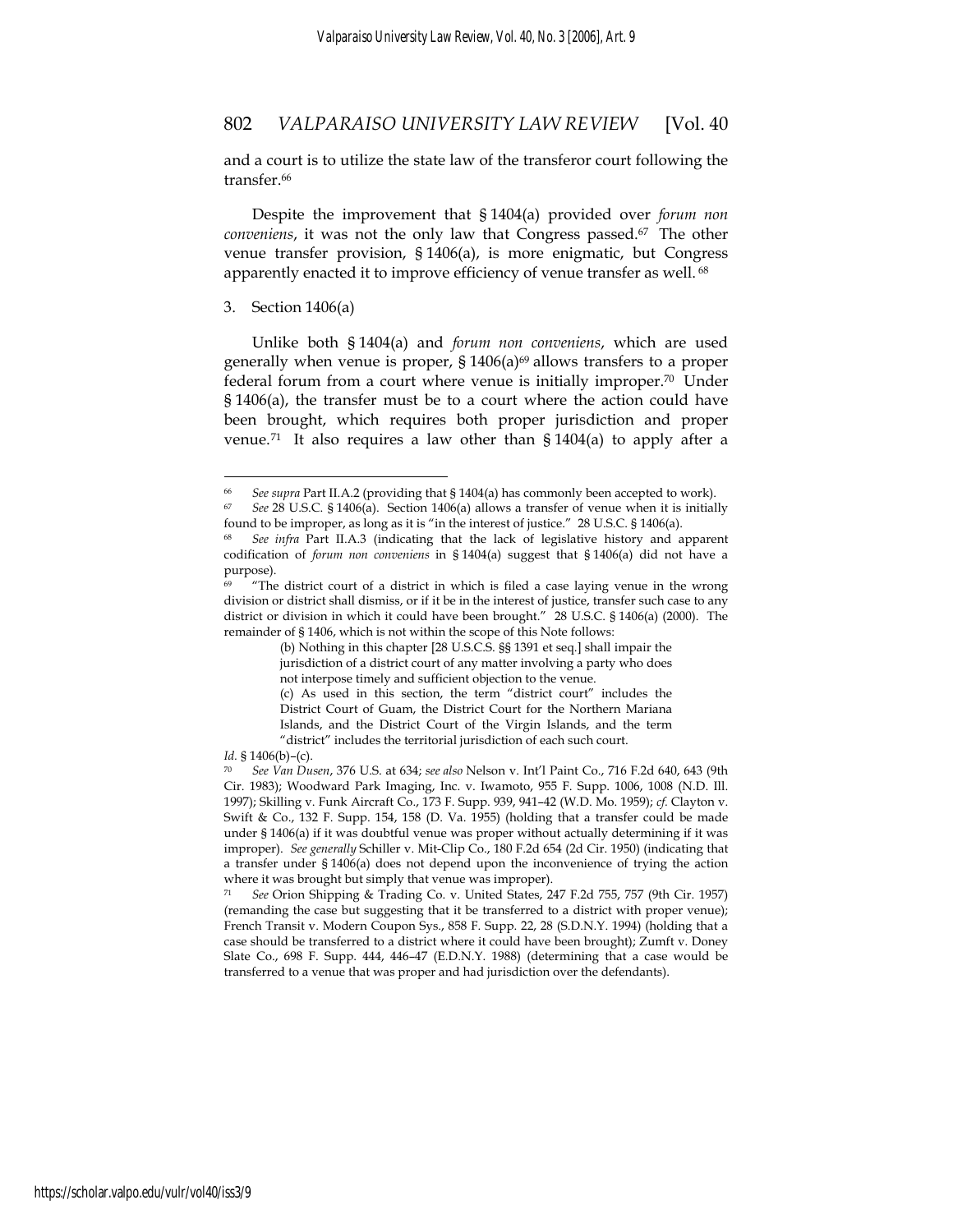transfer. 72 *Van Dusen* did not address what state law should apply following a § 1406(a) transfer, but most courts have stated that a court should apply the state law of the state to which the case is transferred, or the transferee law, instead of the state law of the transferor court.73 If the state law of the transferor court followed a plaintiff from the transferor forum to the transferee forum, the result would be the epitome of forum shopping because the action was not technically allowed to be in the transferor court in the first place.<sup>74</sup> Such a result would encourage plaintiffs to file claims in any state that had beneficial law, regardless of whether venue was proper, simply to capture that state law after the transfer.75 Hence, most courts have settled on applying the law of the transferee court to avoid this result.<sup>76</sup> Therefore, § 1406(a) applies when venue is improper and the transferee court should apply the state law of the state in which it sits.77

Besides the function of § 1406(a), however, the purpose of § 1406(a) is not entirely clear.<sup>78</sup> Prior to the enactment of  $\S 1406(a)$ , only dismissal

<sup>72</sup> *See* Ellis v. Great Sw. Corp., 646 F.2d 1099, 1109–10 (5th Cir. 1981); Martin v. Stokes, 623 F.2d 469, 473 (6th Cir. 1980).

<sup>73</sup> *See Ellis*, 646 F.2d at 1109–10; *Martin*, 623 F.2d at 473; Tillman v. Eattock, 385 F. Supp. 625, 627 (D. Kan. 1974). *Compare* Bealle v. Nyden's, Inc., 245 F. Supp. 86, 88–89 (D. Conn. 1965) (transferring a case to district court where the state statute of limitations had run and allowing the state law to apply resulting in the case's dismissal), *with* Viaggio v. Field, 177 F. Supp. 643, 648 (D. Md. 1959) (disallowing a transfer because the state statute of limitations of the transferee court had run and rendering it a waste of time to transfer simply to dismiss the action). *But see* Mayo Clinic v. Kaiser, 383 F.2d 653 (8th Cir. 1966) (applying the transferor court law following a § 1406(a) transfer).

<sup>74</sup> *Ellis*, 646 F.2d at 1109. There are three main types of forum shopping: shopping for location, law of the case shopping, and shopping for choice of law. Stowell R.R. Kelner, Note, *"Adrift on an Uncharted Sea," A Survey of Section 1404(a) Transfer in the Federal System*, 67 N.Y.U. L. REV. 612, 634 (1992). Courts have primarily been concerned with the third type of forum shopping, or trying to capture favorable law with § 1406(a), because it would be unfair for the defendant to be subject to the state law where adjudication could not take place. *See Nelson*, 716 F.2d at 643; *Ellis,* 646 F.2d at 1110–11; Parahm v. Edwards, 346 F. Supp. 968, 973 (D. Ga. 1972).

<sup>75</sup> *See Nelson*, 716 F.2d at 643; *Ellis,* 646 F.2d at 1110–11; *Parahm*, 346 F. Supp. at 973; *see also* 28 U.S.C. § 1406(a). The word "may" was purposely put into the statute to allow discretion to consider whether plaintiffs were forum shopping and determine to either dismiss the case or transfer it. *Skilling*, 173 F. Supp. at 942.

<sup>76</sup> *See supra* note 73 and accompanying text (displaying support for courts that have determined the law of the transferee state should apply after a § 1406(a) transfer).

*See supra* notes 69–75 and accompanying text (explaining the function of § 1406(a)). Finzi, *supra* note 6, at 979 n.22. Mr. Finzi expresses that the primary reason that the

purpose of § 1406(a) is unknown is mainly because the legislative history of § 1406(a) does not state a purpose for the statute. *Id.* Instead, most of the purpose for § 1406(a), including its extensive protection of plaintiffs, stems from case law. *Id.* at 984.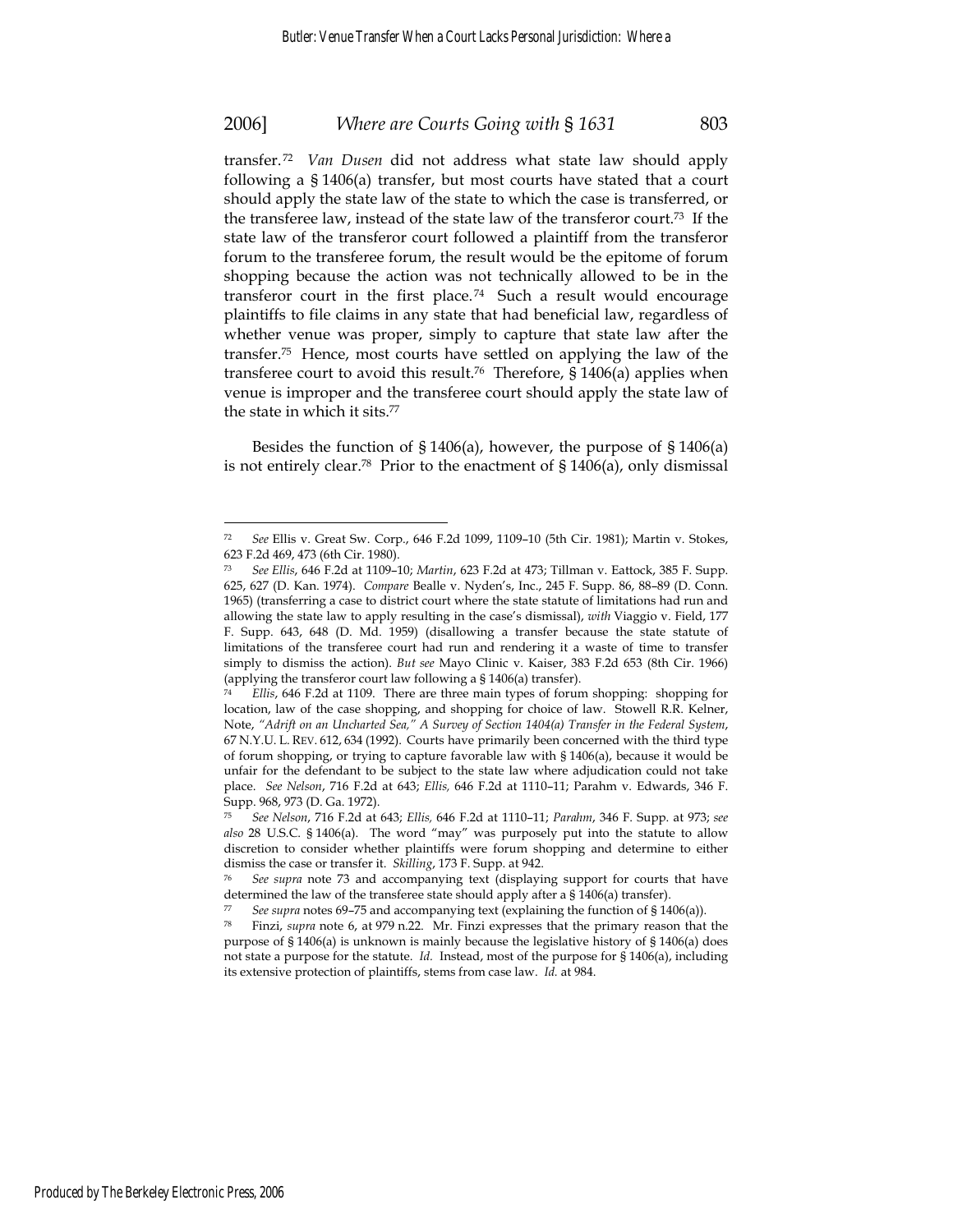was available when venue was improper.<sup>79</sup> Apparently, Congress passed § 1406(a) to alleviate these rare instances because dismissal was harsh and sometimes caused unjust results.<sup>80</sup> Some courts have stated that the purpose of § 1406(a) is to remove any obstacles, such as judicial technicalities and time constraints, that obstruct efficient adjudication.<sup>81</sup> In *Goldlawr v. Heiman*, 82 the Supreme Court utilized similar analysis when it determined that a case could be transferred under § 1406(a) when a court lacked personal jurisdiction over the defendant.<sup>83</sup> The *Goldlawr* decision was the first major case that defined the purpose of § 1406(a), but it had direct ramifications upon the function of not only § 1406(a) but also upon § 1404(a).84

#### *B. Venue Transfer When a Court Lacks Jurisdiction*

Sections 1404(a) and 1406(a) had distinct applications and were passed to make specific instances of courtroom change easier and more

<sup>79</sup> *See* MOORE ET AL., *supra* note 1, § 111.31. "Prior to the enactment of Section 1406(a), if the plaintiff lay venue in the wrong district, the district court's sole option was to dismiss the action. Although the dismissal was without prejudice, it . . . often had the harsh result of divesting the plaintiff of his . . . cause of action." *Id.* 

<sup>80</sup> *Id.* § 111.02.

Prior to the enactment of Section 1406(a), if the plaintiff filed an action in an improper venue, the defendant could make a motion to dismiss for improper venue under Rule 12(b)(3). The only option available to the district court, if the defendant's argument proved correct, was to dismiss the claims against the defendant. Unless the dismissed defendant was a party who had to be joined under Rule 19(b), if the plaintiff had filed claims against other defendants, the action would continue on as to those defendants and the plaintiff would be forced to file another action against the dismissed defendant. This obviously inefficient result is cured by Section 1406(a).

*Id.* 

<sup>81</sup> *See* Aguacate Consol. Mines, Inc. v. Deeprock, Inc., 566 F.2d 523, 524 (5th Cir. 1978) (stating that the purpose of § 1406 is "to remove obstacles that impede expeditious and orderly adjudication"); *see also* Fuente v. ICC, 451 F. Supp. 867, 872 (N.D. Ill. 1978) (stating that § 1406(a) "was designed to avoid the 'time consuming and justice defeating technicalities' to which dismissal for improper venue necessarily gives rise").<br><sup>82</sup> 369 U.S. 463 (1962).

<sup>83</sup> *See infra* Part II.B.1 (explaining how *Goldlawr* defined the purpose of § 1406(a) and expanding its use to trump personal jurisdiction); *see also* Goldlawr v. Heiman, 369 U.S. 463 (1962); Mayo Clinic v. Kaiser, 383 F.2d 653 (8th Cir. 1967); Dubin v. United States, 380 F.2d 813 (5th Cir. 1967).

<sup>84</sup> *See infra* Parts II.B, III (explaining how courts split in the application of *Goldlawr* to § 1404(a) and how this had direct ramifications on which choice of law to apply and ultimately led courts to use § 1631).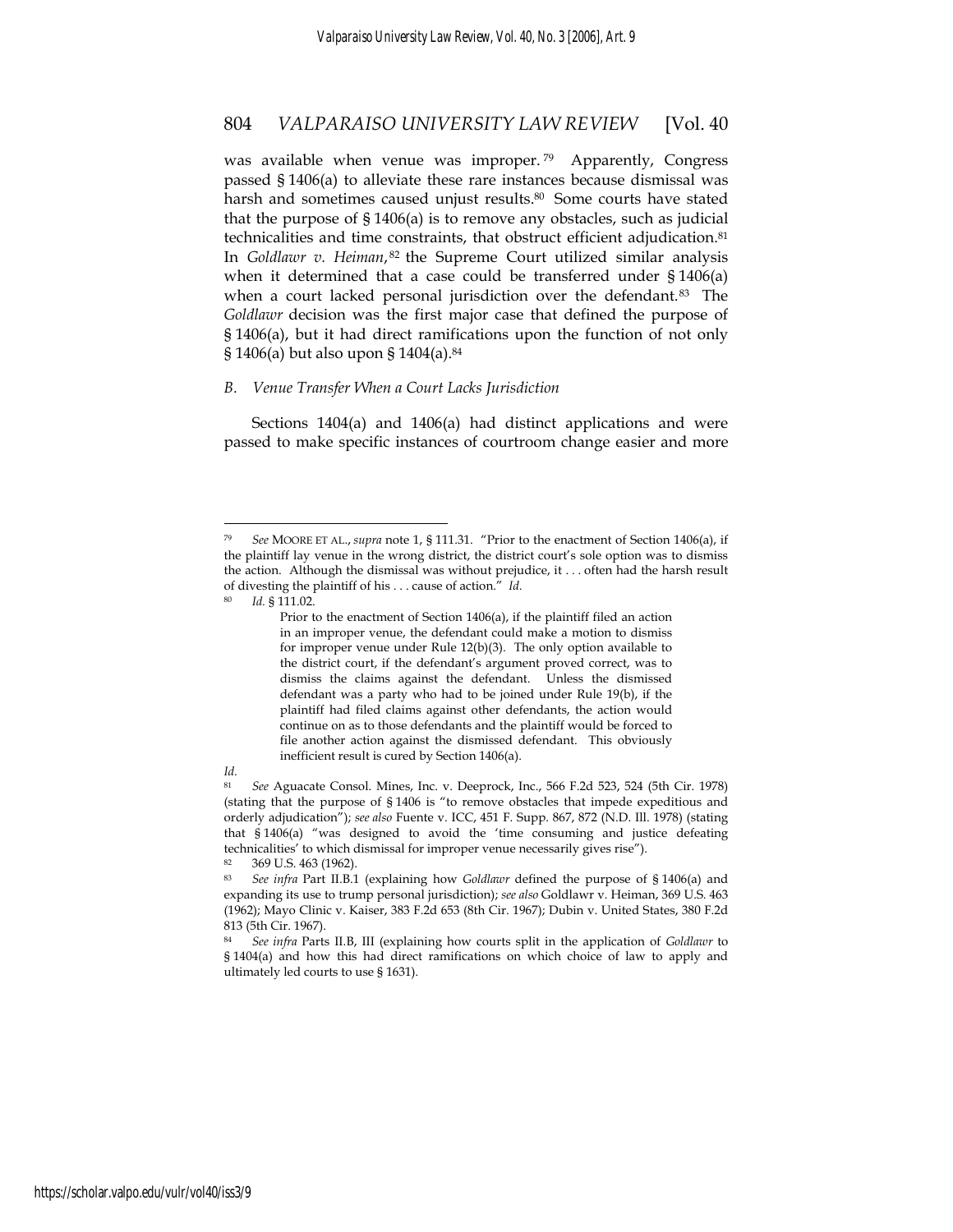$\overline{a}$ 

efficient.<sup>85</sup> However, when courts used the statutes to transfer a case when a court lacked personal jurisdiction over the defendant, 86 the distinction between the two began to dissipate. 87 *Goldlawr* determined that the purpose of venue transfer was to remove all obstacles that kept a court from adjudicating a claim, and consequently, the *Goldlawr* court

determined that when both venue was improper and a court lacked

Whatever difficulty may be experienced in giving to those terms a definition which will embrace every permissible exertion of power affecting private rights, and exclude such as is forbidden, there can be no doubt of their meaning when applied to judicial proceedings. They then mean a course of legal proceedings according to those rules and principles which have been established in our systems of jurisprudence for the protection and enforcement of private rights.

*Id.* at 733. Other courts would build upon this ideal. For instance, in *World-Wide Volkswagen Corp.*, the Court reiterated that judgments rendered in violation of due process were void and not entitled to full faith and credit. 444 U.S. at 291. Further, due process does not allow a state to make a binding judgment against individuals when that state lacks personal jurisdiction over them. *Id.* at 294. Thus, the common idea has stood strong through the years that a court may not render judgments over a person when that court lacks personal jurisdiction and should dismiss the case. *World-Wide Volkswagen Corp*., 444 U.S. 286; *Hanson*, 357 U.S. 235; *Int'l Shoe Co*., 326 U.S. 310.

<sup>85</sup> *See supra* Parts II.A.2–3 (discussing that § 1404(a) is meant for transfers to a permissible forum from a permissible forum and that § 1406(a) is meant for transfers to a permissible forum from an impermissible forum).

<sup>86</sup> Initially, although the Supreme Court has never spoke on the matter, lower courts found that without subject matter jurisdiction, a court could not transfer a case. *See*  Grubisic v. Esperdy, 229 F. Supp. 679 (S.D.N.Y. 1963). One federal court stated that a lack of subject matter renders the court powerless to grant any relief and that no statutory authority could be exercised without such jurisdiction. *Id.* at 680. However, this finding was differentiated from instances, like *Goldlawr*, where a court lacked personal jurisdiction. 369 U.S. at 463.

Personal jurisdiction refers to a court's power to bring an individual within its adjudicative process. BLACK'S LAW DICTIONARY 384 (2d Pocket ed. 2001). The idea was first exemplified in the landmark Supreme Court case *Pennoyer v. Neff*, 95 U.S. 714 (1887). Personal jurisdiction was further elaborated in later cases and involves a complex process in itself. *See* World-Wide Volkswagen Corp. v. Woodson, 444 U.S. 286 (1980); Hanson v. Denckla, 357 U.S. 235 (1958); Int'l Shoe Co. v. Washington, 326 U.S. 310 (1945). However, the underlying principle is that the Due Process Clause of the Fourteenth Amendment limits the power of a state court to render personal judgments valid against a defendant when the court lacks personal jurisdiction. *See*, *e.g., World*-*Wide Volkswagen Corp*., 444 U.S. at 294 ("[T]he Due Process Clause, acting as an instrument of interstate federalism, may sometimes act to divest the State of its power to render a valid judgment."); *Hanson*, 357 U.S. at 250 (holding that a state is forbidden to enter judgment attempting to bind a person over whom it has no jurisdiction); *Int'l Shoe Co*., 326 U.S. at 319 ("Whether due process is satisfied . . . [d]oes not contemplate that a state may make a binding judgment *in personam* against an individual or corporate defendant with which the state has no contacts."). *Pennoyer* laid the groundwork for the concept of personal jurisdiction. 95 U.S. at 732. In *Pennoyer*, the Court held that the validity of court judgments could be questioned and resisted and does not constitute due process of law when a court lacks jurisdiction. *Id.* at 732–33.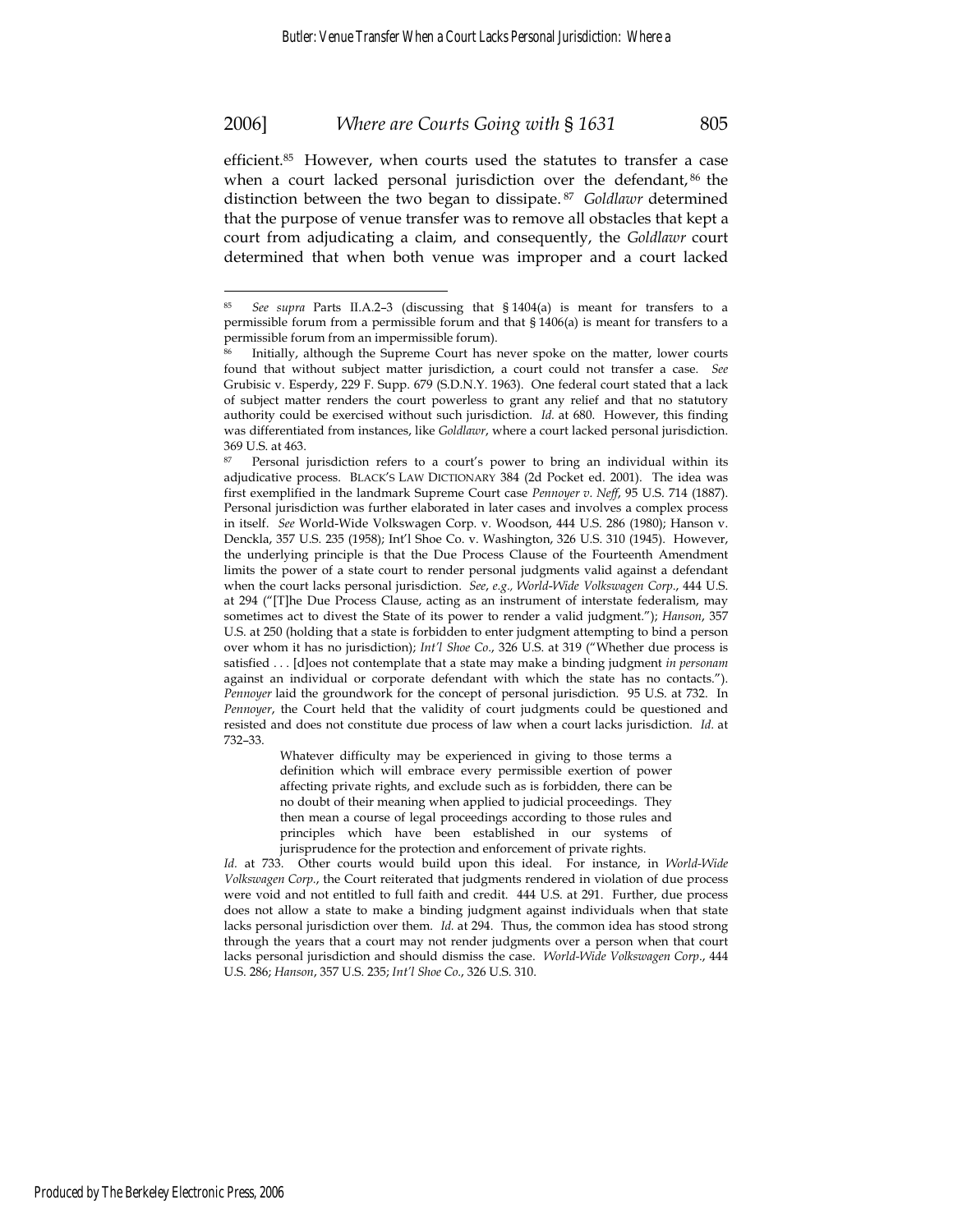personal jurisdiction over the defendant, § 1406(a) was broad enough to allow the transfer.<sup>88</sup> However, when the circuit courts attempted to apply this rule to instances where a court was a proper venue but lacked personal jurisdiction over the defendant, the courts split on whether to utilize  $$1404(a)$  or  $$1406(a).$ <sup>89</sup> This split, in turn, was immensely significant because whether a court used § 1404(a) or § 1406(a) affected which choice of law would apply following the transfer.<sup>90</sup> As a result, many interpretations emerged as to what choice of law to apply, courts expended unneeded time and resources in making such interpretations, and uncertainty existed regarding the exact function of both § 1404(a) and  $\S 1406(a).$ <sup>91</sup> One court aptly labeled the problem as "a merry chase through the murky area in which the Erie doctrine and the federal change of venue statutes intersect."92 *Goldlawr* was the beginning.93

#### 1. The Beginning of Venue Transfer Without Jurisdiction

In *Goldlawr*, the United States Supreme Court used language that suggested courts should strongly attempt to preserve a plaintiff's claim with a venue transfer due to a court's lack of personal jurisdiction over the defendant.94 The main issue in *Goldlawr* was whether to transfer or

<sup>88</sup> *See* 369 U.S. at 466–67 ("The section is thus in accord with the general purpose which has prompted many of the procedural changes of the past few years—that of removing whatever obstacles may impede an expeditious and orderly adjudication of cases and controversies on their merits.").

<sup>89</sup> *See infra* Part II.B.2 (showing the difficulty courts had in transferring venue when venue was proper but the court lacked jurisdiction, which resulted in a circuit split in whether to use  $\S 1404(a)$  or  $\S 1406(a)$ ).

<sup>90</sup> *See infra* Parts II.A.2–3 (explaining how courts are supposed to apply the state law of the transferor court with § 1404(a) and the state law of the transferee court with § 1406(a)).

<sup>&</sup>lt;sup>91</sup> The first rule of the Federal Rules of Civil Procedure suggests that uniformity and efficiency should be a strong consideration in procedure with federal courts: "These rules govern the procedure in the United States district courts . . . they shall be construed and administered to secure the just, speedy, and inexpensive determination of every action." FED. R. CIV. P. 1; *see also* Michael D. Bayles, *On Legal Reform: Legal Stability and Legislative Questions*, 65 KY. L.J. 631, 637 (1977). "Five important considerations support the principle of stability: *The need for certainty*; fairness to those who have relied upon the extant rule; *the efficiency of following precedent*; the need for continuity in the law; and equality in treating similar cases similarly." *Id.* (emphasis added).

<sup>&</sup>lt;sup>92</sup> Ellis v. Great Sw. Corp., 646 F.2d 1099, 1100-01 (5th Cir. 1981).<br><sup>93</sup> See infra Part II B 1 (showing how *Goldlaur* provided analysis

<sup>93</sup> *See infra* Part II.B.1 (showing how *Goldlawr* provided analysis that would be used by courts later to split on whether to transfer under § 1404(a) when venue was proper but a court lacked personal jurisdiction).

Goldlawr v. Heiman, 369 U.S. 463, 466 (1962). The Court stated:

The problem which gave rise to the enactment of the section was that of avoiding the injustice which had often resulted to plaintiffs from dismissal of their actions merely because they had made an erroneous guess with regard to the existence of some elusive fact of the kind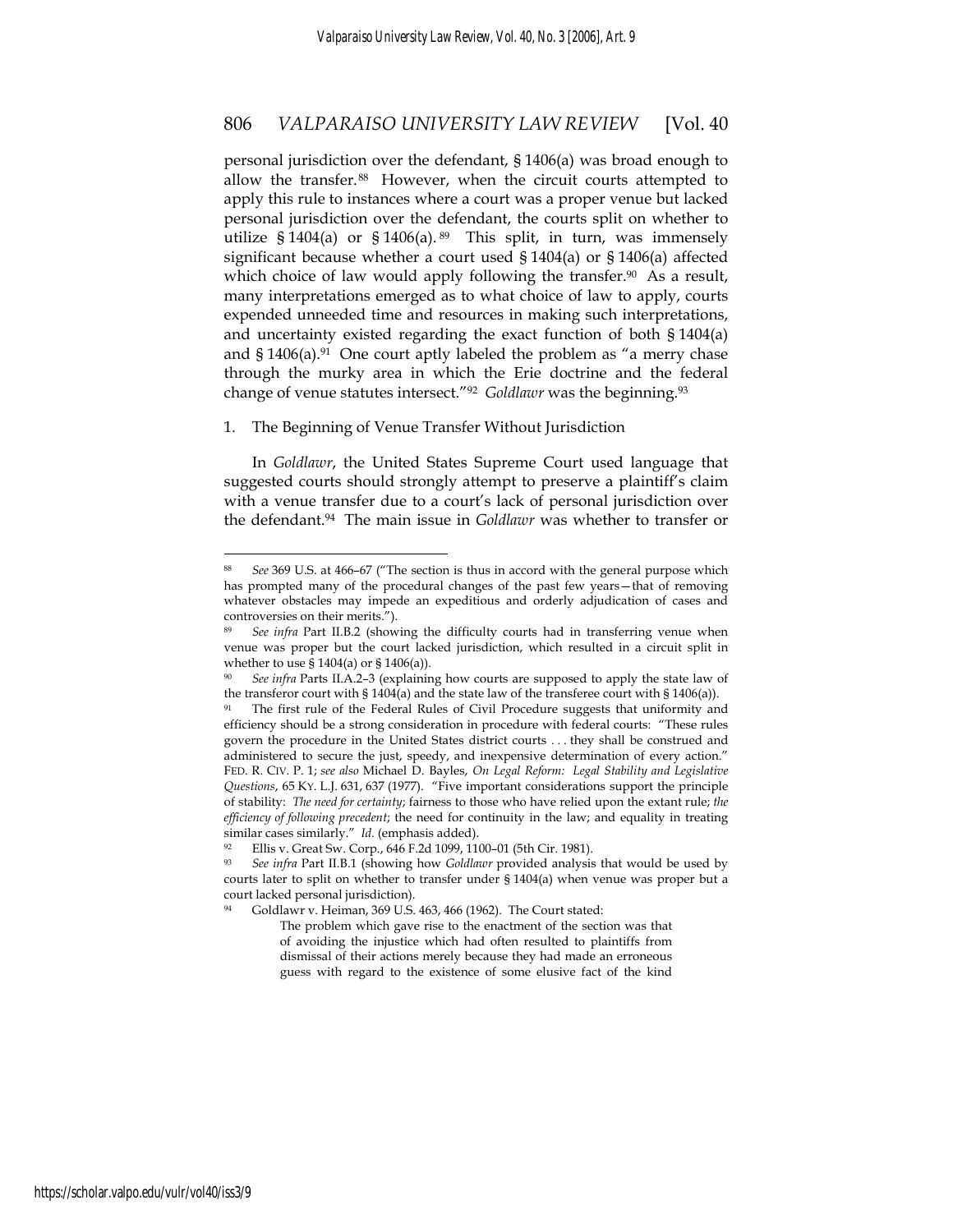dismiss an action when a court lacked personal jurisdiction over the defendant and when a court was also an improper venue.95 The *Goldlawr* Court held that a federal district court could transfer a case under § 1406(a) if venue was improper, even if that court lacked personal jurisdiction over the defendant.<sup>96</sup> According to the Court, § 1406(a) was amply broad to allow transfers when a court lacked personal jurisdiction, so long as it was "in the interests of justice."97 The *Goldlawr* Court was particularly concerned with the injustice that would occur if plaintiffs' actions were dismissed simply because they had made a mistake with venue or personal jurisdiction, and it further stated: "The section is thus in accord with the general purpose . . . that of removing whatever obstacles may impede an expeditious and orderly adjudication of cases and controversies on their merits."98 *Goldlawr* did not determine

upon which venue provisions often turn. Indeed, this case is itself a typical example of the problem sought to be avoided, for dismissal here would have resulted in plaintiff's losing a substantial part of its cause of action under the statute of limitations merely because it made a mistake in thinking that the respondent corporations could be "found" or that they "transact . . . business" in the Eastern District of Pennsylvania. . . . The language of § 1406 (a) is amply broad enough to authorize the transfer of cases, however wrong the plaintiff may have been in filing his case as to venue, whether the court in which it was filed had personal jurisdiction over the defendants or not. The section is thus in accord with the general purpose which has prompted many of the procedural changes of the past few years—that of removing whatever obstacles may impede an expeditious and orderly adjudication of cases and controversies on their merits.

*Id.* at 466–67.<br><sup>95</sup> *Id.* at 464. The case originally was filed in the United States District Court for the Eastern District of Pennsylvania based on an antitrust action in accordance with the Sherman and Clayton Acts. *Id*. The district court found that venue was improper as to two of the defendants and that the district court lacked personal jurisdiction, and it then transferred the action to the Southern District of New York pursuant to § 1406(a), which is a court that had both personal jurisdiction over the two defendants in question and was a proper venue. *Id.* The defendants then appeared in the New York district court and motioned to dismiss the case under the theory that the original district court in Pennsylvania lacked personal jurisdiction over them and thus lacked the power to transfer the case. *Id.* at 464–65. The New York court granted this motion, the Second Circuit affirmed, and the case then went to the Supreme Court. *Id*. at 465.

<sup>96</sup> *Id.* at 466 (finding the language of § 1406(a) amply broad to allow such a transfer). 97 *Id*. at 465 ("Nothing in that language indicates that the operation of the section was

intended to be limited to actions in which the transferring court has personal jurisdiction over the defendant.").

<sup>98</sup> *Id*. at 466.This language would become the root of the problem. *See infra* Part III.A. Also, it was the language relied upon by countless other courts in allowing venue transfer in factually different circumstances from *Goldlawr*. *See* Mayo Clinic v. Kaiser, 383 F.2d 653 (8th Cir. 1967); Dubin v. United States, 380 F.2d 813 (5th Cir. 1967); United States v. Berkowitz, 328 F.2d 358 (3d Cir. 1964).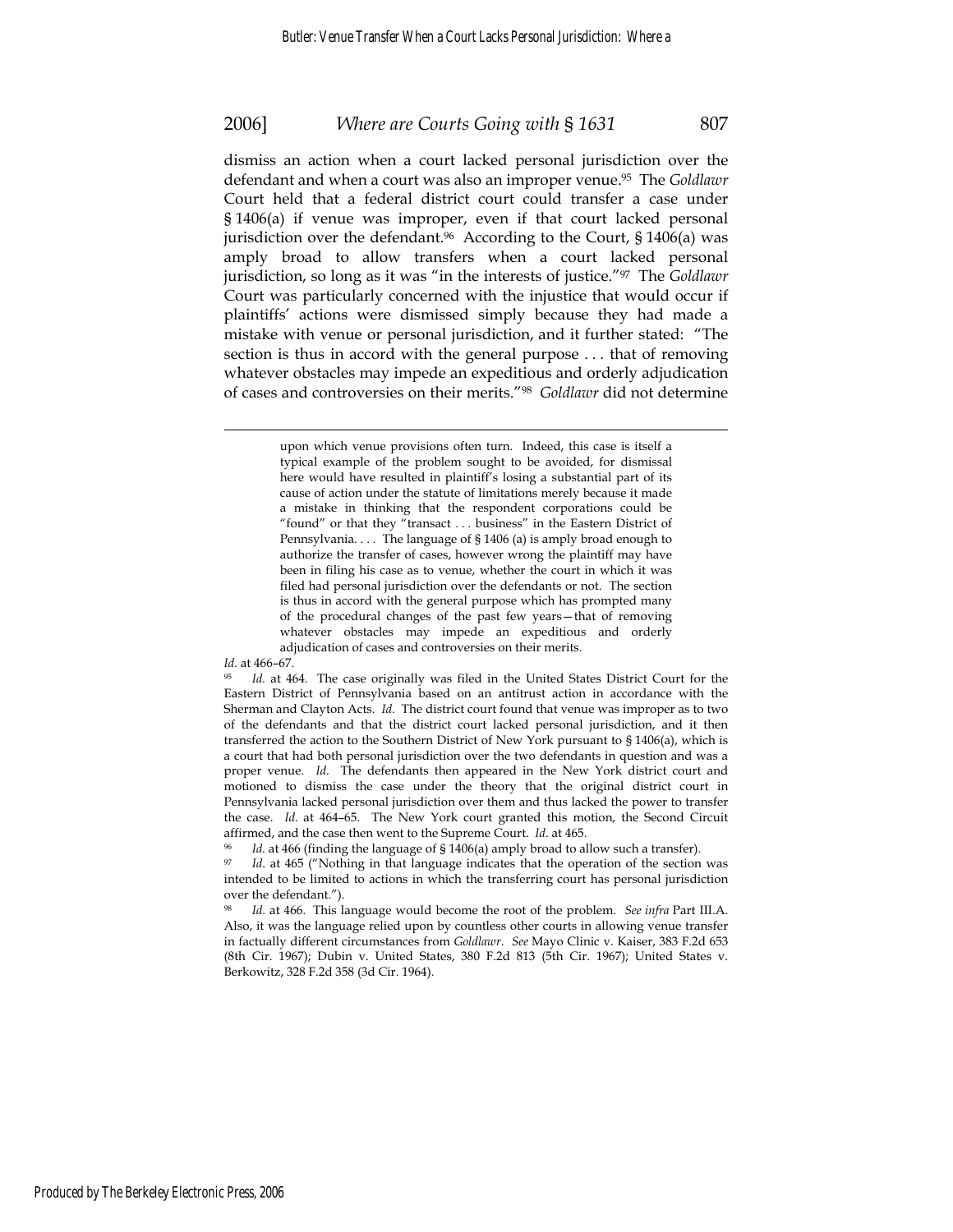whether the same analysis would apply when venue was proper, but other federal courts wrestled with this question as time passed.<sup>99</sup>

#### 2. Venue Transfer Without Jurisdiction but Proper Venue

*Goldlawr* did not answer whether § 1404(a) could be used when the court lacked personal jurisdiction over the defendant.100 Some courts found the *Goldawr* analysis applied to § 1404(a) because it was the companion section to § 1406(a).<sup>101</sup> Other courts held that only § 1406(a) applied when a court lacked jurisdiction because venue was technically improper when a court lacked personal jurisdiction.102 One court did not even specify if § 1404(a) or § 1406(a) applied, but it transferred the case anyway.103 However, every court relied heavily on the language from

<sup>99</sup> *See Goldlawr*, 369 U.S. at 468 (Harlan, J., dissenting).

And it is incongruous to consider, as the Court's holding would seem to imply, that in the 'interest of justice' Congress sought in § 1406(a) to deal with the transfer of cases where both venue and jurisdiction are lacking in the district where the action is commenced, while neglecting to provide any comparable alleviative measures for the plaintiff who selects a district where venue is proper but where personal jurisdiction cannot be obtained.

*Id.*

<sup>100</sup> *See* Martin v. Stokes, 623 F.2d 469 (6th Cir. 1980); Corke v. Sameiet M.S. Song, 572 F.2d 77 (2d Cir. 1978); *Mayo Clinic*, 383 F.2d at 655–56; *Dubin*, 380 F.2d at 815–16; *Berkowitz*, 328 F.2d at 361.

<sup>101</sup> *See Berkowitz,* 328 F.2d at 361 (transferring under § 1404(a) when venue was proper but the court lacked personal jurisdiction because it was the companion section of § 1406(a) and should function equivalently).

<sup>&</sup>lt;sup>102</sup> All of these courts indicated that a transfer was to be made under § 1406(a) when venue was proper but jurisdiction was lacking because the lack of jurisdiction made venue technically improper. *See Martin*, 623 F.2d 469; *Mayo Clinic*, 383 F.2d 653; *Dubin*, 380 F.2d 813.

<sup>103</sup> *See Corke*, 572 F.2d 77 (not specifying whether the transfer was utilized under § 1404(a) or § 1406(a) when venue was proper but the court lacked personal jurisdiction).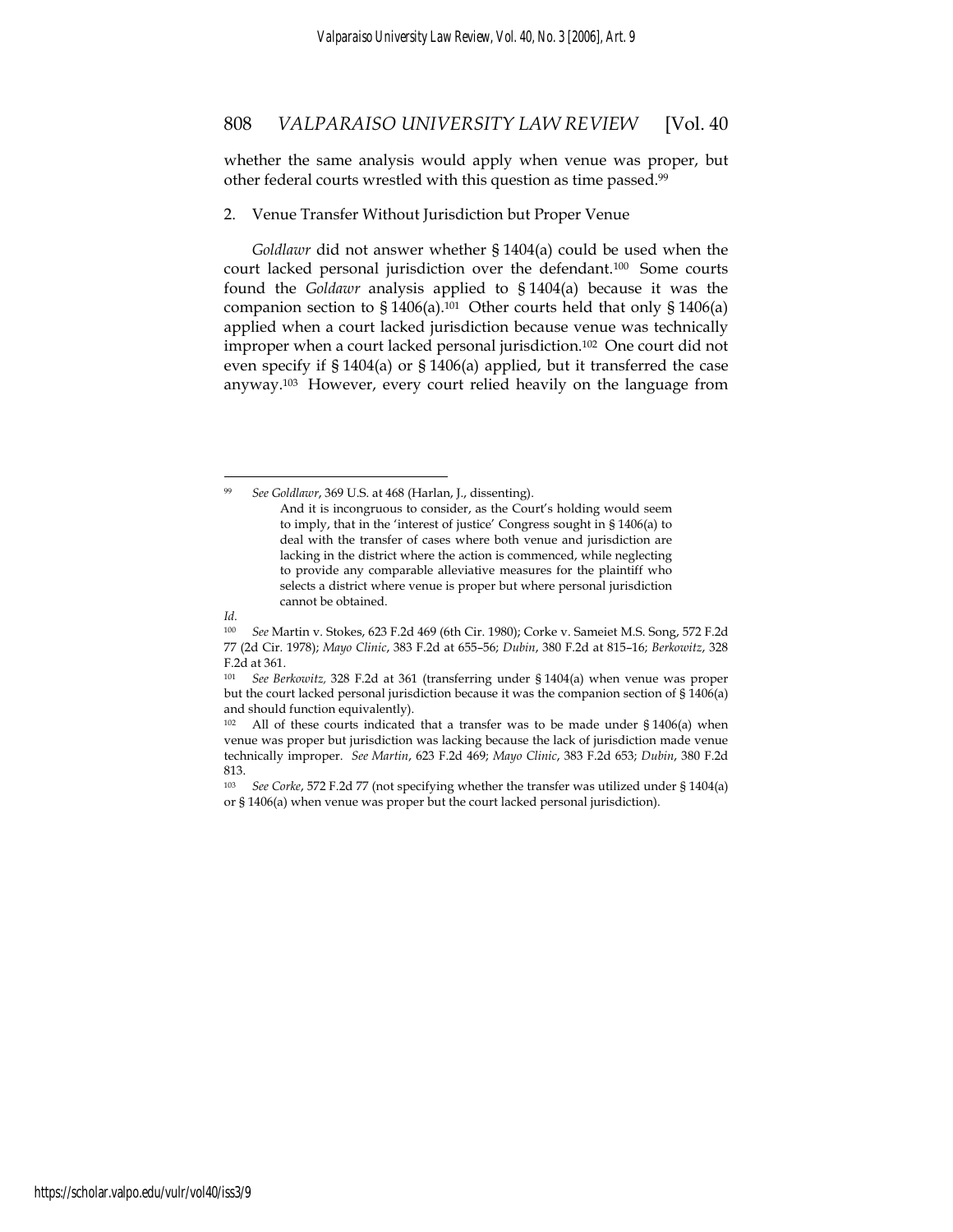$\overline{a}$ 

*Goldlawr*.104 *United States v. Berkowitz*105 was the first federal appellate case to encounter this problem.106

In *Berkowitz*, the Third Circuit held that a court could transfer under § 1404(a) when a court lacked personal jurisdiction over the defendant.<sup>107</sup> The *Berkowitz* court lacked personal jurisdiction over the defendant, but venue was proper.108 The *Berkowitz* court determined that the analysis from *Goldlawr* should apply to both § 1404(a) and § 1406(a) because they were companion sections. 109 Relying heavily on the language from *Goldlawr*, the *Berkowitz* court indicated that § 1406(a) was amply broad to preserve a plaintiff's claim by removing any obstacles that impede an

108 328 F.2d at 360. The district court determined that tax liability arose in the Eastern District of Pennsylvania, and the tax returns were filed there; hence, venue was technically proper and § 1406(a) could not be used because the language indicated that it should be used when venue was improper. *Id*. at 359; *see also supra* Part II.A.3 (indicating general support that § 1406(a) only applies when venue is initially improper). Further, personal jurisdiction was improper because Berkowitz was a citizen of New York and service of process was not properly obtained. *Berkowitz*, 328 F.2d at 360.

<sup>109</sup> *Berkowitz*, 328 F.2d at 361*.*

It is true that Goldlawr involved an interpretation of § 1406(a). Nevertheless, we think that its rationale applies equally to § 1404(a), for these are companion sections, remedial in nature, enacted at the same time, and both dealing with the expeditious transfer of an action from one district or division to another.



<sup>104</sup> *See supra* Part II.B.1; *supra* note 94 (providing the *Goldlawr* language that courts relied upon).

<sup>105 328</sup> F.2d at 361. The case arose when the United States filed a tax evasion claim against Morton Berkowitz in a district court in Pennsylvania. *Id.* at 359. Berkowitz was the officer that was responsible for the delinquent payments of a large corporation. *Id.* The suit was filed just seventeen days before the applicable statute of limitations would expire. *Id.* Berkowitz then moved to dismiss because he was a citizen of New York and had not been properly served. *Id.* The government moved for transfer pursuant to § 1404(a)*. Id.*  The district court did not grant transfer under § 1404(a), and the government filed another motion to transfer pursuant to § 1406(a). *Id.* However, the district court also denied that motion and the government appealed. *Id.* at 360.<br><sup>106</sup> See 328 F.2d at 361.<br><sup>107</sup> Id. The *Berkowitz* court found that a court reserved discretion in considering whether

the action should be transferred pursuant to  $\S 1404(a)$  because  $\S 1404(a)$  still retained the words "in the interests of justice," which inherently granted the court discretion on whether to transfer a claim, even when venue was proper. *Id.* A district court decision presents the rationale for applying § 1404(a) when a court lacks jurisdiction. *See* Selsby v. Vecchione, 216 F. Supp. 207 (S.D.N.Y. 1963). In *Selsby v. Vecchione*, the court specifically found that § 1406(a) could not be used when venue was proper. *Id.* The plaintiff in *Selsby* tried to move for a change of venue pursuant to § 1406(a) using the *Goldlawr* analysis. *Id.*  However, the court limited *Goldlawr* specifically to situations where venue was initially wrong, and in *Selsby* venue was proper and therefore *Goldlawr* did not apply. *Id*. This decision seemed to suggest that transfer without personal jurisdiction was limited to instances only when venue was improper. *Id.*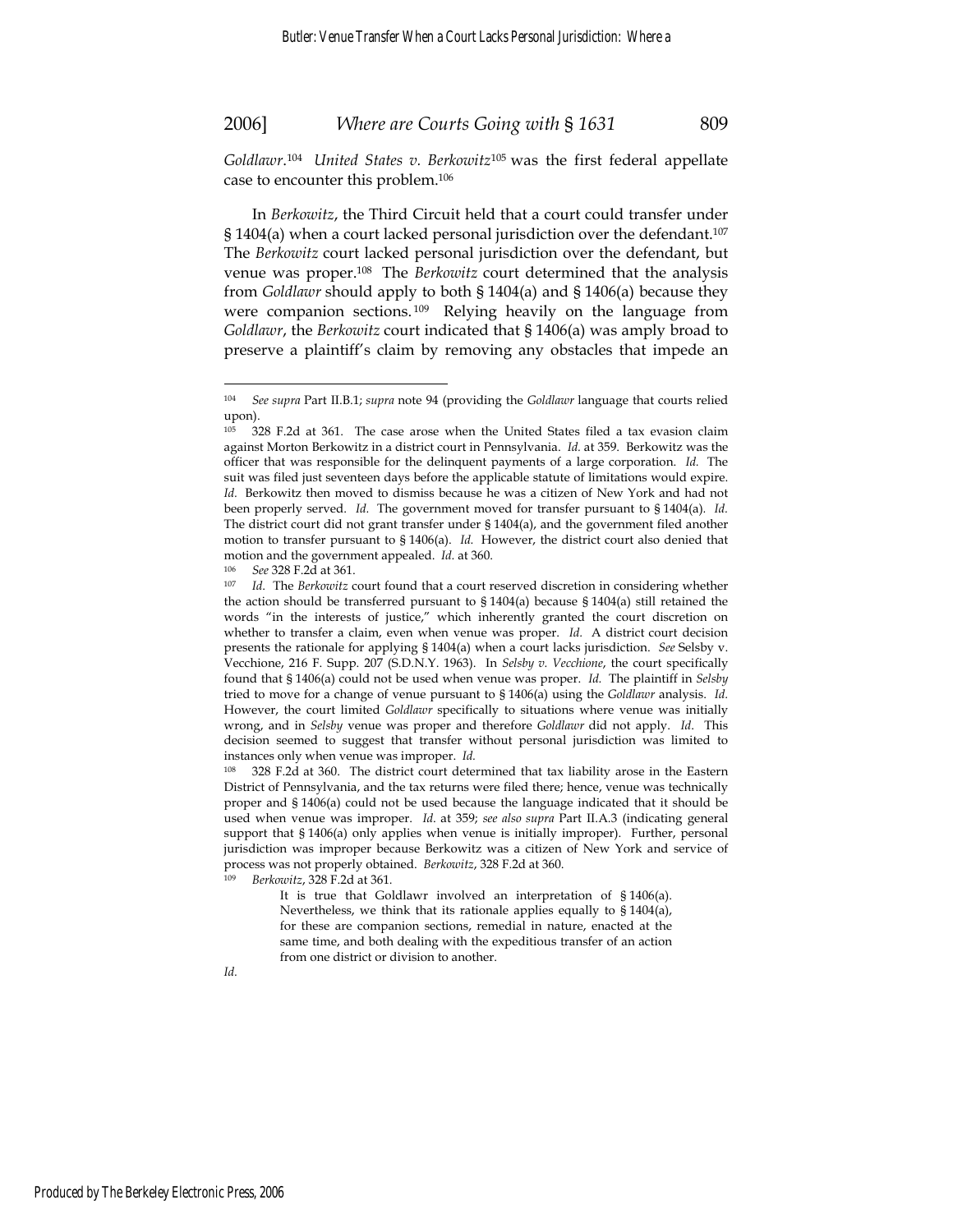expeditious trial.110 Therefore, because § 1406(a) was amply broad to allow transfers when a court lacked personal jurisdiction over the defendant, its companion section, § 1404(a), was also amply broad to allow a court to transfer a case when it lacked personal jurisdiction even though venue was proper.111 Despite the Third Circuit's holding, other courts did not find that § 1404(a) was applicable in instances where a court lacked personal jurisdiction over the defendant when venue was proper.112

The Eighth Circuit encountered the exact same situation as the Third Circuit did in the *Berkowitz* case, but it concluded that § 1406(a) applied even when venue was proper if a court lacked personal jurisdiction over the defendant.113 In *Mayo Clinic v. Kaiser*, <sup>114</sup> the Eighth Circuit found the common problem when a court lacked personal jurisdiction over a defendant was that the case could not proceed to trial on its merits, regardless of whether venue was proper.115 The *Mayo Clinic* court found

 $\overline{a}$ 

<sup>112</sup> *See* Martin v. Stokes, 623 F.2d 469 (6th Cir. 1980); Corke v. Sameiet M.S. Song, 572 F.2d 77 (2d Cir. 1978); Mayo Clinic v. Kaiser, 383 F.2d 653 (8th Cir. 1967); Dubin v. United States, 380 F.2d 813 (5th Cir. 1967).

<sup>115</sup> *Id.* at 655–56.

Certainly a party who has been totally wrong in selecting the forum would have no greater right of transfer under § 1406(a) than a party who has selected a forum which is wrong only because service of process cannot be obtained. In either event, the case could not proceed to trial on its merits.

<sup>110</sup> *Id.*

The language of § 1406(a) is amply broad enough to authorize the transfer of cases, however wrong the plaintiff may have been in filing his case as to venue, whether the court in which it was filed had personal jurisdiction over the defendants or not. The section is thus in accord with the general purpose which has prompted many of the procedural changes of the past few years–that of removing whatever obstacles may impede an expeditious and orderly adjudication of cases and controversies on their merits.

Goldlawr v. Heiman, 369 U.S. 463, 466–67 (1962).

<sup>111</sup> *Berkowitz*, 328 F.2d at 361*.* "We find it unnecessary to consider the Government's novel and intricate contention that venue may be properly laid in a district and, yet, the case may be one 'laying venue in the wrong district' under  $\S 1406(a)$ , for ...  $\S 1404(a)$ clearly authorizes the transfer of this civil action." *Id.*

<sup>113</sup> *See Mayo Clinic*, 383 F.2d 653. Edward Kaiser brought a medical malpractice suit in an Illinois federal district court against Mayo Clinic, an association of individuals, and three doctors of the Mayo Clinic. *Id.* at 653. All defendants were residents of Minnesota and they moved to dismiss for lack of jurisdiction. *Id.* Kaiser moved to transfer the case instead. *Id.* The district court found that the action was transferable under either § 1404(a) or § 1406(a). *Id.* The Eighth Circuit found that only § 1406(a) could be used for a proper transfer when a court lacked jurisdiction. *Id.*

<sup>114 383</sup> F.2d 653.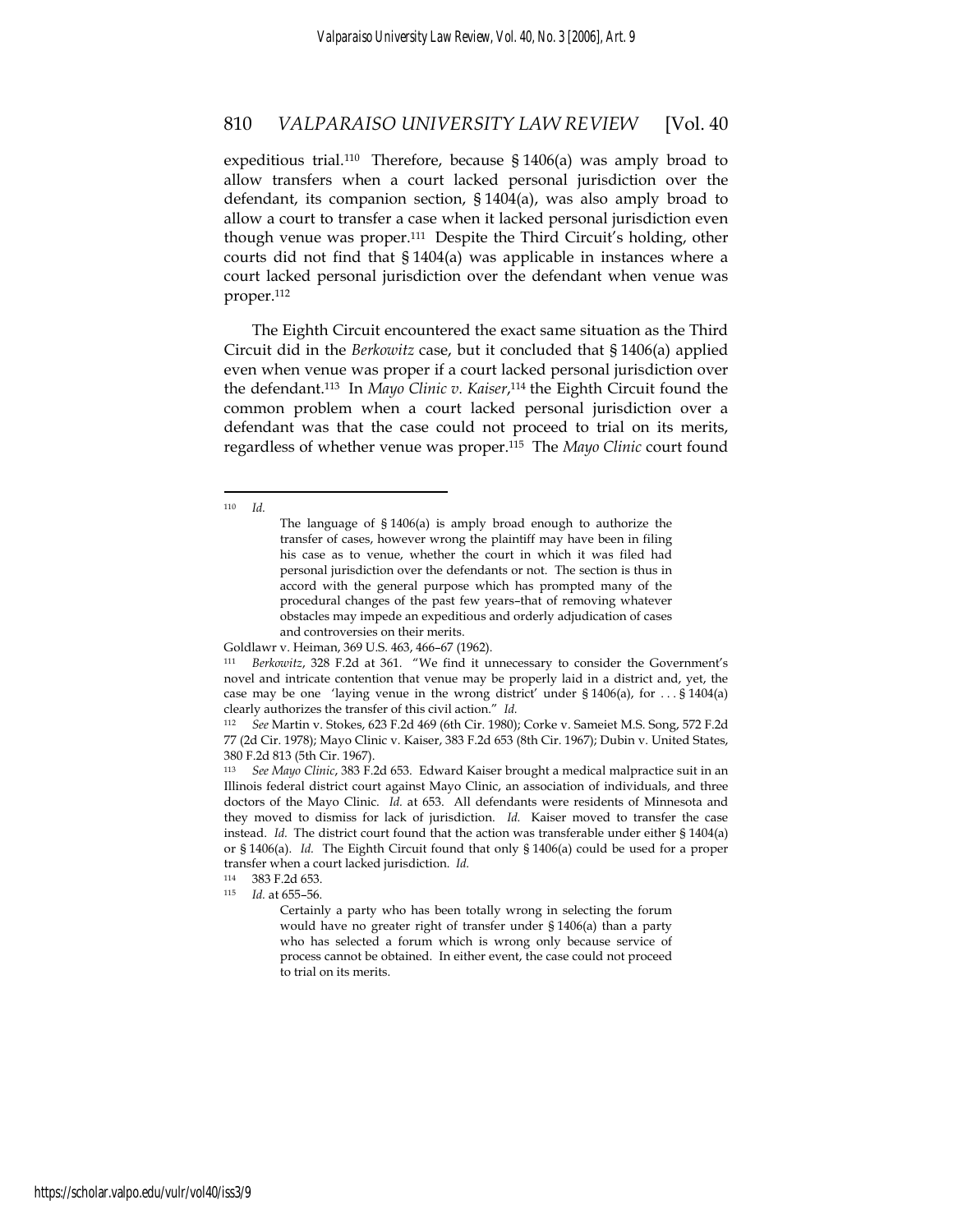that § 1406(a) was amply broad to remedy either situation.116 Ironically, it relied on the exact same language from the *Goldlawr* case that the Third Circuit relied on in *Berkowitz*. <sup>117</sup>The Sixth Circuit followed similar reasoning when it found that a court could transfer pursuant to § 1406(a) when it lacked personal jurisdiction over the defendant.<sup>118</sup>

In *Martin v. Stokes*, <sup>119</sup> the Sixth Circuit considered the analysis from the *Berkowitz* case but found that § 1404(a) was simply a codification of *forum non conveniens*, and thus, § 1404(a), like *forum non conveniens*, presumed the existence of two permissible forums.120 Section 1404(a)

 $\overline{a}$ 

119 623 F.2d 469*.*

*Id.* The *Mayo Clinic* court followed the rationale set out in an earlier decision. *Id.* at 655; *see also Dubin*, 380 F.2d at 814–16. *Dubin* was a tax case in which the defendant appealed a previous judgment found against him. 380 F.2d at 814. Tax liability accrued and returns were filed in Ohio, and so the government sued Dubin on the belief that he was a resident of Ohio, specifically in the Northern District of Ohio. *Id.* However, the Ohio court could not obtain personal jurisdiction over the appellant because he had recently moved to Florida. *Id.* The government was faced with being barred by the statute of limitations if it commenced the action again, so the government moved for transfer under § 1406(a). *Id*. The *Dubin* court found that § 1406(a) was couched in terms of "laying venue in the wrong division or district." *Id.* at 815. Therefore, because § 1406(a) used that language instead of "wrong venue," the *Dubin* court found that "wrong division or district" meant anytime there was an obstacle to an expeditious and orderly adjudication on the merits. *Id.* at 815– 16. Thus, the Fifth and Eighth Circuits relied on promoting efficiency in using § 1406(a), just as *Berkowitz* relied on efficiency in promoting the use of § 1404(a). *Id.*; *Mayo Clinic*, 383 F.2d at 655; *see also* Miles v. Charles E. Smith Cos., 404 F. Supp. 467 (D. Md. 1975) (stating specifically that the presence of venue does not remove a court's discretionary authority to pursue a transfer under § 1406(a) in the interest of justice).

<sup>116 383</sup> F.2d at 655.

Looking to the language of § 1406, the statute is couched in terms of "laying venue in the wrong division or district." The statute does not refer to "wrong" venue but rather to venue laid in a "wrong division or district." We conclude that a district is "wrong" within the meaning of § 1406 whenever there exists an "obstacle [to] . . . an expeditious and orderly adjudication on the merits.

*Id.* (quoting the decision in *Dubin*, 380 F.2d 813). 117 *Id.* at 655–56; *see supra* note 94 and accompanying text (language essentially stating however wrong a plaintiff was in filing, a case could always be preserved).

<sup>118</sup> *See, e.g.*, Martin v. Stokes, 623 F.2d 469, 475 (6th Cir. 1980) (determining that § 1406(a) was the proper mode of transfer when a court lacked jurisdiction because venue was technically wrong); Taylor v. Love, 415 F.2d 1118, 1120 (6th Cir. 1970) (holding that transfer would be proper under § 1406(a) when a court lacked personal jurisdiction over the defendant because venue was wrong).

<sup>120</sup> *Id.* at 473–74. In *Martin*, the plaintiff was injured in an automobile accident in Kentucky. *Id.* at 470. The defendant was the mother of a child who struck the plaintiff. *Id*. After settlement negotiations failed, the plaintiff learned that the applicable statute of limitations in Kentucky was one year. *Id.* Therefore, the plaintiff filed a suit in federal court based on diversity in the defendant's home state of Virginia. *Id.* The defendants motioned to transfer the case to Kentucky and to quash for improper service. *Id.* The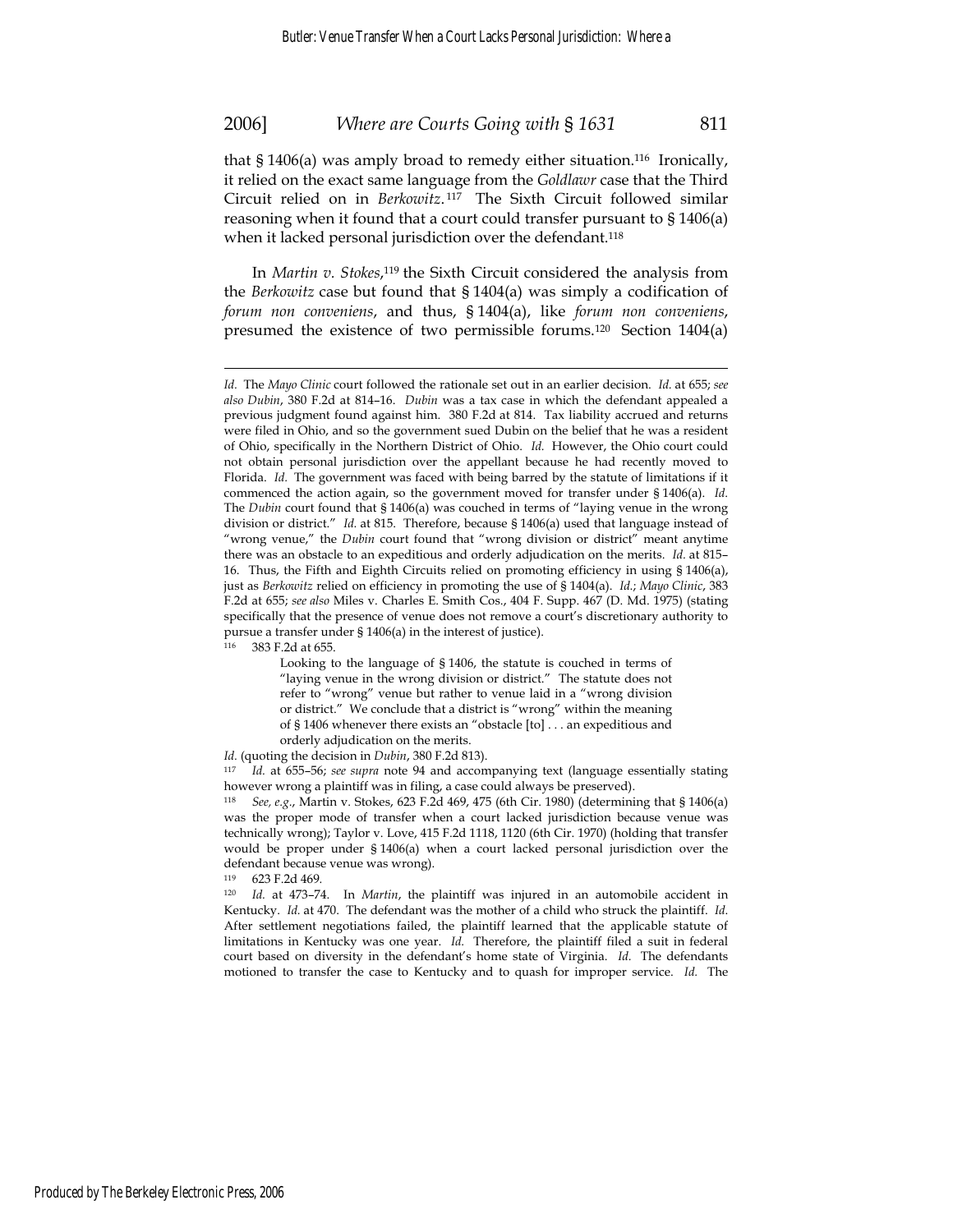was to be limited to instances when both personal jurisdiction and venue were proper because only then was the original court where the action was filed a permissible forum.121 Thus, the *Martin* court found that the proper means of transfer was a broad interpretation of § 1406(a) because § 1406(a) was to be applied whenever there was an obstacle to expeditious adjudication such as lack of personal jurisdiction over the defendant, which was the analysis from *Goldlawr*. 122 Despite all of these varying interpretations, the Second Circuit came up with its own analysis.123

In *Corke v. Sameiet M.S. Song,* 124 the Second Circuit did not use § 1404(a) or § 1406(a), but instead utilized a judicial gloss of the statutory language of both.125 The *Corke* court concluded that transfer would be proper in any given case so long as it was in the "interest of justice" when a court lacked personal jurisdiction.126 The *Corke* court used this reasoning because a court did not need to determine what venue

Virginia district court transferred the case; however, the district court that transferred the case did not specify if it was transferred for convenience under § 1404(a) or for legal impediment under § 1406(a). *Id.* Following the transfer, defendants filed for a motion to dismiss the action, asserting that it was barred by the Kentucky statute of limitations. *Id.*  The Kentucky district court granted the defendant's motion to dismiss, and the plaintiff appealed. *Id.* at 471.<br><sup>121</sup> *Id.* at 474 n.7 (r

<sup>121</sup> *Id.* at 474 n.7 (referring to *Gulf Oil Corp. v. Gilbert*, 330 U.S. 501, 507 (1947), where the Supreme Court defined the doctrine of *forum non conveniens*, which "presupposes at least two forums in which the defendant is amenable to process; the doctrine furnishes criteria for choice between them").

<sup>122</sup> *Id.* at 474. The *Martin* court noted the inconsistencies among the circuits in whether to utilize § 1404(a) or § 1406(a) when transferring where personal jurisdiction is unobtainable. *Id.* However, the court concluded that precedent demanded it apply § 1406(a) broadly. *Id.* <sup>123</sup> *See* Corke v. Sameiet M.S. Song, 572 F.2d 77 (2d Cir. 1978) (failing to specify whether

<sup>§ 1404(</sup>a) or § 1406(a) authorized the transfer when a court lacked personal jurisdiction over the defendant but venue was proper).

<sup>124</sup> *Id.*<br><sup>125</sup> *Id.* at 80. The action was originally filed in the federal district court in the Western District of New York. *Id.* at 78. Corke sued for personal injuries sustained during a cruise on the defendant's ship based on negligence in maintenance of the vessel and malpractice by the ship's doctor. *Id.* Corke moved for transfer. *Id.* However, the defendants moved for dismissal on the grounds that the court lacked jurisdiction over them, which was granted. *Id.* Corke then appealed. *Id.*

<sup>126</sup> *Id*. at 80. Specifically, the *Corke* court cited a federal district court decision from the Southern District of New York where the judge said a court "has power to transfer the case even if there is no personal jurisdiction over the defendants, and whether or not venue is proper in [the] district, if a transfer would be in the interest of justice." *Id*. (quoting Volk Corp. v. Art-Pak Clip Art Serv., 432 F. Supp. 1179, 1181 (S.D.N.Y. 1977)).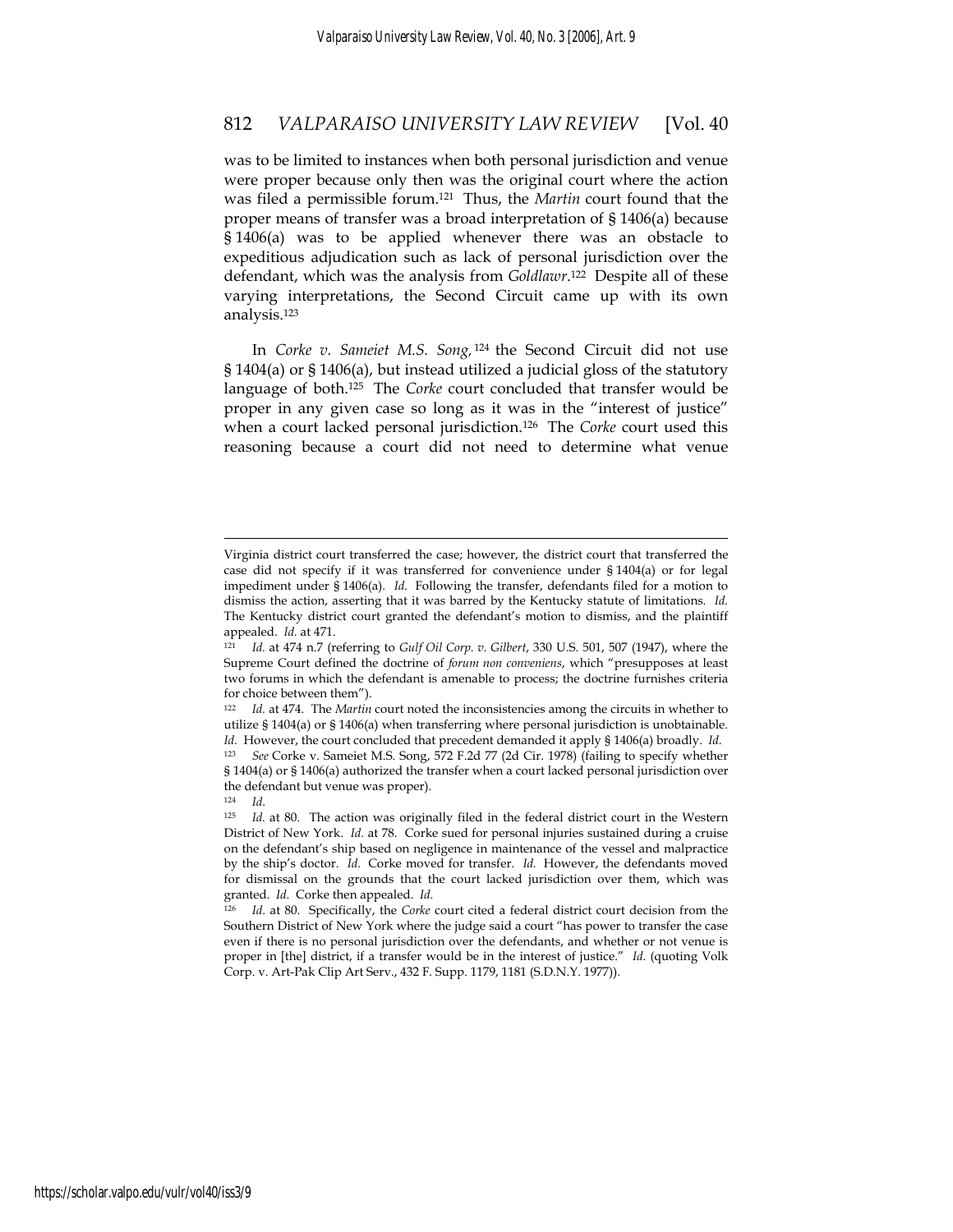$\overline{a}$ 

provision was needed, which was a simpler and more efficient approach.127

In sum, courts were split on whether to transfer a case under § 1404(a) or § 1406(a) when venue was proper but personal jurisdiction over the defendant was lacking.128 Courts after *Goldlawr*, like *Berkowitz*, *Mayo Clinic*, *Martin*, and *Corke*, used different transfer provisions to reach the same end. 129 The *Berkowitz* court utilized § 1404(a), while other courts, such as *Mayo Clinic* and *Martin*, found that only § 1406(a) could be used when a court lacked personal jurisdiction.<sup>130</sup> However, despite the use of different statutes, the end result was the same in *Berkowitz*, *Mayo Clinic*, *Martin*, and *Corke*, in that a case could be transferred when a court lacked personal jurisdiction over the defendant but was also a proper venue*.*131 Essentially, the *Corke* court, rather than pretending that a distinction between § 1404(a) and § 1406(a) was important, stated the rule then in existence: When a court lacks jurisdiction the court should preserve the plaintiff's claim in a venue transfer.132

<sup>127</sup> *Id*. at 81. The court did not specifically say efficiency was the goal for its decision, but it did note with regards to the particular facts of the case at hand that "[b]ecause transfer is so clearly warranted by the facts at hand, it is unnecessary to waste the district court's valuable time by requiring a hearing on transferability." *Id.* Thus, efficiency seemed to be in the court's mind when it made its decision. *Id.*

<sup>128</sup> *See supra* Part II.B.2 (exemplifying the circuit split as to whether § 1404(a) or § 1406(a) applied when a court transferred a case even though it lacked personal jurisdiction).

<sup>129</sup> *See* Martin v. Stokes, 623 F.2d 469 (6th Cir. 1980); *Corke*, 572 F.2d at 78-79; *Mayo Clinic*, 383 F.2d at 655–56; *Dubin*, 380 F.2d at 815–16; *Berkowitz*, 328 F.2d at 361; Finzi, *supra* note 6, at 988.

Goldlawr held that section 1406 could be used to transfer claims defective as to both personal jurisdiction and venue. It did not address the applicability of section 1406 to claims defective only as to personal jurisdiction. Courts confronted with claims that met venue requirements but fell outside their territorial jurisdiction thus faced a dilemma. They could have remained faithful to the language of section 1406 and refused to transfer a claim filed in a proper venue. This, however, would have placed the plaintiff who had erred as to both personal jurisdiction and venue in a better position than the plaintiff who had erred only as to personal jurisdiction. Unwilling to sanction this obvious injustice, courts universally rejected this approach. Instead, courts resorted to various interpretations of both transfer provisions to reach the result desired.

Finzi, *supra* note 6, at 986.

<sup>130</sup> *See supra* Part II.A.2 (discussing the language, purpose, and application of § 1404(a)).

<sup>131</sup> *See supra* notes 119–22 and accompanying text (indicating that because venue was technically improper when a court lacked jurisdiction, the venue was improper).

<sup>132</sup> *See supra* notes 119–22 and accompanying text. However, even if a court were to utilize the *Corke* approach, finding that it is proper to transfer under either § 1404(a) or § 1406(a), this decision does not solve the enigma of which choice of law follows from a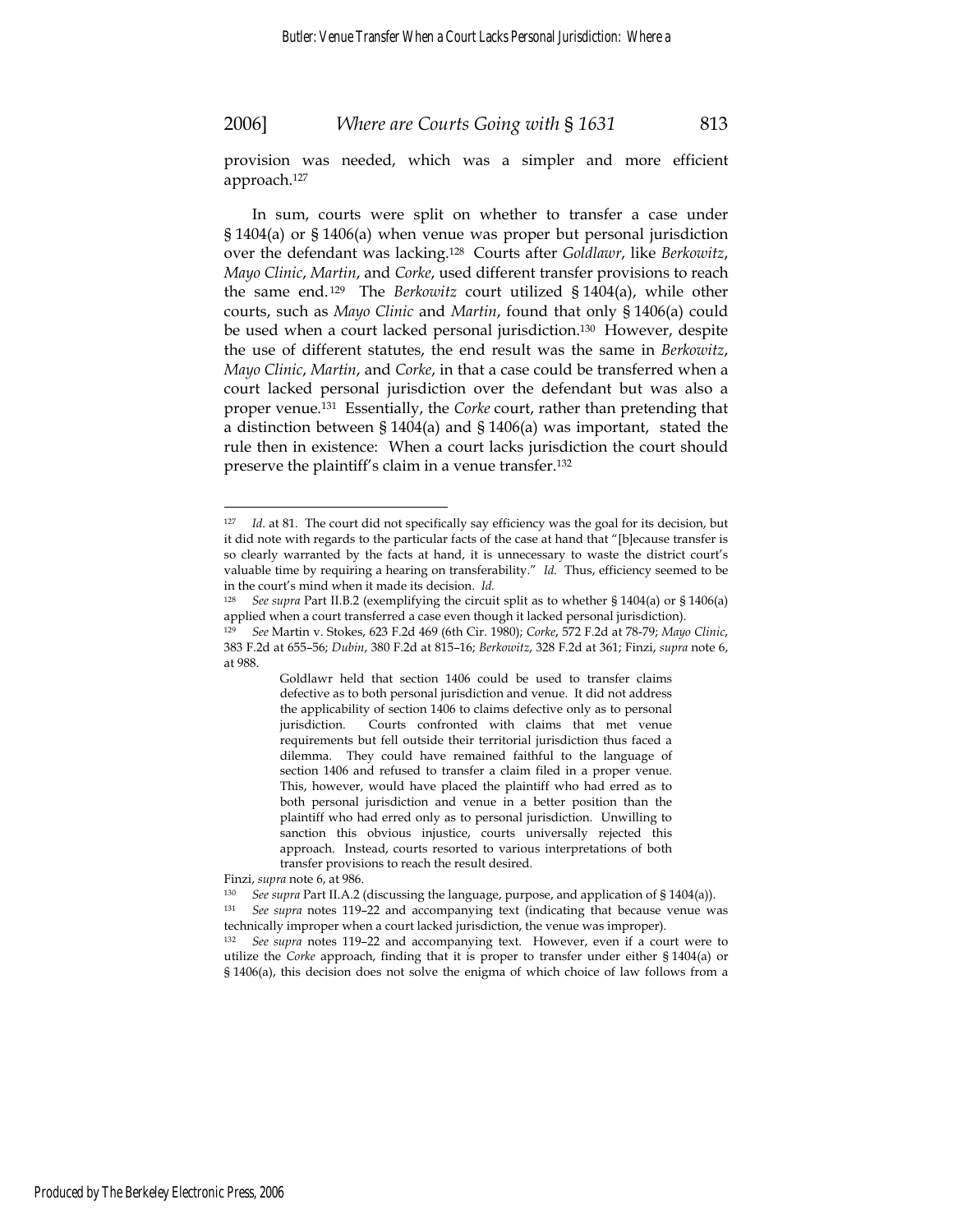However, this dilemma merely planted the seed for problems in venue transfer. 133 *Goldlawr* and its progeny had determined that § 1404(a) and § 1406(a) functioned equivalently when venue was proper but a court lacked personal jurisdiction over the defendant.134 The next question was which choice of law to apply following a transfer when a court lacked personal jurisdiction over the defendant.135 Because of the inherent differences in the choice of law that was supposed to follow each of the venue transfer provisions, transferor state law with § 1404(a) and transferee state law with § 1406(a), a court's decision to use either § 1404(a) or § 1406(a) would be significant.<sup>136</sup>

3*.* Intersection of "Proper Venue but Improper Jurisdiction Transfers" and "Choice of Law"

When *Goldlawr* analysis intersected with choice of law analysis, courts were unsure of whether to follow choice of law standards for § 1404(a) and § 1406(a) or to circumvent choice of law rules because following the established standards would be unfair to either defendants or plaintiffs. 137 Some courts deviated from established principles of choice of law with  $\S 1404(a)$  and  $\S 1406(a)$  and some courts did not.<sup>138</sup>

transfer under circumstances where jurisdiction is improper. *See* MOORE ET AL., *supra* note 1, § 111.02.<br><sup>133</sup> See in

<sup>133</sup> *See infra* Parts II.B.3, III.B (showing how courts that used the *Goldlawr* analysis ran into difficulties with what choice of law to apply).

<sup>134</sup> *See infra* Parts II.B.3, III.B (indicating that courts used both statutes to perform the same function: transfer a case when the court lacked personal jurisdiction but venue was proper).

<sup>135</sup> *See infra* Part II.B.3 (discussing how courts inconsistently determined which choice of law to apply following a transfer when venue was proper but the court lacked personal jurisdiction over the defendant).

<sup>136</sup> See *supra* Parts II.A.2–3 for a general discussion on which choice of law was supposed to apply following a venue transfer under § 1404(a) and § 1406(a).

<sup>137</sup> *See* Nelson v. Int'l Paint Co., 716 F.2d 640 (9th Cir. 1983); Ellis v. Great Sw. Corp., 646 F.2d 1099 (5th Cir. 1981); Mayo Clinic v. Kaiser, 383 F.2d 653 (8th Cir. 1967).

<sup>138</sup> *See, e.g.*, Ferens v. John Deere Co., 494 U.S. 516, 523–25 (1990) (showing that even when a plaintiff moves for a transfer under § 1404(a), courts shall apply the law of the transferor court); Van Dusen v. Barrack, 376 U.S. 612, 639 (1964) (indicating that in a transfer under § 1404(a), the law of the transferor court shall apply when defendants move for a transfer); Tel-Phonic Serv., Inc. v. TBS Int'l, Inc., 975 F.2d 1134, 1141 (5th Cir. 1992) (indicating that regardless of who made the transfer under § 1406(a), transferee court law must apply); LaVay Corp. v. Dominion Fed. Sav. & Loan Ass'n, 830 F.2d 522, 526 (4th Cir. 1987) (citing Manley v. Engram, 755 F.2d 1463 (11th Cir. 1985)) (indicating that courts have generally concluded that a transferee court must apply the law of its own state following a transfer to avoid forum shopping by plaintiffs). Even though the Sixth Circuit, in *Martin v. Stokes*, remanded the case without holding on to the issue of which statute of limitations to apply, the Sixth Circuit did comment that choice of law principles should apply. 623 F.2d 469, 475 (6th Cir. 1980). The *Martin* court indicated that the trial court had to determine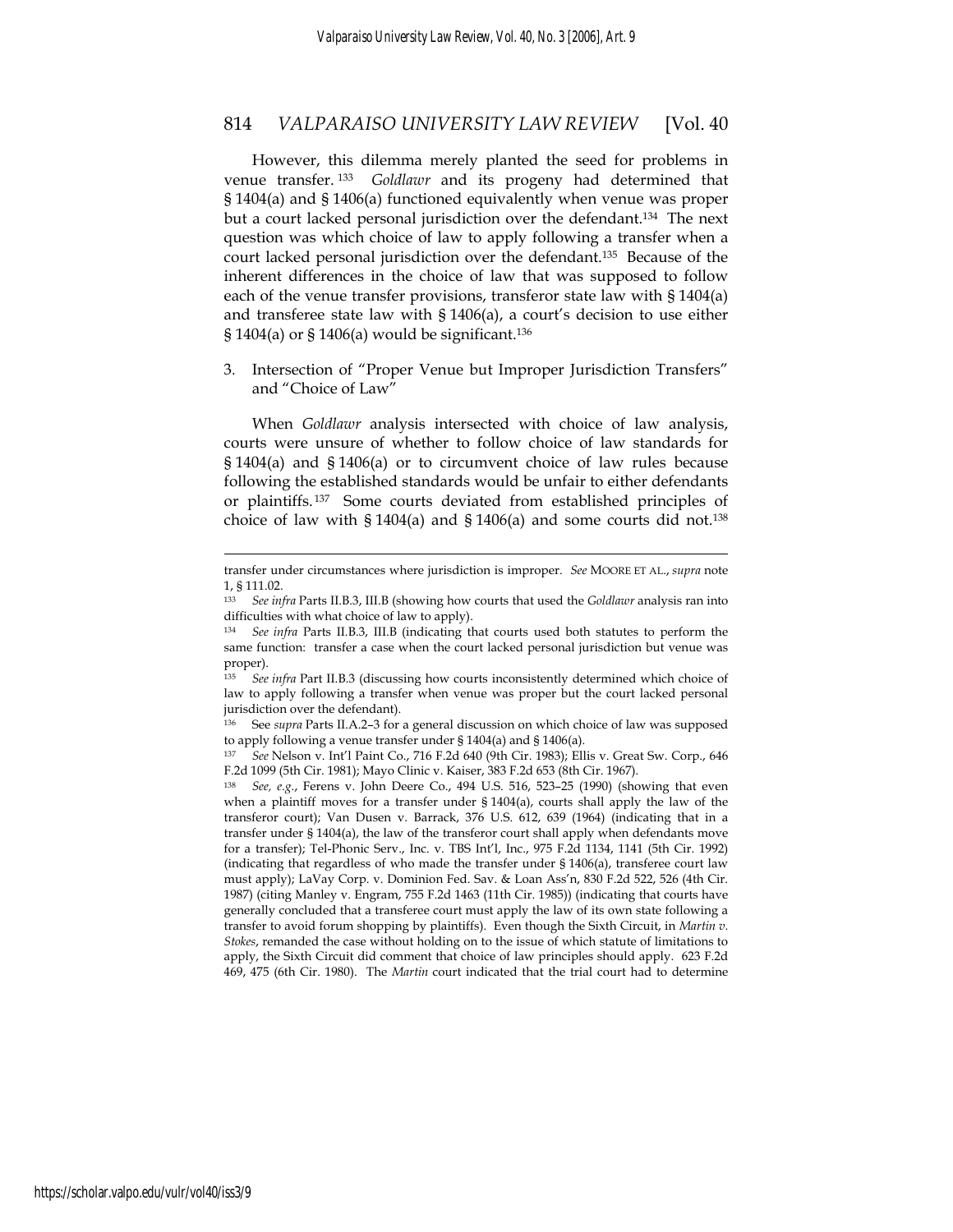Essentially, courts would decide which choice of law to apply following a transfer based on lack of personal jurisdiction over the defendant on a case-by-case basis.139 The Eighth Circuit was the first to deviate from established choice of law principles.140

The *Mayo Clinic* court encountered a problem with choice of law based on venue transfer when a court lacked personal jurisdiction over the defendant.141 In *Mayo Clinic*, the case was originally filed in a district

 $\overline{a}$ 

Considerations of efficiency relate to the allocation of judicial resources. A heavy burden would be placed upon courts if each case were to be treated as one of first impression. In the complete absence of the principle, each case could presumably be taken all the way to the court of final review—at least there would be no clear reason no to do so. Moreover, in each case courts would have to raise anew all the arguments for and against each rule, even though they would continually arrive at the same conclusion when one rule is clearly preferable over another ... Utilization of the principle of stability insures that few previously settled issues will be appealed . . . thereby enabling courts to devote their time and energy to issues of first impression and those involving rules which create serious injustice or disutility.

*Id.* However, plaintiffs should be concerned about the inconsistent results of the courts with venue transfer because it will delay litigation of issues on the merits, and extended time between the start of the law suit and trial allows a defendant to retain the value of judgment during the delay. *See* Carrie E. Johnson, Comment, *Rocket Dockets: Reducing Delay in Federal Civil Litigation*, 85 CAL. L. REV. 225, 231 (1997). Also, delaying resolution disadvantages plaintiffs with a low economic status because they may lack the means to support themselves and continue the litigation. *Id.* Lastly, such high court costs may prevent plaintiffs from bringing valid claims in the first place to avoid the time-consuming and expensive process of litigation. *Id.* Thus, plaintiffs should be just as concerned about the inefficiency of venue transfer as defendants. *Id.* 

<sup>140</sup> See Mayo Clinic, 383 F.2d 653.<br><sup>141</sup> Id. at 653. There are more problems than just the statute of limitations with choice of law in a venue transfer when a court lacks personal jurisdiction that undermine efficiency and defendant rights. *See infra* notes 142, 145 and accompanying text (showing that the true problem in *Mayo Clinic* was the difference of when an action commenced to begin the running of the statute of limitations). However, those problems are often associated or linked to the statute of limitations. *See Mayo Clinic*, 383 F.2d 653. This Note often refers only to the statute of limitations because it serves as a particularly good example of how inefficient the system has become, other choice of law differences are often incorporated in

whether the original transferor court had personal jurisdiction over the defendant and then decide which law to apply based on that determination. *Id.* The *Martin* court said that if the transferor court did have jurisdiction, then the transfer would have to have been made under § 1404(a) and the transferor court law would apply, but if the transferor court lacked jurisdiction, then the transfer would have to be made under § 1406(a) and the transferee court law would apply. *Id.* However, the inconsistencies among the courts in which transfer device to use, either § 1404(a) or § 1406(a), when a court lacked jurisdiction, caused later courts to deviate from the standard that *Martin* expressed. *See Ellis*, 646 F.2d 1099; *Mayo Clinic*, 383 F.2d 653. 139 *See* Bayles, *supra* note 91, at 639.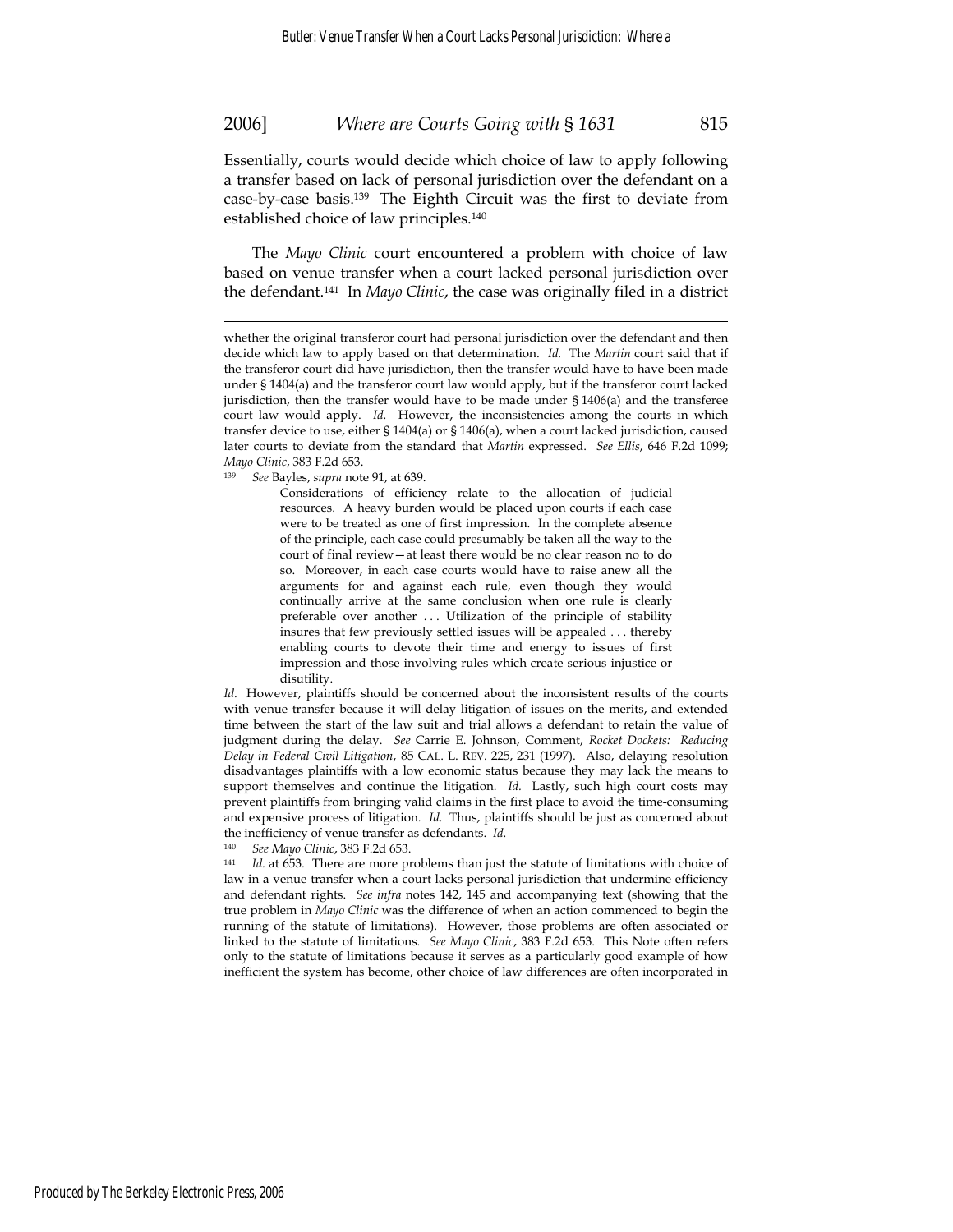court where venue was proper but the court lacked personal jurisdiction over the defendant. 142 The *Mayo Clinic* court transferred under  $\S 1406(a).$ <sup>143</sup> The statute of limitations had not run in either state when the case was filed, but it had run in both states by the time the transfer was made.144 However, the *Mayo Clinic* court faced a problem where the case would be barred if the state law of the transferee court applied as § 1406(a) demanded, but it would not be barred if the state law of the transferor court applied.145

As a result of this dilemma, the *Mayo Clinic* court ignored the established principle that transfers under § 1406(a) should apply the state law of the transferee court, and the *Mayo Clinic* court determined that the appropriate state law to apply was the state law of the transferor court.146 The *Mayo Clinic* court acknowledged that:

<sup>143</sup> *Id.* at 655; *see supra* notes 113–18 (explaining the *Mayo Clinic* decision in further detail).

 $\overline{a}$ 

<sup>146</sup> *Mayo Clinic*, 383 F.2d at 656. ("We have reached the conclusion that under the facts here the law of the transferor forum should govern and that the question of commencement of the action is, therefore, governed by the law of Illinois."); *cf.* Taylor v. Love, 415 F.2d 1118, 1120 (6th Cir. 1970) ("[W]e conclude that a district is 'wrong' within the meaning of § 1406 whenever there exists an 'obstacle [to] . . . an expeditious and orderly

the statute of limitations, and it is a protection often relied upon by defendants. *See id.*  (showing that a difference in choice of law service of process affects the statute of limitations); Eli J. Richardson, *Eliminating the Limitations of Limitations Law*, 29 ARIZ. ST. L.J. 1015, 1021 (1997) (describing the common viewpoint that the statute of limitations is to protect defendants from litigating old claims). Further, § 1631 deals specifically with the issue of the statute of limitations based on the commencement of actions. 28 U.S.C. § 1631 (2000). Therefore, this Note focuses on the statute of limitations. *See infra* Part II.C (providing the language and interpretation of § 1631, which incorporates statute of limitations problems).

<sup>142 383</sup> F.2d at 653. More specifically, the case was originally filed in Illinois where venue was proper but the court lacked personal jurisdiction over the defendant. *Id.* The defendant moved to quash the service of process issued by the Illinois court, which was granted. *Id.* The plaintiff then moved to transfer the case to Minnesota where both venue and jurisdiction were proper. *Id.* Summons was re-issued out of the Minnesota court and the plaintiff had to serve the defendant again. *Id.* By this time the statute of limitations had run. *Id.*

<sup>144 383</sup> F.2d at 653.

<sup>145</sup> The particular problem was purely based on choice of law. *See* Kaiser v. Mayo Clinic, 260 F. Supp. 900, 908 (D. Minn. 1966). In Illinois, "every action, unless otherwise expressly provided by statute, shall be commenced by the filing of a complaint." 735 ILL. COMP. STAT. 5/2-201 (2004). In Minnesota, "[a] civil action is commenced against each defendant: a) when the summons is served upon that defendant." MINN. R. CIV. P. 3.01 (2004). Thus, if the transferee law of Minnesota applied, the case would be barred by the statute of limitations, whereas it would not be if the transferor court law of Illinois applied. *Kaiser*, 260 F. Supp. at 908. Because the Illinois court quashed the original service of process, the problem arose. *Id.* at 653; *see also supra* note 124 and accompanying text (describing this complex fact pattern in more detail).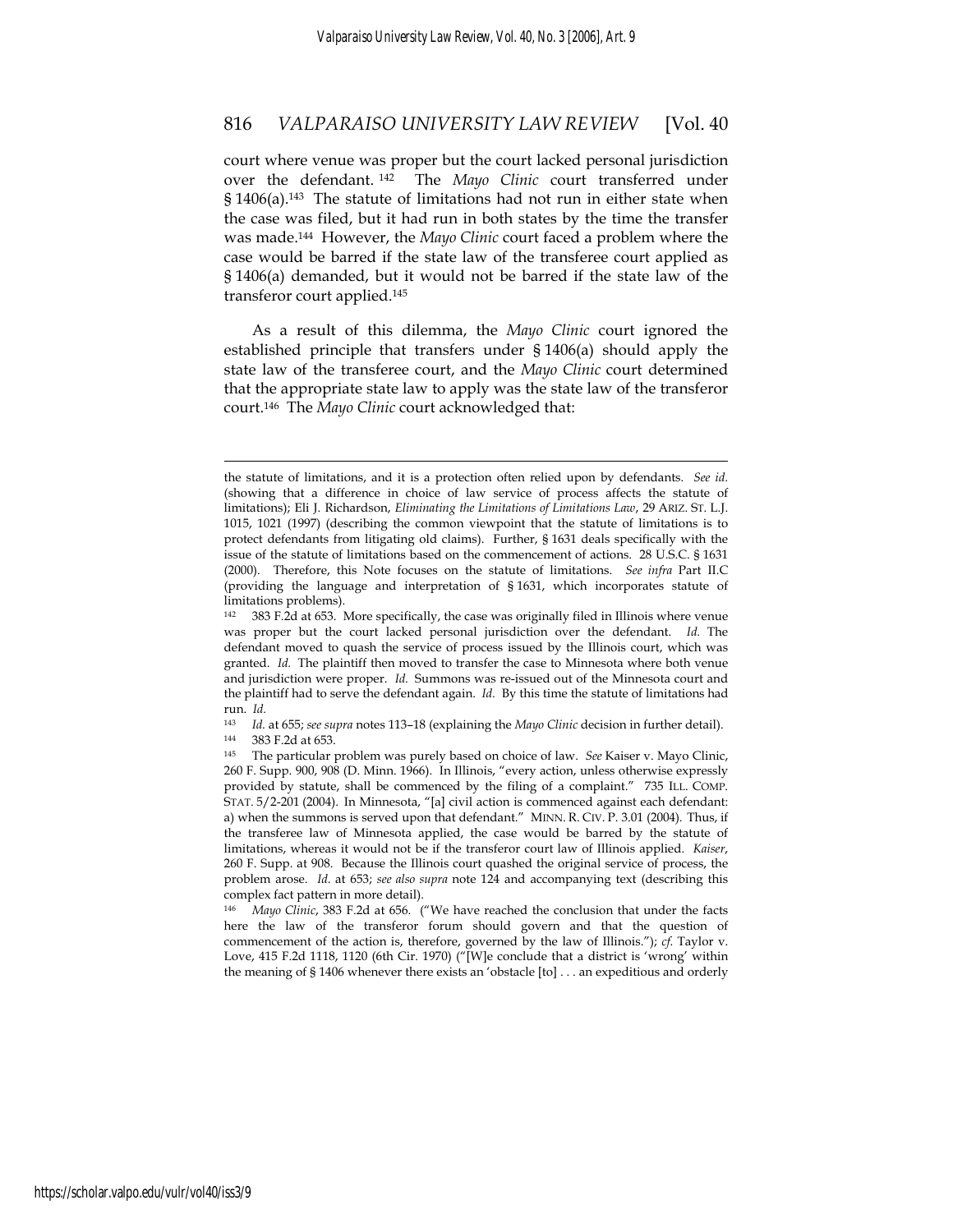$\overline{a}$ 

It has been stated before that the purpose for making transfers would be obliterated in many cases if the statute of limitations of the transferee forum were applied at the date of transfer, and that if such were the rule there would be little purpose in transferring the case instead of dismissing it.147

Therefore, the *Mayo Clinic* court held that the foundation of which state's law to apply with a § 1406(a) transfer, which was typically the transferee court, could be changed depending on the factual situation because the ultimate purpose of the venue statutes was to preserve claims.148

The *Mayo Clinic* court essentially used the *Goldlawr* analysis to deviate from the established rules of § 1406(a), which was to apply the state law of the transferee court.<sup>149</sup> Other courts deviated from choice of law principles with § 1404(a) as well when transferring a case under § 1404(a) when a court lacked personal jurisdiction over the defendant.150

For example, the Fifth Circuit held that the state law of the transferee court should apply when the court lacks personal jurisdiction over the defendant but transfers pursuant to § 1404(a). 151 In *Ellis v. Great* 

adjudication' on the merits. Inability to perfect service of process on a defendant in an otherwise correct venue is such an obstacle."); Kinergy Corp. v. Conveyor Dynamics Corp., No. Civ.A.3: 99CV-407-S, 2001 WL 1774435, at \*2 (W.D. Ky. Feb. 6, 2001) (holding that a case should be transferred to another district court when the transferor court lacked personal jurisdiction over the defendant to preserve the claim even though the statute of limitations had run in the transferee court). *But cf.* Froelich v. Petrelli, 472 F. Supp. 756, 763 (D. Haw. 1979) (refusing to transfer a case under § 1406(a) because it was not in the plaintiff's interests to do so when the statute of limitations had run in the transferee forum before the plaintiff filed in the transferor forum).

<sup>147 383</sup> F.2d at 656; *see* Porter v. Groat, 840 F.2d 255, 257 (4th Cir. 1988) (determining that a transfer under § 1406(a) is in the interests of justice when the statute of limitations bars the action in the transferor court but would not bar it in the transferee court). *But see* Spar, Inc. v. Informational Res., Inc., 956 F.2d 392, 394 (2d Cir. 1992) (prohibiting a transfer when the statute of limitations has run in the transferor forum because diligent plaintiffs should be aware of it).

<sup>148 383</sup> F.2d at 656."Also, in *Goldlawr*, . . . it was held that jurisdiction was not necessary to toll the statute of limitations." *Id.*

<sup>149</sup> *See* MOORE ET AL., *supra* note 1, § 111.02 ("Several circuits maintain that procedural obstacles other than lack of personal jurisdiction that prevent an action from proceeding in the original court, such as statute of limitations, make venue 'wrong' and thereby make, theoretically, Section 1406(a) the proper vehicle for transfer.").

<sup>150</sup> *See* Ellis v. Great Sw. Corp., 646 F.2d 1099 (5th Cir. 1981) (utilizing a transfer under § 1404(a) even though it lacked jurisdiction over the defendant because precedent demanded it).

<sup>151</sup> *Id.* at 1108. In *Ellis*, the plaintiff filed a wrongful death action in Arkansas two years after his wife fell off of a "log ride" at the Six Flags Amusement Park in Arlington, Texas,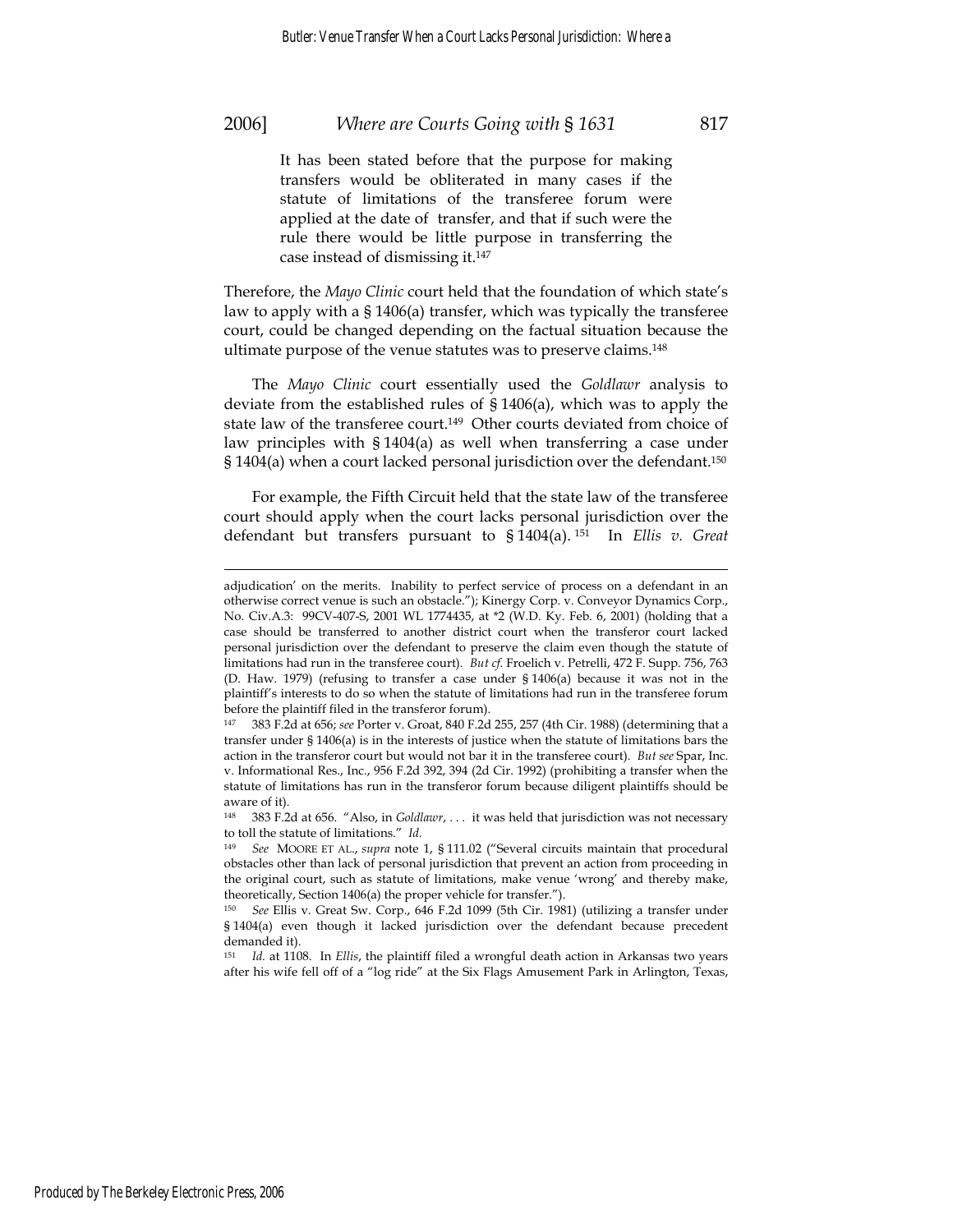*Southwestern Corp.*, 152 the Fifth Circuit determined that allowing a plaintiff to capture the state law of the transferor court when the court lacked personal jurisdiction over the defendant would be unfair to the defendant.153 Therefore, the *Ellis* court held that the state law of the transferee forum should apply regardless of whether § 1404(a) or § 1406(a) was used when a court transferred a case because the court lacked personal jurisdiction over the defendant. 154 The *Ellis* court avoided the possible injustice to defendants, and it also deprived plaintiffs of a possible forum shopping mechanism.155 The *Ellis* court,

646 F.2d 1099 (5th Cir. 1981).

<sup>153</sup> *Id.* at 1108.

 $\overline{a}$ 

When the venue in the district in which the action is brought is proper, but service of process cannot be had there, . . . [i]n such a situation plaintiff could not maintain his action in the district in which he filed it, and therefore could not take advantage of the law governing that district, since he could not obtain jurisdiction of the defendant. Therefore he should not be permitted to file his action there for the purpose of capturing the law of that jurisdiction for transportation to the jurisdiction in which service can be obtained.

[W]e hold that following a 1406(a) transfer, regardless of which party requested the transfer or the purpose behind the transfer, the transferee court must apply the choice of law rules of the state in which it sits.... [W]e hold that following a section  $1404(a)$  transfer from a district in which personal jurisdiction over the defendant could not be obtained, the transferee court must apply the choice of law rules of the state in which it sits, regardless of which party requested the transfer. . . . We are not presented with, and need not resolve, the question of which state's choice of law rules should be applied when, upon the motion of a plaintiff a section 1404(a) transfer has been made from a district in which venue was proper and personal jurisdiction over the defendant had been or could have been obtained.

*Id.* at 1110–11.

Id. at 1110 ("The result of our holding will be to ensure that the 'accident' of federal diversity jurisdiction does not enable a party to utilize a transfer to achieve a result in federal court which could not have been achieved in the courts of the State where the action was filed."). *But see* Callan v. Lillybelle, Ltd., 39 F.R.D. 600, 603 (S.D.N.Y. 1966) (determining that the *Hanna* outcome determinative test demands that the law of the transferor court should apply following a transfer under § 1404(a) when a court lacked jurisdiction over the defendant; otherwise the action would be barred and contravene the

which caused her death. *Id.* at 1101. The named defendants had no minimum contacts with Arkansas, and therefore Ellis moved for transfer. *Id.* However, it was ambiguous as to whether the Arkansas district court used § 1404(a) or § 1406(a) when it transferred. *Id.* at 1102. Arkansas had a three-year statute of limitations and Texas had a two-year statute of limitations. *Id.* Thus, the *Ellis* court had to determine which choice of law applied under the venue transfer provisions to determine which statute of limitations to apply because if the Arkansas statute applied, the plaintiff's claim endured, whereas if the Texas statute applied, it would be barred. *Id.*

*Id.* (quoting MOORE ET AL., *supra* note 1, § 111.02 ). 154 *Id.* at 1109–10.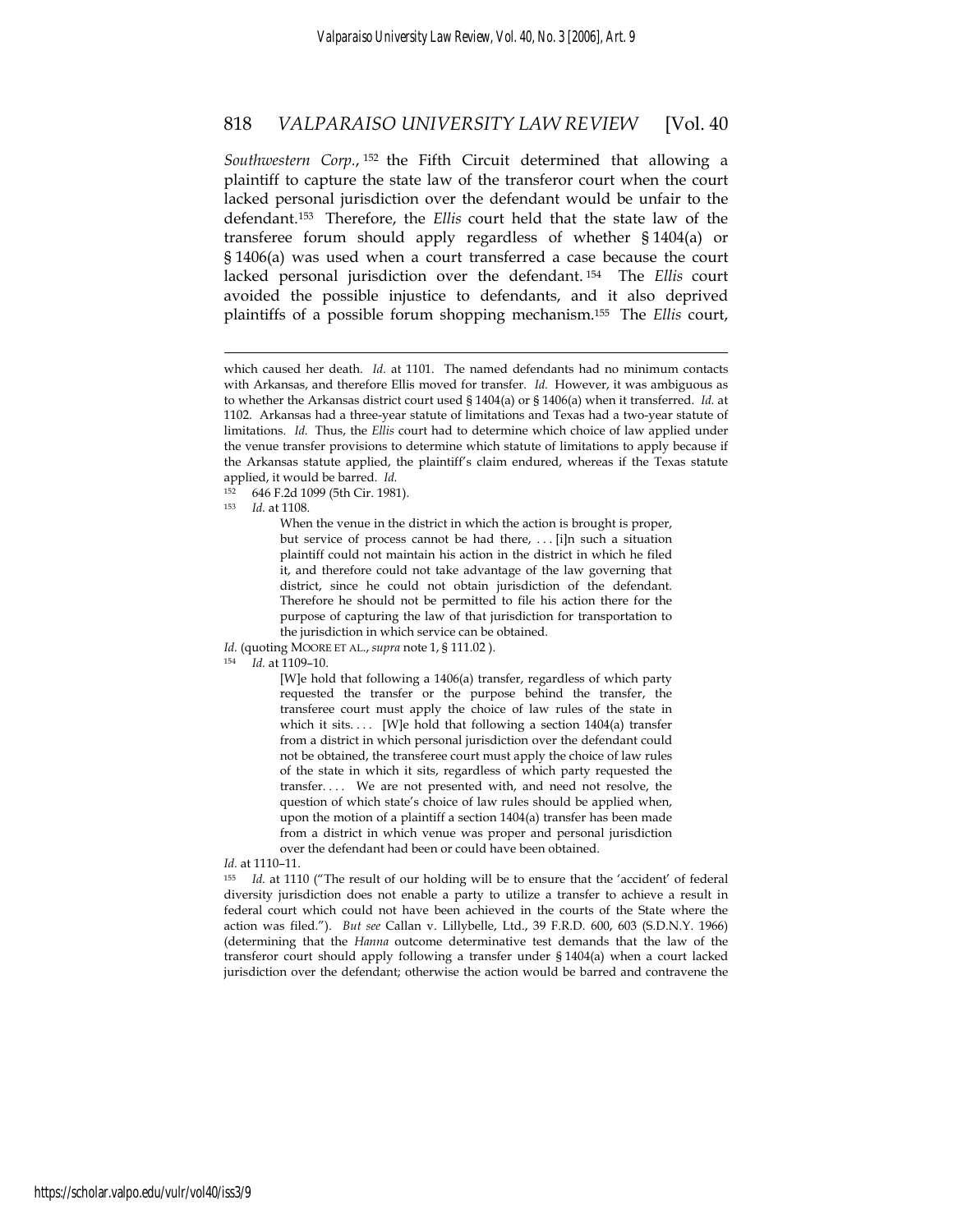like the Eighth Circuit in *Mayo Clinic*, still departed from established choice of law principles with venue transfer, except with § 1404(a) instead of § 1406(a)*.* 156

Thus, courts deviated from established principles in choice of law with § 1404(a) and § 1406(a) and they disagreed on the purpose for straying from those principles.157 For example, *Mayo Clinic* averted from the typical choice of law application of § 1406(a), which was to apply the law of the transferee court, because it was compelled to preserve the plaintiff's claim.158 Further, the *Mayo Clinic* court could not rely on § 1404(a) standards, which were to apply the transferor court law, because it decided to use § 1406(a); consequently, it differed from established principles.159 Conversely, the *Ellis* court utilized § 1404(a) to transfer a case when a court lacked personal jurisdiction over the defendant and also departed from established choice of law principles just like the *Mayo Clinic* court, but its purposes for doing so was to

<sup>157</sup> *See supra* Part II.C; *see also* Marcus, *supra* note 42, at 696.

*Van Dusen* did not articulate any theoretical basis for concluding that, by exercising the venue privilege, plaintiff acquires the right to have a certain state's law apply. Analysis ultimately leads to the conclusion that there is none. Instead, the Court's emphasis on the venue privilege appears to result from the absence of federal principles for choice of state law, turning the selection of law into a game of chess in which the plaintiff gets the opening move.

*Id.* 

remedial purpose of § 1404(a)). For a short explanation of the *Hanna* outcome determinative test see *supra* note 60 and accompanying text.

<sup>156 646</sup> F.2d at 1110. The Fifth Circuit truly wished to follow the logic outlined in *Martin v. Stokes*, 623 F.2d 469 (6th Cir. 1980). *Id.*; *see supra* note 137 and accompanying text (explaining the *Martin* analysis in applying choice of law after a venue transfer when a court lacks personal jurisdiction). However, the Fifth Circuit was compelled to follow its own precedent, which allowed for a transfer under § 1404(a) when a court lacked jurisdiction. *Ellis,* 436 F.2d at 1109.Therefore, the Fifth Circuit utilized transfers under § 1404(a) when a court lacked jurisdiction but deviated from which choice of law to apply as established in *Van Dusen v. Barrack*, 376 U.S. 612 (1964). *Id.*; *see supra* notes 63–64 and accompanying text (describing the principle that a court should apply the state law of the transferor court following a transfer). However, the Fifth Circuit did so to prevent plaintiff forum shopping rather than to protect plaintiff claims, as the Eighth Circuit did in *Mayo Clinic*. 646 F.2d at 1108–09; *see supra* note 74 and accompanying text (discussing forum shopping and particular concerns with it in choice of law).

<sup>158</sup> *See supra* notes 113–17 and accompanying text (discussing the analysis and application of the *Mayo Clinic* decision in relation to § 1406(a)).

<sup>159</sup> *See supra* notes 107–12 and accompanying text (discussing the *Berkowitz* decision). However, even if *Berkowitz* did such an action, applying the transferor law after a lack of jurisdiction venue transfer, this result would encourage plaintiffs to forum shop because they could capture a state's law that lacked jurisdiction over the defendant, and hence, the dilemma of the post*-Goldlawr* decisions. *See supra* Part II.B.1.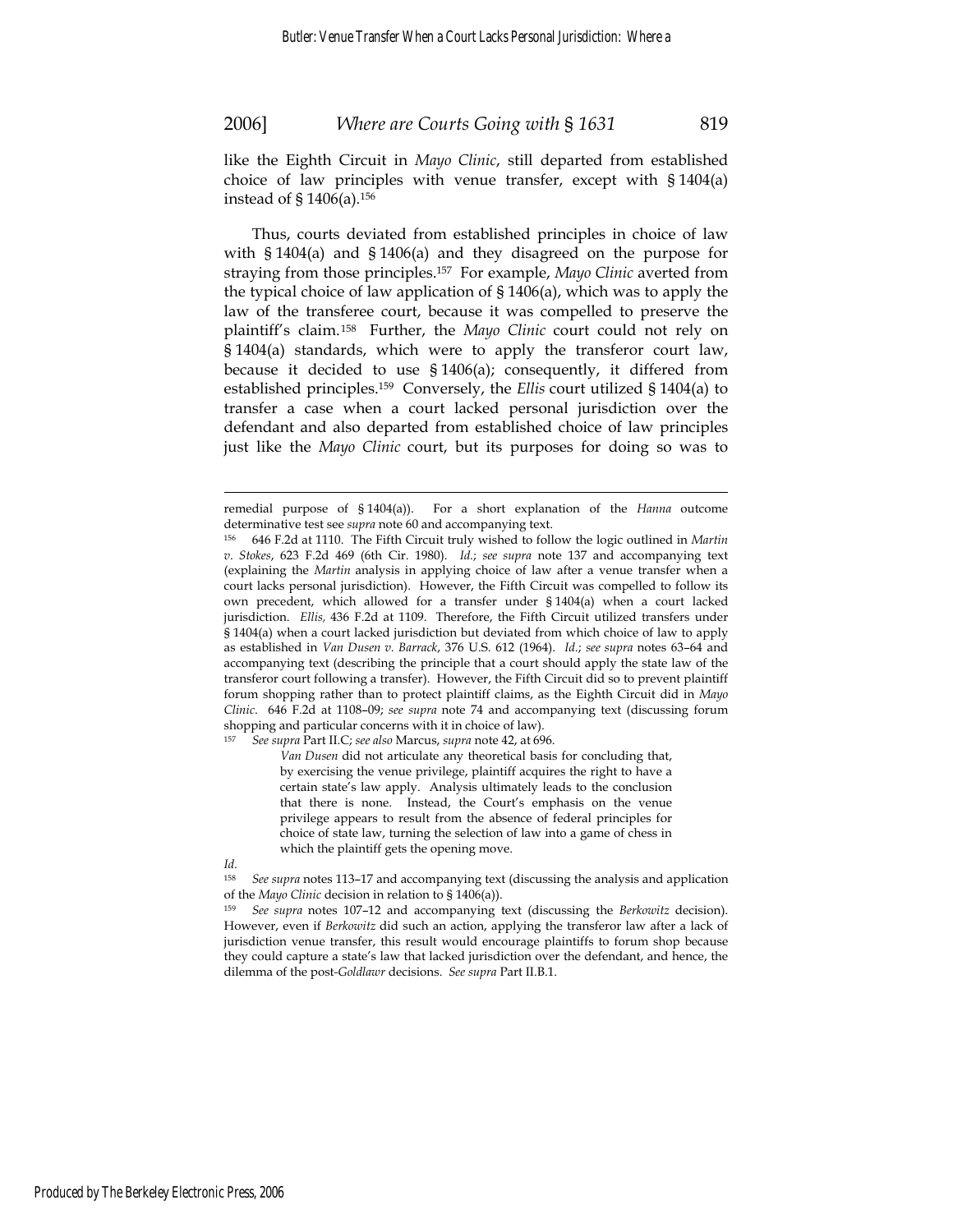preserve fairness to the defendant.160 *Nelson v. International Paint Co.*<sup>161</sup> sets precisely the standard for what courts were doing when they encountered this situation.162

The *Nelson* court acknowledged and directly declined to follow the *Mayo Clinic* analysis.163 The *Nelson* court found that instances where transfer had been made to cure a lack of personal jurisdiction under either § 1404(a) or § 1406(a) required a court to apply the state law of the transferee court in order to prevent forum shopping and deny advantages to a plaintiff that he should not be entitled to have.164 Thus, the *Nelson* court transferred under § 1406(a) and held, following established choice of law rules with § 1406(a), that the law of the transferee court should apply.165 The *Nelson* court acknowledged *Mayo Clinic* but found its decision was factually distinguishable; thus, two courts applied § 1406(a) with a different choice of law decision following

 $\overline{a}$ 

In determining whether the laws of the transferor or the transferee state apply to a diversity action that was transferred from one state to another ... we distinguish between cases transferred for the convenience of one of the parties under 28 U.S.C. § 1404(a), and cases transferred under 28 U.S.C. §§ 1404(a) or 1406(a) to cure a lack of personal jurisdiction in the district where the case was first brought. In the former cases, we must apply the law of the transferor court to prevent parties from seeking a change in venue to take advantage of more favorable laws in another forum .... In the latter type of cases, however, it is necessary to look to the law of the transferee state, also to prevent forum shopping, and to deny plaintiffs choice-of-law advantages to which they would not have been entitled in the proper forum.



<sup>160</sup> *See supra* notes 150–55 and accompanying text (discussing the *Ellis* decision and analysis).

<sup>161 716</sup> F.2d 640 (9th Cir. 1983). The plaintiff, Alfred Nelson, was injured when he inhaled toxic fumes while painting over a weld at a construction site in Alaska. *Id.* at 642. Nelson then sued the paint manufacturer and distributor in Texas. *Id.* The named defendant was International Paint Company, but the plaintiff learned that the actual manufacturer was Calco. *Id.* Calco moved to dismiss the complaint based on lack of personal jurisdiction. *Id.*  The district court then ordered the claim against Calco to be transferred to a court that had jurisdiction, a district court in California. *Id.* After transfer, Calco moved to dismiss because the appropriate statute of limitations in California had run. *Id.*

<sup>162</sup> *See infra* notes 163–67 and accompanying text (discussing the *Nelson* decision and analysis).

<sup>163 716</sup> F.2d at 643–44 ("We decline to follow *Mayo Clinic*; it is a minority view and is factually distinguishable.").

*Id.* at 643.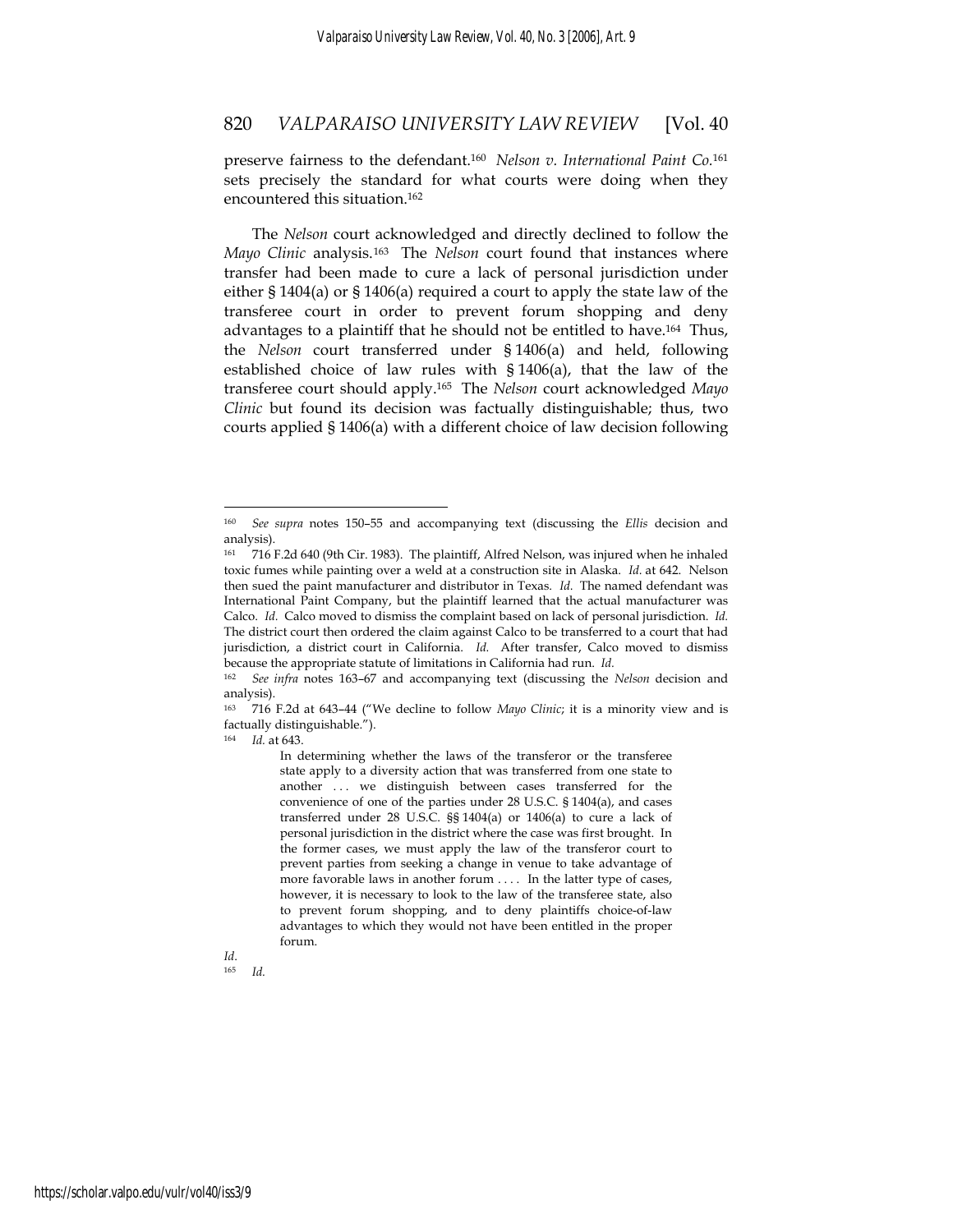$\overline{a}$ 

the transfer*.* 166 The end result was that courts were determining which choice of law to apply on a case-by-case basis.167

Thus, *Goldlawr* led some courts to diverge from established principles of choice of law while others did not. 168 The result was confusion in which choice of law to apply with venue transfer provisions. 169 The irony, of course, was venue transfer that was supposed to promote efficiency was actually producing the antithesis because courts were wasting resources, wasting time, and attorneys could not be certain of the rules.170 Courts recognized this problem, and they attempted to remedy it by using a new transfer provision, § 1631.171

<sup>171</sup> *See* 28 U.S.C. § 1631 (2000).

<sup>166</sup> *Id*. at 643–44. The *Nelson* court noted the *Mayo Clinic* decision but distinguished itself on the fact that one of the defendants in *Nelson* had not been served until the statute of limitations had run in both states prior to the transfer. *Id.* Despite the fact that the *Nelson* court distinguished its case from *Mayo Clinic*, it is important to note that it strongly held that transfers due to lack of personal jurisdiction should apply the transferee court law, and thus, the contrary results between *Nelson* and *Mayo Clinic* show the wide latitude courts assumed when a transfer took place. *Id.* at 644.<br><sup>167</sup> See supra Part II.B.3 (recapping how courts' decisions were extremely varied in

determining which state law to apply following a venue transfer when a court lacked personal jurisdiction).

<sup>168</sup> *See supra* Part II.B.3; *see infra* Part III.A (showing the background and the analysis that *Goldlawr* was the reason courts diverged from established principles of choice of law).

<sup>169</sup> *See supra* note 91 and accompanying text (discussing how a lack of uniformity undercuts certainty and efficiency). The history of the Fifth Circuit's decisions on venue transfer when a court lacks personal jurisdiction is so confusing and inconsistent that the decisions are worth discussing to accentuate this point. First, the Fifth Circuit reasoned by analogy from *Goldlawr* that § 1404(a) could be applied when a court lacked personal jurisdiction. *See* Koehring Co. v. Hyde Constr. Co., 324 F.2d 295 (5th Cir. 1963). Later, in *Dubin* the court held that § 1406(a) could be a proper transfer provision when jurisdiction was lacking and venue was proper. *See* Dubin v. United States, 380 F.2d 813 (5th Cir. 1967). Ironically, the *Dubin* court criticized the *Berkowitz* court for authorizing the use of § 1404(a) in such situations, even though it had done so several years earlier. *Id.* at 816. Then, of course, *Ellis* and the decision it relied on, *Aguacate Consol. Mines, Inc. v. Deeprock, Inc.*, 566 F.2d 523 (5th Cir. 1978), suggested that either § 1404(a) or § 1406(a) could be used. *See* Ellis v. Great Sw. Corp., 646 F.2d 1099 (5th Cir. 1981). Thus, the history of the Fifth Circuit shows how tumultuous the application of venue transfer can become, even to the point of the court, in essence, criticizing itself when it criticized *Berkowitz.* Clearly, this example shows the lack of efficiency.

<sup>170</sup> *See supra* Part II.B; *infra* Part III; *see also* AUSTRALIAN LAW REFORM COMMISSION, THE JUDICIAL POWER OF THE COMMONWEALTH: A REVIEW OF THE JUDICIARY ACT OF 1903 AND RELATED LEGISLATION, Report no. 92 (2001), *available at* http://www.austlii.edu.au. The Australian Law Reform Commission ("ALRC") found that transfer procedures that are too complex or structurally deficient might increase litigation, result in delays, and increase costs. AUSTRALIAN LAW REFORM COMMISSION, *supra*. The ALRC also notes venue transfer is an integral part of a federal system to ensure that proceedings are heard as soon as possible. *Id.*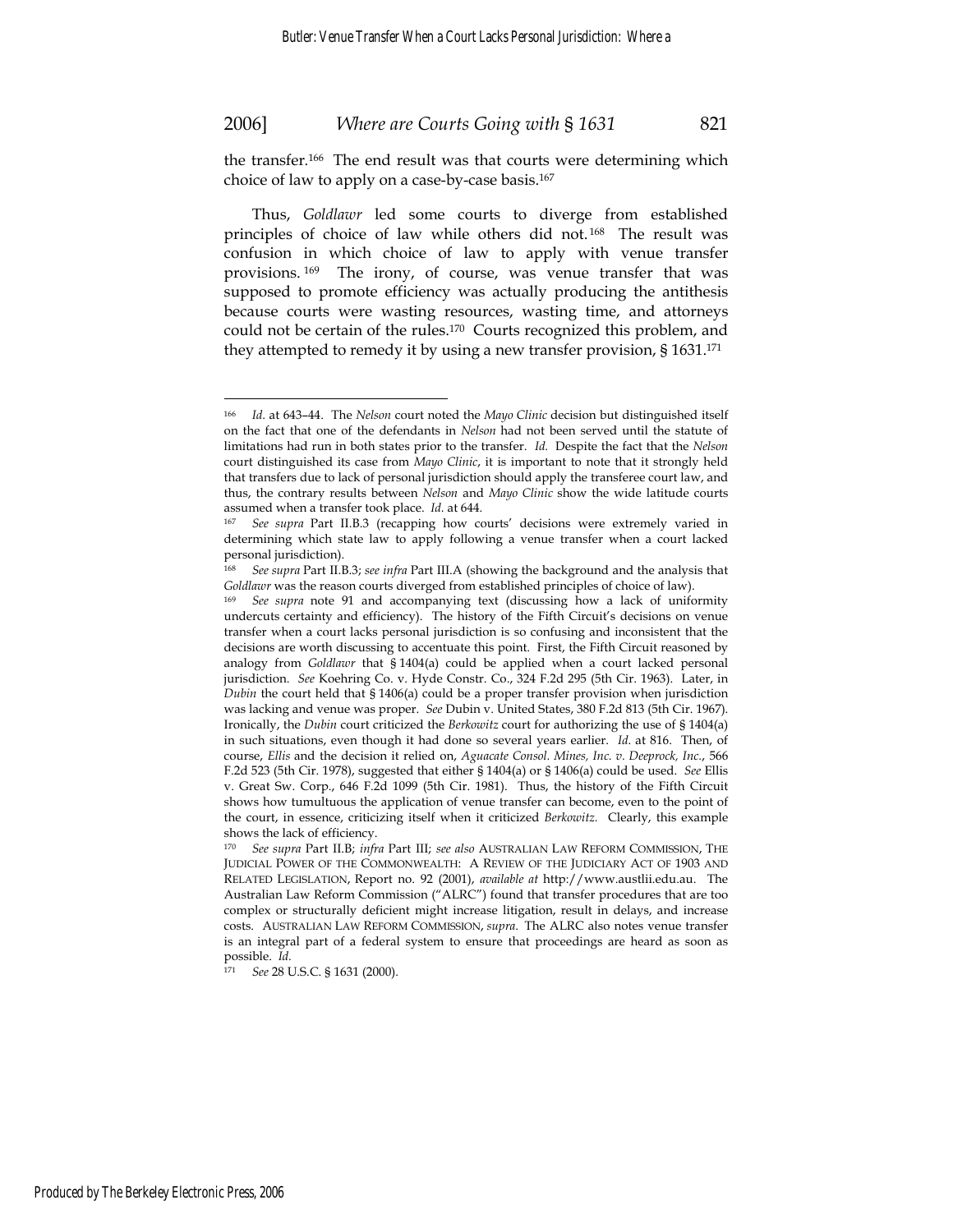#### *C. Section 1631: A Possible Redemption*

In 1982, Congress passed the Federal Courts Improvement Act of 1982, which reformed parts of the federal civil procedure and practice.172 One of the laws in the Federal Courts Improvement Act of 1982 was 28 U.S.C. § 1631.173 Some argue that § 1631's focus on defects made at the time of the complaint suggests that § 1631 was meant purely for instances where the court lacked subject matter jurisdiction.174 However,

 $\overline{a}$ 

174 Tayon, *supra* note 172, at 224. Mr. Tayon suggests that § 1631 was passed to remedy a specific problem dealing with subject matter jurisdiction. *Id.* He illustrates what § 1631 solved by presenting a hypothetical:

> A nonpatent attorney represents corporate and individual defendants in a patent infringement suit. As one might expect, the patent is held valid and infringed, and the defendants are found liable for substantial

<sup>172</sup> Jeffrey W. Tayon, *The Federal Transfer Statute: 28 U.S.C. § 1631*, 29 S. TEX. L. REV. 189 (1987). The main purpose of the 1982 Act was to create a new federal appellate court known as the United States Court of Appeals for the Federal Circuit. *Id.* at 200. This court was to be a specialized court with limited subject matter jurisdiction possessed by the former United States Court of Customs and Patent Appeals and Appellate Division of the Court of Claims. *Id.* Mr. Tayon asserts that § 1631 was enacted at the same time to correct the problem of involuntary dismissal of actions due to specific subject matter requirements.  $Id.$ <sup>173</sup>

<sup>28</sup> U.S.C. § 1631.

Whenever a civil action is filed in a court as defined in section 610 of this title or an appeal, including a petition for review of administrative action, is noticed for or filed with such a court and that court finds that there is a want of jurisdiction, the court shall, if it is in the interest of justice, transfer such action or appeal to any other such court in which the action or appeal could have been brought at the time it was filed or noticed, and the action or appeal shall proceed as if it had been filed in or noticed for the court to which it is transferred on the date upon which it was actually filed in or noticed for the court from which it is transferred.

*Id*. The emerging differences in the interpretation of § 1631 can best be described as a range of gradations rather than a circuit split. *See* John B. Oakley, *Prospectus for the American Law Institute's Federal Judicial Code Revision Project*, 31 U.C. DAVIS L. REV. 855, 978–82 (1998). The most expansive approach states that § 1631 can cure any type of jurisdictional defect, including in rem jurisdiction. *See* United States v. Am. River Transp., Inc., 150 F.R.D. 587 (D.C. Ill. 1993). Some courts have utilized § 1631 when there is absolutely no defect in personal jurisdiction at all. *See* Dornbusch v. Comm'r, 860 F.2d 611, 614 (5th Cir. 1988) ("1631 could not reasonably be read as an implied denial of power to transfer . . . rather . . . 1631 was impliedly confirmatory of the inherent power to transfer in such an instance."); *see also* Alexander v. Comm'r, 825 F.2d 499, 501–02 (D.C. Cir. 1987) (providing that § 1631 did not revoke the power of the court to transfer a case when jurisdiction was proper but venue was not, even though it did not specifically warrant it). However, this Note focuses just on the analysis by courts that § 1631 authorizes transfer when a court lacks personal jurisdiction or subject matter jurisdiction, and the other analysis that § 1631 is not applicable in instances when a court lacks personal jurisdiction because *Goldlawr* and its progeny dealt primarily with allowing a transfer when a court lacked personal jurisdiction. *See supra* Part II.B.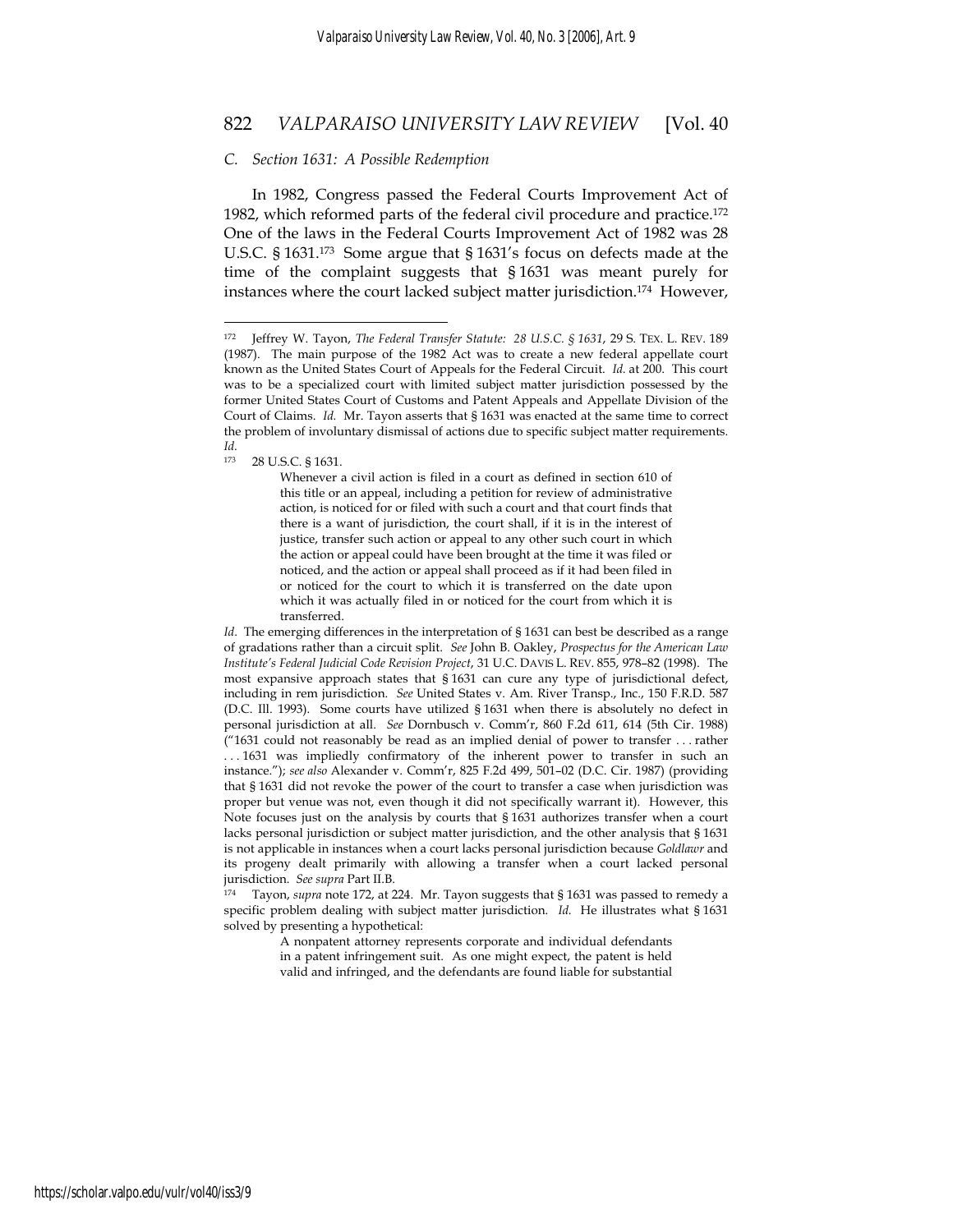the first interpretation of § 1631 by a circuit court applied a broader interpretation and declared that § 1631 was to be utilized specifically to alleviate the certainty and efficiency problems that *Goldlawr* and its progeny caused.175

#### 1. The Broad Interpretation

 $\overline{a}$ 

In *Ross v. Colorado Outward Bound School*, <sup>176</sup> the court was concerned specifically with how complicated venue transfer had become because of the decisions following *Goldlawr.*<sup>177</sup>

> sums in damages. Sometime after . . . trial counsel files a timely notice of appeal with a regional circuit court of appeals. Subsequent to this event, trial counsel is replaced by a patent specialist to conduct the appeal. Upon review of the file, new counsel realizes that the notice of appeal has recited the wrong appellate court; that the appeal has been noticed naming the wrong appellate court; that exclusive subject matter jurisdiction resides in the Federal Circuit; and that the time for filing a notice of appeal naming the Federal Circuit had lapsed. In order preserve the defendants' rights and avoid a malpractice action against the nonpatent trial counsel, can dismissal of the appeal be avoided?

<sup>176</sup> *Id*. at 1524. 177 *Id*. at 1526. ("We hold that the proper vehicle for the transfer of this action was 28 U.S.C. § 1631."). The action arose when Sonya Ross died in a mountain climbing accident in Colorado. *Id.* at 1525. Sonya was a New York resident who was attending the Colorado Outward Bound School. *Id.* Sonya's mother brought this wrongful death action against the school in New York. *Id.* The case was originally filed in state court, but it was removed because there was diversity of citizenship. *Id.* In *Ross*, the defendant moved to dismiss an action in a New York district court due to lack of personal jurisdiction. *Id.* Rather than dismissing the action, the district court ordered a transfer to the district in Colorado pursuant to § 1406(a). *Id*. Once the case arrived there, the defendant moved to dismiss the

*Id.* at 190. Mr. Tayon suggests that § 1631 was meant to specifically resolve this type of situation because the result was that litigants were sometimes denied access to federal courts because of an attorney's error or ambiguity in the jurisdictional statute. *Id.* at 187, 201. Specifically, Mr. Tayon notes that Judge Leventhal suggested the need for such a statute as § 1631 in a similar type of case as the problem presented above, and Judge Leventhal specifically requested congressional action. *Id.* at 198–99. Shortly thereafter, Congress passed § 1631 in the 1982 Act. *Id.* at 199–201. Thus, the timeliness of the statute suggests that it was passed for this sort of reason, but Mr. Tayon provides other reasons to suggest that § 1631 applies only to instances of subject matter jurisdiction as well. *Id.* at 224. Mr. Tayon notes that because jurisdiction is determined at the time the complaint is filed in the transferor court, subsequent events have no effect on the subject matter determination. *Id.* Therefore, because personal jurisdiction depends on service of process and other issues subsequent to the filing of the complaint, and § 1631 seems to focus on jurisdictional defects apparent at the time the complaint was filed, § 1631 apparently seems to deal only with subject matter jurisdiction. *Id.* Further, § 1631's legislative history specifically states "subject matter jurisdiction" in its language. *Id.* at 201 n.60; *see also infra*  note 189 and accompanying text (providing the legislative history of § 1631).

<sup>175</sup> *See* Ross v. Colo. Outward Bound Sch., 822 F.2d 1524 (10th Cir. 1987).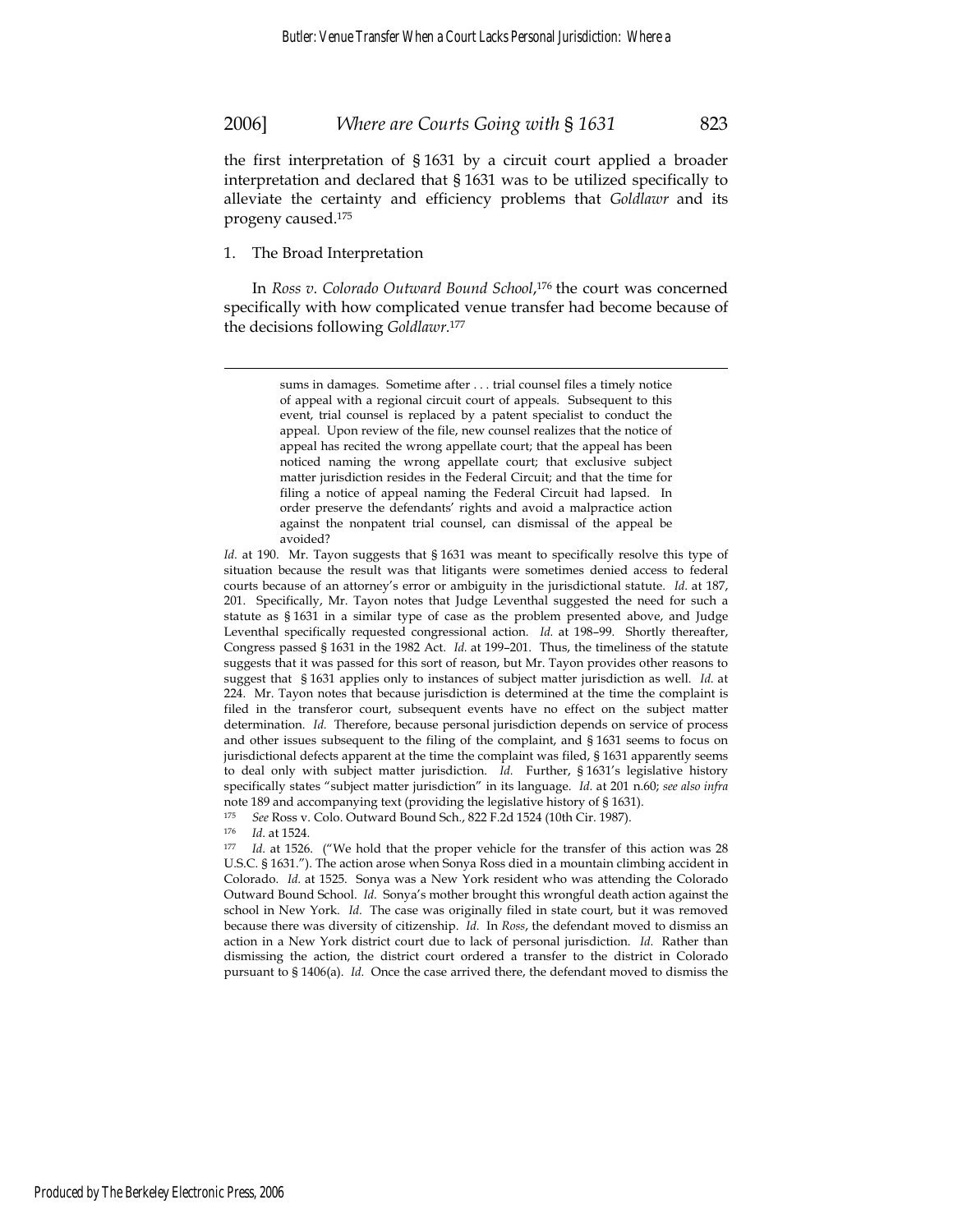Prior to that date, in determining whether the laws of the transferor or the transferee state applied in diversity cases transferred from one state to another, it was necessary to distinguish between cases transferred under § 1404(a) and cases transferred under § 1406(a)  $$ an often difficult task. In the former, the law of the transferor state was applied . . . . In the latter, the law of the transferee state was applied.178

To alleviate the complex problem with choice of law, the *Ross* court snatched the opportunity to use a different venue transfer provision, § 1631, so that § 1404(a) and § 1406(a) could function as they did before *Goldlawr*. 179 Specifically, the *Ross* court stated: "By statute, courts now know *what* law to apply and, more importantly in view of the facts of this case, *when* that law applies."180 Hence, the *Ross* court held that the proper vehicle for transfer when a court lacked personal jurisdiction was § 1631 rather than § 1404(a) or § 1406(a).<sup>181</sup>

More recently, the Sixth Circuit agreed with the Tenth Circuit in *Roman v. Ashcroft*. 182 The Sixth Circuit expanded § 1631 further by stating that it was broad enough to cover a transfer when a court lacked either personal jurisdiction or subject matter jurisdiction.183The *Roman*

 $180$  *Id.*<br> $181$  *Id.* 

action on that ground that Colorado law should govern because the transfer took place under § 1406 and was therefore barred by the Colorado statute of limitations. *Id.* at 1526. The Colorado court then dismissed the action. *Id.* Upon appeal, the Tenth Circuit found a different solution. *Id.*<br><sup>178</sup> *Id.* at 1527

<sup>&</sup>lt;sup>178</sup> *Id.* at 1527.<br><sup>179</sup> *Id.* The transferor court law was supposed to apply in situations utilizing § 1404(a) and transferee court law with § 1406. *Id.* The court also noted the broad construction of § 1406(a), specifically pointing to those cases that utilized it where venue was proper and personal jurisdiction was lacking. *Id.* In a short summary, the court outlined the problem described in Part II of this text. *Id.* 

Id. at 1526 ("That statute requires . . . an action is transferred from one federal court to another federal court to cure want of jurisdiction, the action shall proceed as if it had been filed in the transferee court on the date upon which it was actually filed in the transferor court.").

 $182$  340 F.3d 314 (6th Cir. 2003).<br> $183$  *Id at* 328 Roman was a 1

Id. at 328. Roman was a native citizen of the Dominican Republic. *Id.* at 316. In September of 1999, Roman pled guilty to fraud and misuse of visas, permits, and other documents. *Id.* Hence, the INS filed charges to remove him based on (1) conviction related to document fraud, (2) conviction of a crime that involved moral turpitude within five years of entry, and (3) conviction of an aggravated felony. *Id.* 316–17. The case was initially filed in the Northern District Court of Ohio, but the court lacked personal jurisdiction over the defendant. *Id.* at 317. The district court granted the defendant's motion to dismiss, which was then appealed to the Sixth Circuit where it determined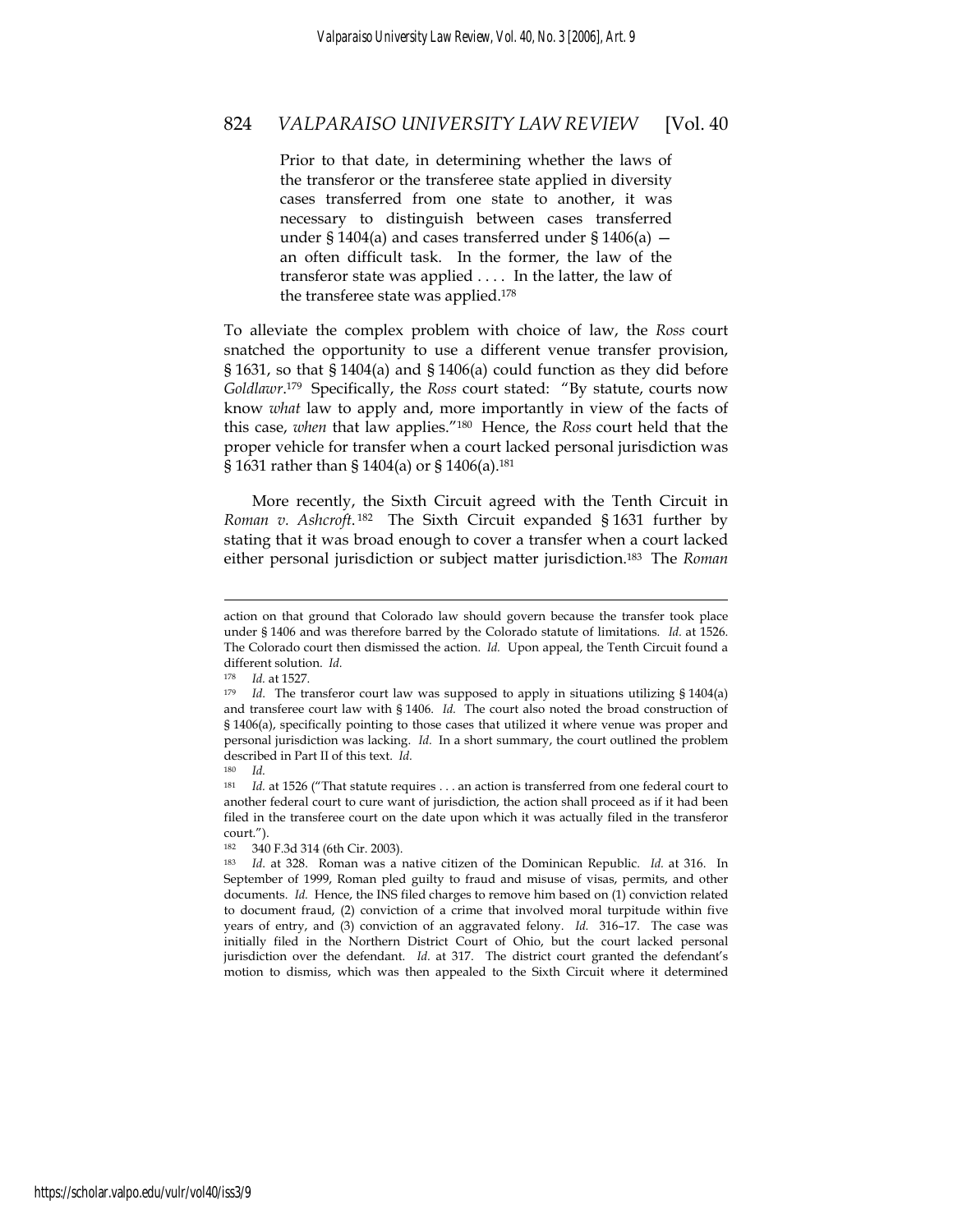court determined that Congress intended to give broad authority to permit transfers of any action between federal courts, and that courts like the *Ross* court have followed that intent by construing § 1631 broadly.184 Further, the language of § 1631 was amply broad to support a broad interpretation because it only mentioned "jurisdiction" instead of any specific type of jurisdiction.<sup>185</sup>

Therefore, some courts have read § 1631 broadly to allow transfer of a case when a court lacks personal jurisdiction over the defendant to alleviate the problems that *Goldlawr* caused with venue transfer and choice of law.186 However, other courts have construed § 1631 narrowly to apply only to instances where a court lacks subject matter jurisdiction.<sup>187</sup>

#### 2. The Narrow Interpretation

Despite the broader interpretations of § 1631, other courts were not willing to grant such an expansive role to §1631.<sup>188</sup> The legislative history of § 1631 specifically states that § 1631 "adds a new chapter to title 28 that would authorize the court in which a case is improperly filed to transfer it to a court where subject matter jurisdiction is proper."189

Through § 1631, Congress "gave broad authority to permit the transfer of an action between any two federal courts,*" Ross*, 822 F.2d at 1526, and courts have effectuated Congress's intent by broadly construing the statute .... Moreover, a broad construction of the statute is consistent with Congress's intent to "protect a plaintiff against either additional expense or the expiration of a relevant statute of limitations in the event that the plaintiff makes an error in trying to select the proper court within the complex federal court system."



whether venue could be changed upon finding the court lacked personal jurisdiction over a defendant pursuant to § 1631. *Id.* at 317, 327–28. 184 *Id.* at 328.

<sup>185</sup> *Id.* ("The literal language of the statute . . . is broad enough to encompass either [lack of subject matter or personal jurisdiction]." (citing Tayon, *supra* note 172, at 224)).

<sup>186</sup> *See supra* Part II.C.1 (explaining the broad interpretation of § 1631 where courts utilize it to transfer a case when a court lacks personal jurisdiction).

<sup>187</sup> *See infra* Part II.C.2 (describing the narrow interpretation of § 1631). 188 *See* Pedzewick v. Foe, 963 F. Supp. 48 (D. Mass. 1997); Levy v. Pyramid Co., 687 F. Supp. 48 (N.D.N.Y. 1988); *see also* Mortensen v. Wheel Horse Prods. Inc., 772 F. Supp. 85 (N.D.N.Y. 1994); McTyre v. Broward Gen. Med. Ctr., 749 F. Supp. 102 (D.N.J. 1990).

<sup>189</sup> S. REP. NO. 97-180, at 30 (1982), *as reprinted in* 1982 U.S.C.C.A.N. 1, 40. Specifically the legislative history follows:

Because of the complexity of the Federal court system and of special jurisdictional provisions, a civil case may on occasion be mistakenly filed in a court—either trial or appellate—that does not have jurisdiction. By the time the error is discovered, the statute of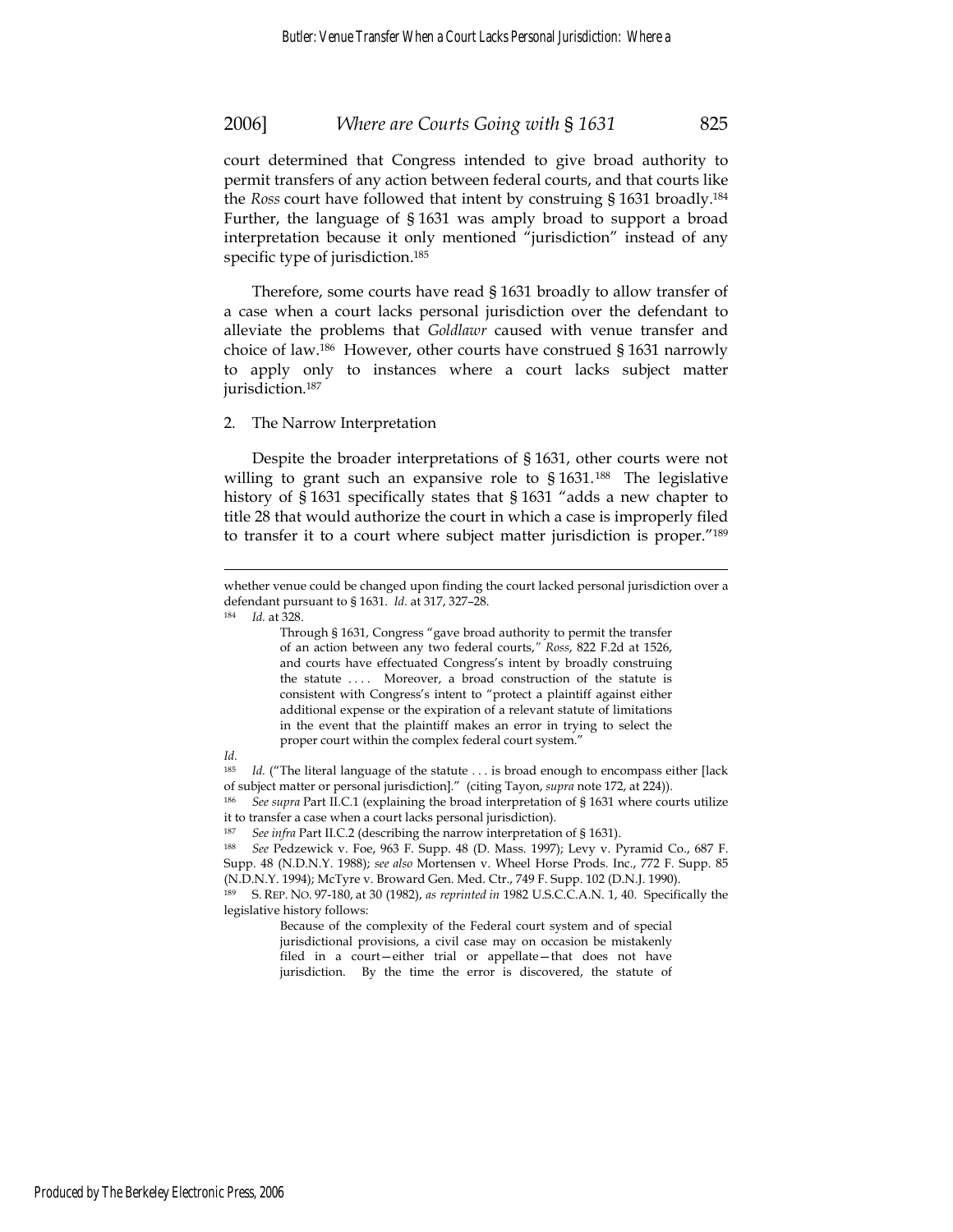Other courts acknowledged this language and used it to assert that § 1631 could only be used in instances where a court lacked subject matter jurisdiction.190

In *Levy v. Pyramid Co.*, 191 a Second Circuit district court rejected the idea that § 1631 applied to instances where the court lacked personal jurisdiction over the defendant.<sup>192</sup> The *Levy* court declined to use § 1631 because neither the legislative history of § 1631 nor a majority of cases supported that idea.193 Despite the broad language of § 1631, the *Levy*  court found that it only applies when a court lacks subject matter jurisdiction and not when a court lacks personal jurisdiction over the defendant. 194 The *Levy* court even recognized *Ross* but specifically decided not to follow that holding.195

 $\overline{a}$ 

192 687 F. Supp. at 51. The action arose when Sophie Levy filed a personal injury action in New York. *Id.* at 50. The action was originally filed in the Maryland District Court, which was found to not have jurisdiction over the defendant. *Id.* The action was transferred to New York where, again, the statute of limitations had run and the defendant motioned to dismiss the action. *Id.*

<sup>193</sup> *Id.* at 51. 194 *Id.* ("Even though that statute can be interpreted to apply to cases such as the present one where personal jurisdiction is lacking in the transferee court, the legislative history does not support such an interpretation.").

<sup>195</sup> *Id.* at 51 n.3.

limitations or a filing period may have expired. Moreover, additional expense is occasioned by having to file the case anew in the proper court.

Section 301 adds a new chapter to title 28 that would authorize the court in which a case is improperly filed to transfer it to a court where *subject matter jurisdiction* is proper. The case would be treated by the transferee court as though it had been initially filed . . . in the transferor court. The plaintiff will not have to pay any additional filing fees. This provision is broadly drafted to allow transfer between any two Federal courts. Although most problems of misfiling have occurred in the district and circuit courts, others have occurred in the Court of International Trade and the Temporary Emergency Court of Appeals. The broadly drafted provisions of section 301 will help avoid all of these situations.

*Id.* (emphasis added).<br><sup>190</sup> See sunra note 18

<sup>190</sup> *See supra* note 188 and accompanying text.

<sup>191 687</sup> F. Supp. 48. Although the Second Circuit has never specifically held whether § 1631 applies to both instances of personal and subject matter jurisdiction, it did apparently give some indication of its inclinations on the issue in *Songbyrd Inc. v. Grossman*, 206 F.3d 172 (2d Cir. 2000). The *Songbyrd* court specifically stated in a footnote that "[t]he Tenth Circuit has ruled that authority to transfer for lack of personal jurisdiction is provided by 28 U.S.C. § 1631 . . . but the legislative history of section 1631 provides some reason to believe that this section authorizes transfers only to cure lack of subject matter jurisdiction." *Id.* at 179 n.9.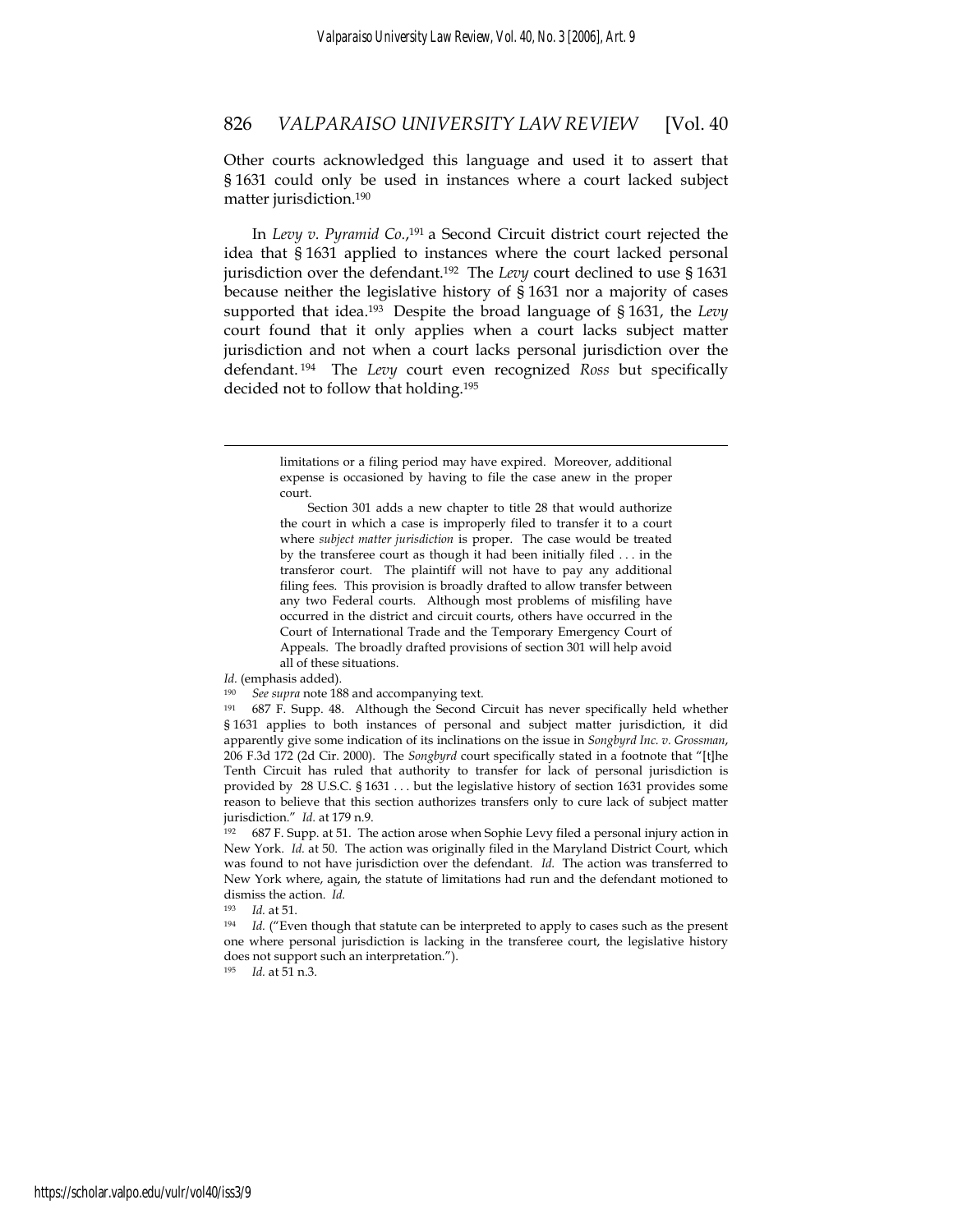Hence, the inconsistent applications of § 1631 cause venue application to be an extremely muddled area of civil procedure, where uncertain rules make venue transfer inefficient.196 The vague language of the *Goldlawr* decision split courts on whether to transfer under §1404(a) or § 1406(a) when a court lacked personal jurisdiction,<sup>197</sup> which in turn caused choice of law problems.198 Courts attempted to use § 1631 to alleviate these problems.199 However, the lack of uniformity in the statute's application resolves nothing, and furthermore, problems exist with the language of the statute itself. 200 Part III addresses these problems.201

#### III. SECTION 1631 MUST BE AMENDED TO MAKE VENUE TRANSFER EFFICIENT

The purpose of this Part is to prove that § 1631 needs to be amended for three reasons. First, because different interpretations exist with the application of  $$1631<sub>1</sub>^{202}$  the statute should be amended to achieve a uniform application.203 Second, it should be amended to clearly establish choice of law rules that courts should apply following a transfer under § 1631.<sup>204</sup> Last, because the language of § 1631 indefinitely preserves a

*Id.*

The court recognizes that in *Ross v. Colorado Outward Bound School, Inc.* . . . the court held that where the transferror [sic] court lacks personal jurisdiction, the transfer should be made pursuant to *28 U.S.C.* section *1631*. In the court's opinion, however, the *Ross* decision is untenable in light of the explicit legislative history. Thus, the court declines to follow the Tenth Circuit in that regard.

<sup>196</sup> *See infra* Part III (discussing the problems with the inconsistent applications of § 1631). 197 *See supra* Parts II.B.1–3 (discussing the problems *Goldlawr* caused in the application of § 1404(a) and § 1406(a) when a court lacked personal jurisdiction).

<sup>198</sup> *See supra* Part II.B.3 (discussing how courts split on which state law to apply following a venue transfer when a court lacked personal jurisdiction over the defendant). 199 *See infra* Part III.B (exploring how § 1631 resolves some of the problems caused by

*Goldlawr* and its progeny).<br><sup>200</sup> See infra Part III.B.3 (determining the problems that exist with the language of the

statute itself).

<sup>&</sup>lt;sup>201</sup> See infra Part III (providing a detailed discussion of § 1631).<br><sup>202</sup> More than two interpretations exist, but this Note focuses on the interpretation that § 1631 overrules *Goldlawr* and its progeny and the starkest counterpart, that § 1631 is not applicable, to illustrate the problem that inconsistent results have been reached because of the vague language of the statute. *See supra* note 172 and accompanying text (looking at some of the other interpretations of § 1631).

<sup>203</sup> *See supra* Part II.C (describing both the narrow and broad interpretations of § 1631).

<sup>204</sup> *See supra* Part II.C.2 (presenting the analysis and utilization of the narrow interpretation of § 1631).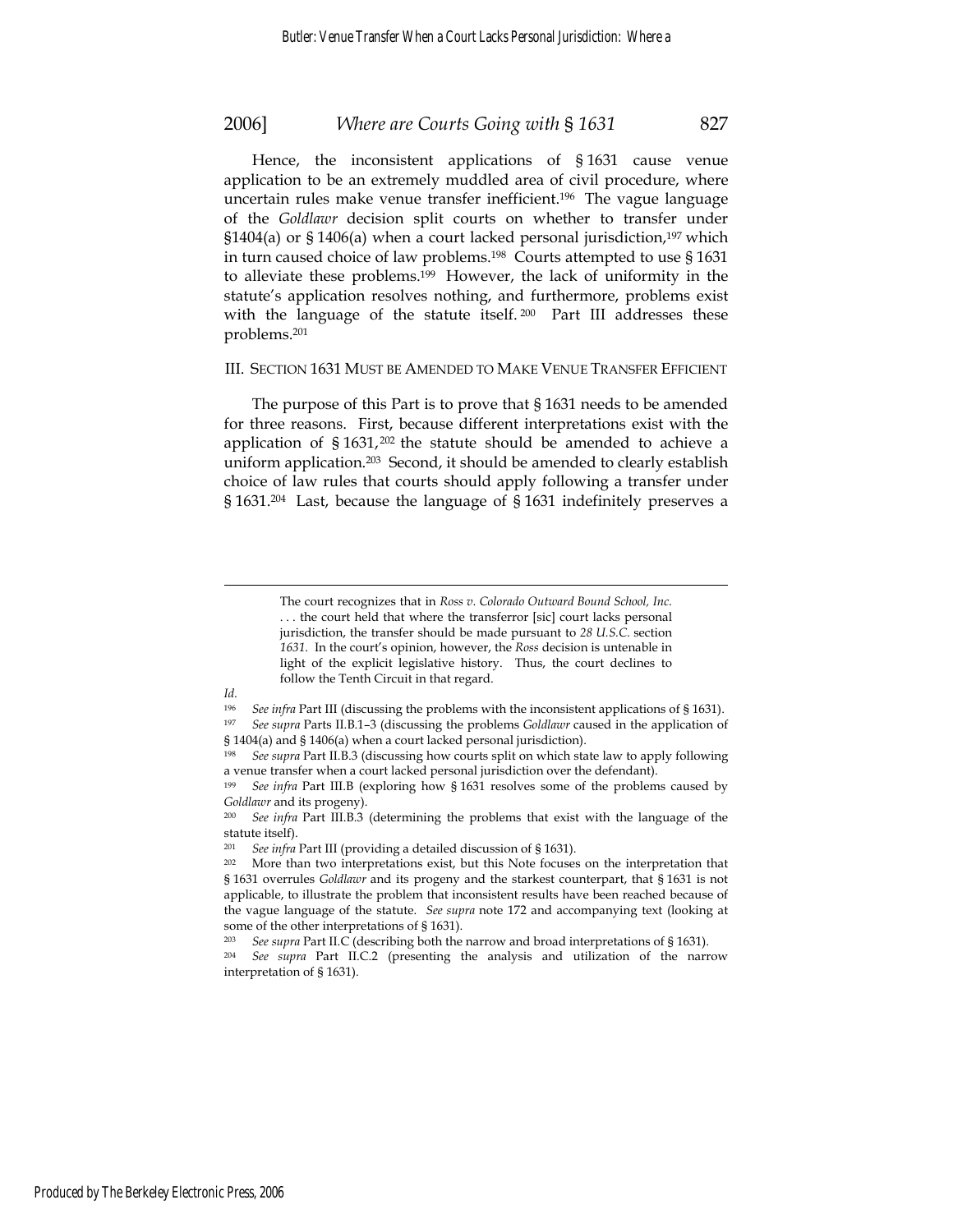plaintiff's claim, it must be amended to eliminate this detriment to the defendant.205

In order to understand the need for revising § 1631, one must first understand the problems that *Goldlawr* caused that caused courts to use § 1631. Hence, Part III.A identifies § 1406(a) and *Goldlawr* as the root of the venue transfer efficiency problem.206 Next, Part III.B discusses how § 1631 could have resolved these problems, why it fails, and therefore, why it needs revision.<sup>207</sup>

#### *A. The Root of the Problem*

Congress and the courts have attempted to balance three goals with venue transfer: convenience and fairness for defendants, preservation of valid plaintiff claims, and efficiency.208 Courts first tried to hold this balance with *forum non conveniens*, but due to its inefficiency, Congress attempted to make venue transfer more efficient when it passed § 1404(a) and, to some extent,  $$1406(a).^{209}$  However, courts were unsure of

 $\overline{a}$ 

Two extremes are possible . . . (1) All venue may be determined solely by rigid rules, which the defendant may invoke and which work for convenience in the generality of cases. In such an extreme situation there would be no means of responding to the special circumstances of particular cases when the rigid venue rules are inappropriate. (2) At the other extreme there may be no rigid venue provisions, but all venue may be determined, upon the defendant's objection to the plaintiff's choice of forum, by a finding of fact in each case of what is the most convenient forum from the point of view of the parties and the court. The element of undesirability in the second extreme is that it involves too much preliminary litigation; it is desirable in that it makes venue responsive to actual convenience. The first extreme is undesirable for according too little, in fact nothing, to actual convenience when the case is a special one; it is desirable in that it does away with preliminary litigation.

Hoffman v. Blaski, 363 U.S. 335, 367 (1960) (Frankfurter, J., dissenting). Thus, Justice Frankfurter essentially suggests that the appropriate place to focus venue transfer is somewhere between rigid rules focusing purely on efficiency and lenient rules focusing on plaintiff or defendant rights. *Id.* Essentially, Justice Frankfurter's balance seems similar to finding the middle point among efficiency, plaintiff's rights, and defendant's rights, which is the balance that this author suggests courts struggle to apply.

<sup>209</sup> *See supra* Part II.A.2. More specifically, it respected plaintiffs' rights when it allowed transfer without having to re-file, preserved the law of plaintiffs' choice of forum after *Van Dusen*, applied uniformly to respect efficiency, and protected defendants' rights much like

<sup>205</sup> *See supra* Part II.C.1 (presenting how the broad interpretations works).

<sup>206</sup> *See infra* Part III.A. 207 *See infra* Part III.B (discussing the problems with § 1631). 208 *See* MOORE ET AL., *supra* note 1; *supra* note 35 and accompanying text (outlining the balance of venue). Justice Frankfurter explained the balance between two extremes as follows: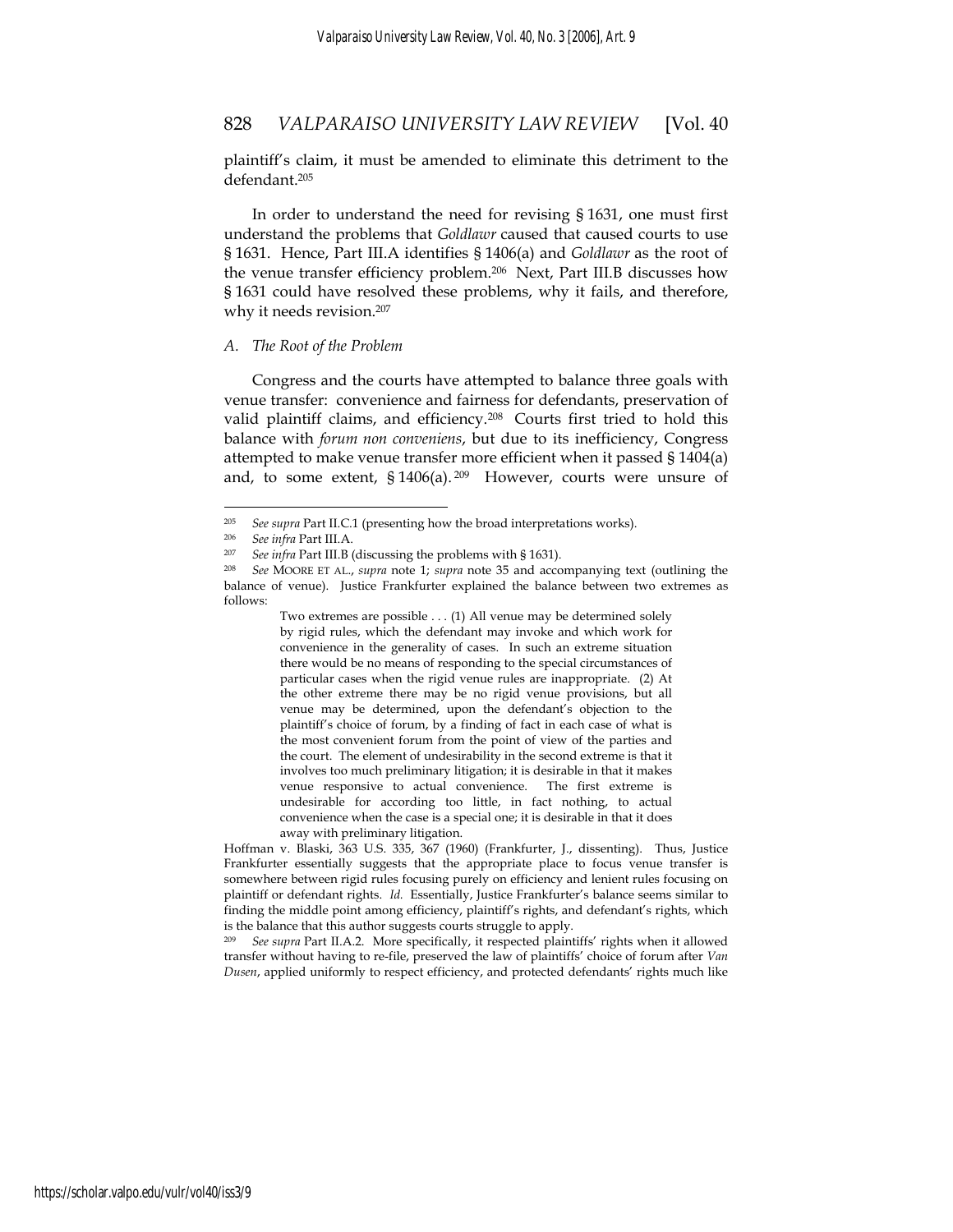§ 1406(a)'s limits or its purpose, even though courts knew it applied when venue was improper.<sup>210</sup> The main reason for this confusion is likely the lack of legislative history regarding the purpose of § 1406(a). 211 Another cause for this confusion was the codification of *forum non conveniens* in § 1404(a).<sup>212</sup> Whatever the reason, the root of the problem is with the enigmatic § 1406(a) and the case that defined its purpose, *Goldlawr*. 213

The *Goldlawr* Court defined the purpose of § 1406(a) with vague language, which in turn resulted in later courts interpreting *Goldlawr* as setting out a new purpose for all venue transfers.<sup>214</sup> The new purpose was to remove any obstacle that prevented a plaintiff's claim from expeditious and orderly adjudication.215 *Goldlawr* could be read as a limited decision only outlining the purpose of § 1406(a) and only pertaining to cases in which venue was improper.216 However, later courts determined that the lack of personal jurisdiction over the defendant was the obstacle that *Goldlawr* was referring to with its vague language. 217 As a result, the vague purpose that *Goldlawr* asserted allowed other courts to determine that § 1404(a) and § 1406(a) performed

*forum non convienens* by granting them the ability to transfer a case if a plaintiff was trying to claim an inconvenient forum. *Id.*

<sup>210</sup> *See supra* notes 77–83 and accompanying text. Section 1406(a) makes no mention of the law to be applied once transfer has occurred. Moreover, the statute does not detail the precise jurisdictional requirements of either the transferee or transferor courts.

<sup>211</sup> *See supra* notes 77–83 (pointing out that the legislative history of § 1406 provides no purpose for the statute).

<sup>212</sup> *See supra* notes 50, 52–58 (stating that § 1404(a) appeared to be a codification of *forum non conveniens*). 213 *See* MOORE ET AL., *supra* note 1, § 111.02. "The difficulty that the courts have had in

determining which transfer statute to apply stems from a confusion regarding the relationship between venue and personal jurisdiction resulting from the Supreme Court's decision in *Goldlawr, Inc. v. Heiman*." *Id.*

<sup>214</sup> *See supra* note 94 and accompanying text.The Court specifically mentioned § 1406(a) in one sentence: "The language of § 1406(a) is amply broad enough to authorize the transfer of cases, however wrong the plaintiff may have been in filing his case." *See supra* note 94 and accompanying text. However, the next sentence says nothing of any statute, either § 1404(a) or § 1406(a), and instead simply asserts a purpose of procedure, which is the sentence all courts relied upon following *Goldlawr*. *See supra* note 94 and accompanying text; *see also* Martin v. Stokes, 623 F.2d 469 (6th Cir. 1980); Corke v. Sameiet M.S. Song, 572 F.2d 77 (2d Cir. 1978); Mayo Clinic v. Kaiser, 383 F.2d 653 (8th Cir. 1967); Dubin v. United States, 380 F.2d 813 (5th Cir. 1967).

<sup>215</sup> *See supra* note 94 and accompanying text (stating the language that was the basis for this idea).

<sup>216</sup> *See supra* note 94 and accompanying text (specifically mentioning only § 1406(a) and not § 1404(a)).

<sup>217</sup> *See supra* Part II.B.1 (discussing that the *Goldlawr* decision only mentions § 1406(a) and never mentions § 1404(a)); *see also* Goldlawr v. Heiman, 369 U.S. 466 (1962).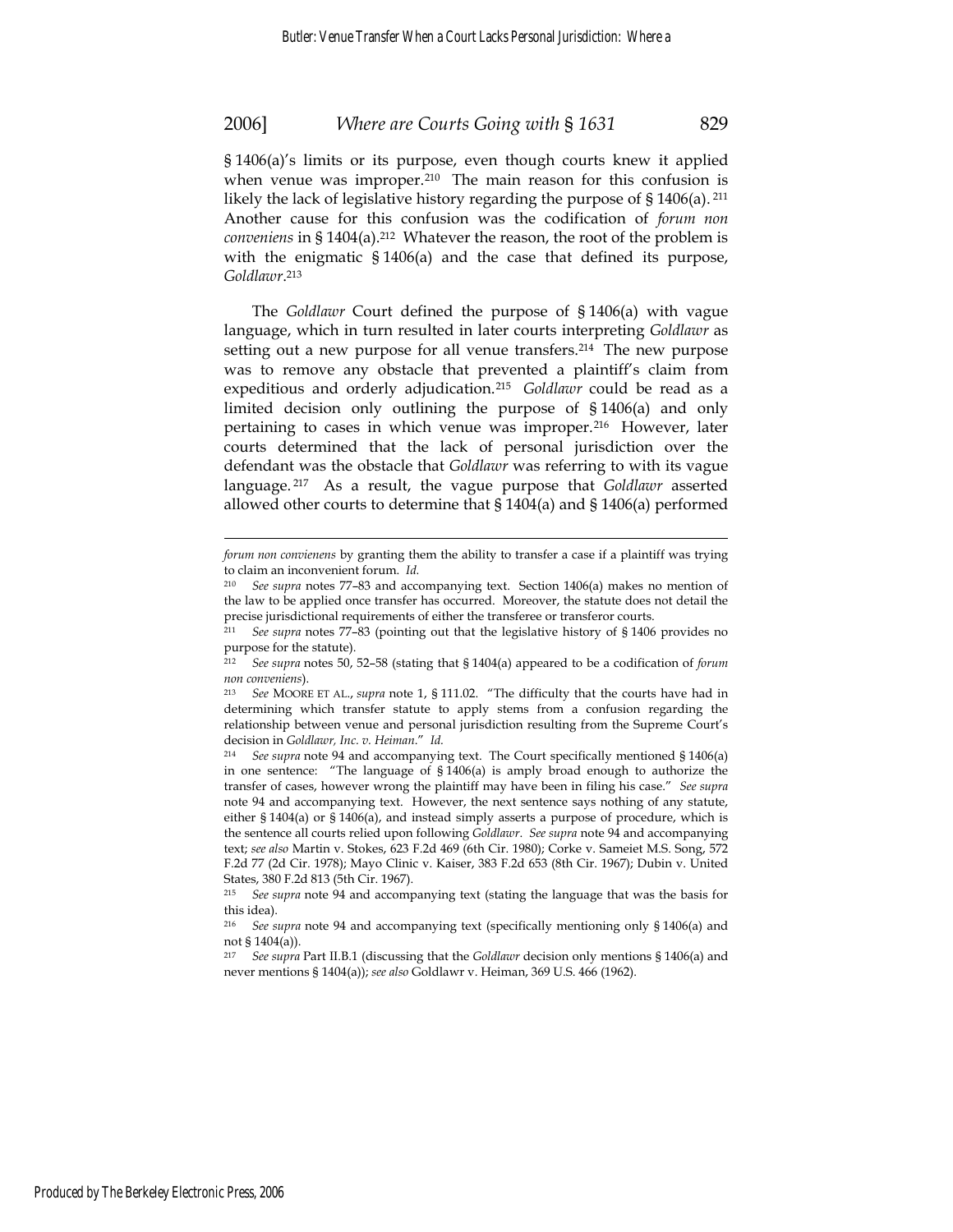the same function when a court lacks personal jurisdiction over the defendant.<sup>218</sup> The ensuing disagreement among courts over whether to use § 1404(a) or § 1406(a) to transfer a case when a court lacked personal jurisdiction over the defendant created inefficiency because there were differences in which state's law applied following each respective transfer provision.219

Sections 1404(a) and 1406(a) used varying language and functioned differently,  $220$  but they were functioning equivalently when a court transferred a case in which it lacked personal jurisdiction over the defendant.221 Congress passed two distinct statutes, and it is illogical for them to function identically; yet, the circuits have remained divided on which transfer provision applies when a court lacks personal jurisdiction over the defendant.222 The decision between whether to use § 1404(a) or § 1406(a) is crucial because each statute dictates a specific state's law to apply after the transfer.  $2^{23}$  Hence, § 1404(a) and § 1406(a) should function differently because they have different consequences. 224 However, because § 1404(a) and § 1406(a) were functioning similarly, the consequences that followed these statutes after *Goldlawr* resulted in

<sup>218</sup> *See* Finzi, *supra* note 6, at 986–87. *Goldlawr* did not specify whether the lack of jurisdiction or lack of venue was the basis for allowing the transfer; hence, courts faced a dilemma when they heard cases where venue was proper but they lacked jurisdiction because *Goldlawr* did not provide the answer. *Id.* As stated, being faithful to the language of the statutes and established principles placed a more incompetent plaintiff in a better position than a less incompetent plaintiff, and courts were simply not willing to allow this inequity to happen. *Id.* Hence, courts searched for various approaches to extend *Goldlawr* to this situation to alleviate this injustice, like the *Berkowitz* court did in applying *Goldlawr*  to §1404(a). *Id.* What all these courts failed to recognize is that while they alleviated one injustice, they were creating another injustice by cutting into efficiency by deviating from concrete rules.

<sup>219</sup> *See supra* note 94 and accompanying text (setting forth the language used in *Goldlawr*); *see also* Part II.B.2 and accompanying notes (stating how courts applied § 1404(a) and § 1406(a)).

<sup>220</sup> *See supra* notes 51, 69 and accompanying text (providing the specific language of each statute).

<sup>221</sup> *See supra* Part II.B.2 (explaining how courts used both § 1404(a) and § 1406(a) to transfer a case when a court lacked jurisdiction but venue was proper).

<sup>222</sup> *See supra* Part II.B.2. 223 *See supra* Parts II.A.2–3 (explaining that under § 1404(a) courts generally apply the state law of the transferor court, while under § 1406(a) courts generally apply the state law of the transferee court); *see also* Part II.B.3 (explaining how complicated and inconsistent courts were in determining which state law followed a transfer under either § 1404(a) or § 1406(a) when those provisions were used to transfer a case when venue was proper but a court lacked personal jurisdiction).

<sup>224</sup> *See supra* Part II.A (explaining the general function of both § 1404(a) and § 1406(a) in how they are used and the choice of law that follows each in a transfer).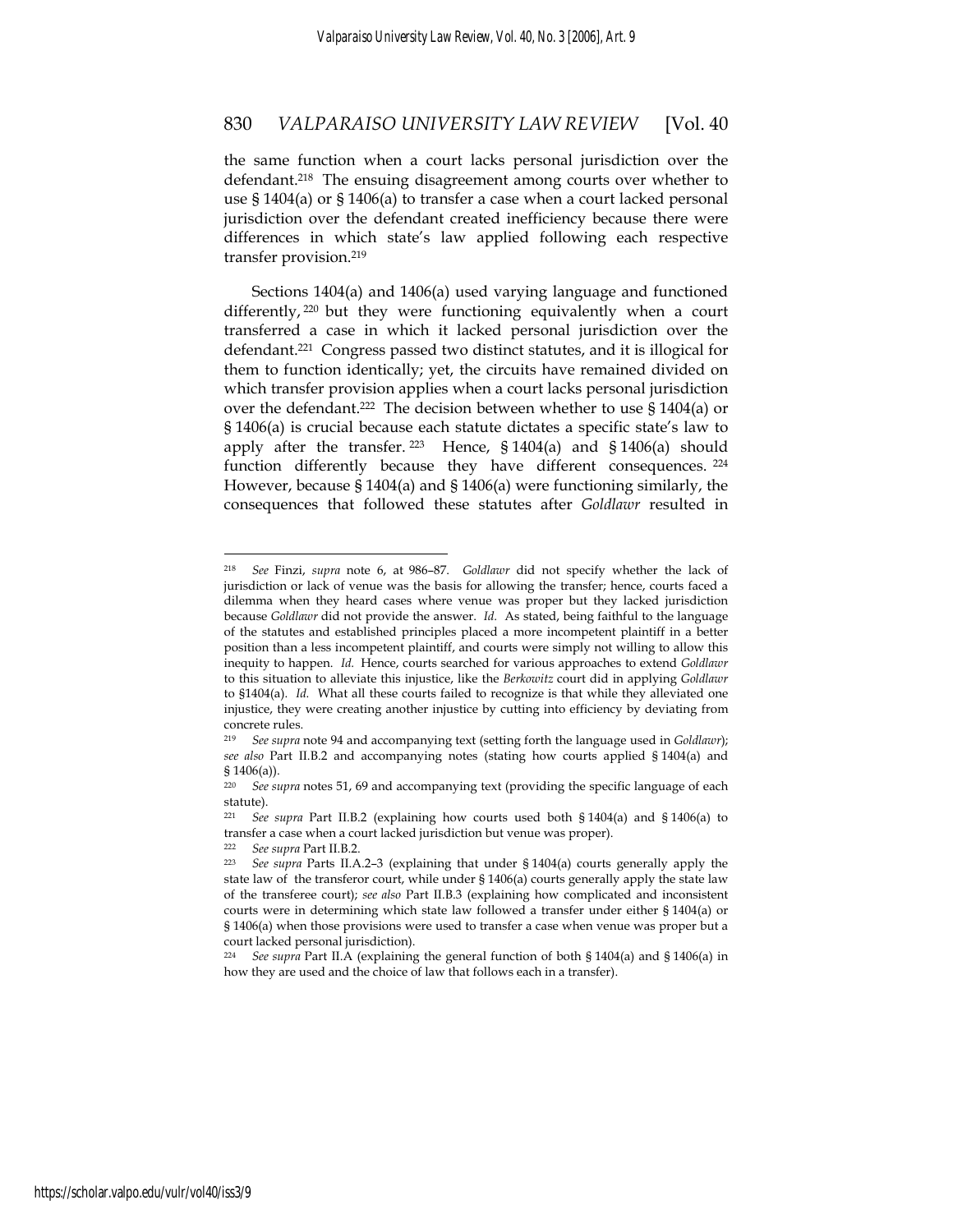choice of law issues that made venue transfer unworkable.225 Therefore, courts used § 1631 in an attempt to remedy the problems that *Goldlawr*  and its progeny caused.226

#### *B. Section 1631: The Near Remedy of Goldlawr and Its Problems*

Section 1631 almost remedied the problems that *Goldlawr* and its progeny caused.227 *Goldlawr* did not take into account that courts would use § 1404(a) and § 1406(a) for venue transfer when they lacked personal jurisdiction over the defendant.228 Furthermore, *Goldlawr* did not predict the effect its decision would have upon choice of law following venue transfer.<sup>229</sup> With § 1631, whether it used § 1404(a) or § 1406(a) in a transfer in which a court lacked personal jurisdiction over the defendant was irrelevant because § 1631 would supercede the application of both § 1404(a) and § 1406(a).<sup>230</sup> Thus, § 1631 abolished the question of which venue transfer provision to use.

Section 1631 also cleared up some of the choice of law problems; specifically, it dealt with the statute of limitations problem.<sup>231</sup> Courts were unsure whether to use *Goldlawr* to deviate from established choice of law rules with § 1404(a) and § 1406(a), or more specifically, courts

<sup>225</sup> *See* Bayles, *supra* note 91, at 640 ("If courts were to decide each case afresh without regard to precedent, they might reach opposite conclusions in relevantly similar cases."). Such a result would undermine certainty and efficiency. *See* Paul E. Loving, *The Justice of Certainty*, 73 OR. L. REV. 743, 746 (1994) ("Certainty achieves fairness to those who rely upon the law, efficiency in following precedent, continuity and equality in treating similar cases

equally." (quoting McGregor Co. v. Heritage, 631 P.2d 1355, 1366 (Or. 1981))). 226 *See supra* Part II.C.1 (explaining how the *Ross* court used § 1631 to alleviate the inefficient venue transfer system).

<sup>227</sup> Justice Harlan suggested from the start that the problem encountered in *Goldlawr* was a problem best left to Congress, and ironically, the *Ross* court may have recognized Justice Harlan's idea when it determined that § 1631 would be the dominating transfer statute when personal jurisdiction was lacking. *See* Goldlawr v. Heiman, 369 U.S. 463, 468 (1962) (Harlan, J., dissenting) ("In these circumstances I think the matter is better left for further action by Congress.").

<sup>228</sup> *See supra* Part II.B (discussing how several courts varied in whether to use § 1404(a) or § 1406(a) in a transfer when the court lacked personal jurisdiction over the defendant when venue was proper).

<sup>229</sup> *See supra* Part II.B.1 (covering the *Goldlawr* opinion). 230 *See supra* Part II.C.1 (presenting the *Ross* court's analysis of the application of § 1631 and explaining that it supercedes § 1404(a) and § 1406(a) in transfers when a court lacks personal jurisdiction); *see also* Oakley, *supra* note 173, at 981 ("If section 1631 permits transfer to cure a lack of personal jurisdiction, it moots the need for a strained construction of either section 1404 or section 1406 to permit such a transfer in 'the interests of justice.'").

<sup>231</sup> *See supra* Part II.B.3 (discussing the split in whether to apply *Goldlawr* to overcome choice of law problems that would result in dismissal and hence be an obstruction to efficient adjudication).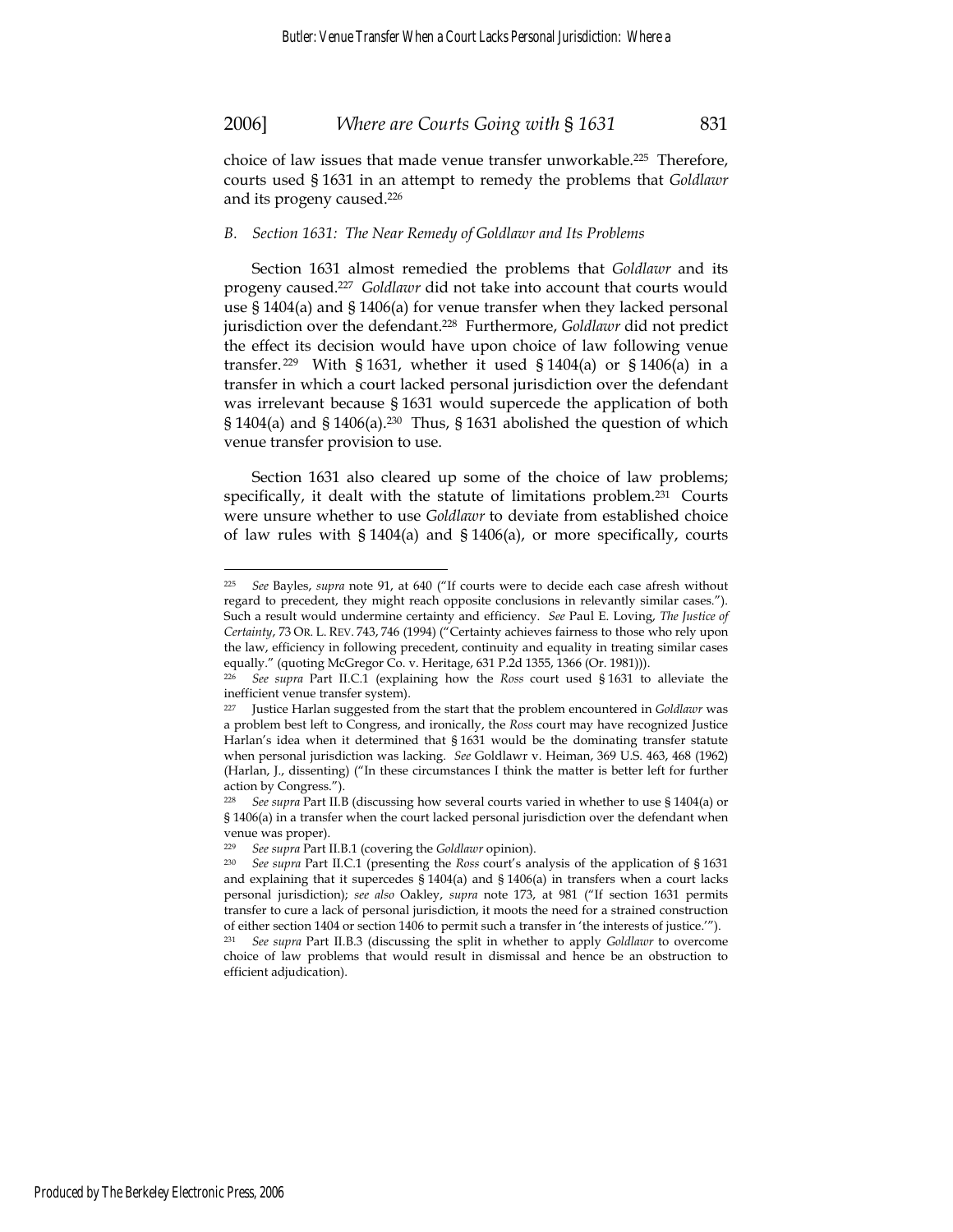were unsure whether to apply the statute of limitations of the transferee state or transferor state.232 Section 1631 rendered this question irrelevant because the language of § 1631 assumed the action in the transferee forum was technically filed on the day it was initiated in the transferor forum. 233 Hence, the concern of the *Mayo Clinic* court, in which a plaintiff's claim could be barred by the transferee statute of limitations if the transferee law applied, evaporated.234

Finally, § 1631 allowed § 1404(a) and § 1406(a) to operate in the capacity that they did before *Goldlawr*, which reinforced certain, uniform venue transfer rules.235 Because § 1631 applied when a court lacked personal jurisdiction, § 1406(a) would apply only when venue was improper and  $\S 1404(a)$  would apply only when venue was proper.<sup>236</sup> Further, each venue transfer provision would suggest that certain state law be applied following the respective transfer of each transfer provision.237 Despite these remedies, § 1631 has three major problems: (1) inconsistent applications of the statute, (2) a lack of clarity regarding choice of law following transfer, and (3) inherently unfair application toward defendants.238

<sup>232</sup> *See supra* Parts II.B.2–3 (discussing the choice of law problems that resulted from the analysis of *Goldlawr*). 233 *See supra* Part II.C.1 (discussing the *Ross* court's application of § 1631 and that the

transferee forum had to assume the action was filed there the same day it was filed in the transferor forum).

<sup>234</sup> *See supra* notes 140–49 and accompanying text (discussing the concern of the *Mayo Clinic* court).

<sup>235</sup> Loving, *supra* note 225, at 763–64.

Justice Peterson's certain rule is a just rule because certainty enables an individual to conform his or her conduct to the law . . . . This promotes business innovation and development by letting firms know what they can and cannot do. Further, by eliminating speculation as to what the law is and avoiding a need for interpretation, clarification, or explanation, certainty promotes efficiency for businesses and individuals .... The certain rule allows an individual to contemplate his or her actions based on an understanding that he or she knows will not change when he or she reaches the courtroom doors.

*Id.* 

<sup>236</sup> *See supra* Part III.B.1 (identifying the problem where courts split on using § 1404(a) and § 1406(a) in applying transfers when a court lacks personal jurisdiction).

<sup>237</sup> *See supra* Parts II.A.2–3 (explaining how § 1404(a) and § 1406(a) function and that different choice of law follows a venue transfer under each provision). 238 *See infra* Parts III.B.1–3 (discussing the problems with § 1631 in detail).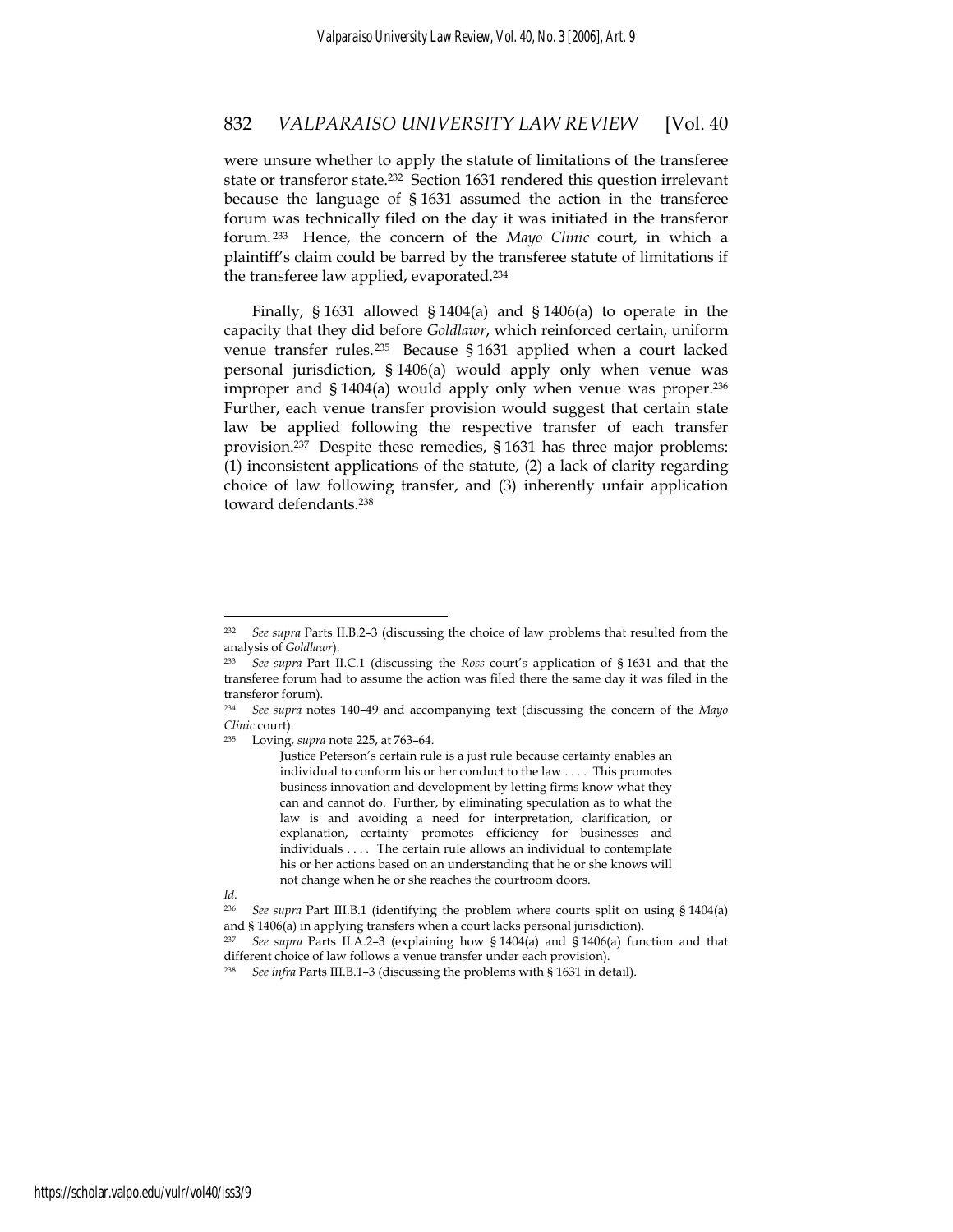$\overline{a}$ 

# 2006] *Where are Courts Going with* § *1631* 833

#### 1. Problem One: Inconsistent Results of § 1631

The first problem with § 1631 is that courts currently disagree over whether § 1631 even applies when courts lack personal jurisdiction because the legislative history specifically mentions "subject-matter jurisdiction" while the statute mentions only "jurisdiction."<sup>239</sup> Thus, currently there is no uniformity in the application of § 1631 or certainty in how to interpret § 1631.240 If § 1631 cannot be used to transfer a case when a court lacks personal jurisdiction, the only process left to use is the old inefficient system stemming from *Goldlawr*, which utilizes both § 1404(a) and § 1406(a).<sup>241</sup> Moreover, because courts cannot agree on § 1631's application, matters are confused further because courts must also consider whether to use § 1631 on top of the analysis of *Goldlawr* and its progeny. 242

The district courts that do not apply § 1631 convincingly argue that § 1631 only applies to instances of subject matter jurisdiction.243 The legislative history of § 1631 only mentions subject matter jurisdiction, and these courts cannot be criticized for utilizing legislative history as a tool for determining the function of § 1631 because legislative history is a major tool courts use when analyzing the function of statutes.<sup>244</sup> Even though no court has applied the old analysis under *Goldlawr*, this narrow

<sup>239</sup> *See infra* Part II.C; *see also* Oakley, *supra* note 173, at 979 ("Rather than constituting a simple binary circuit split, the cases construing section 1631 can best be described as encompassing a range of gradations.").

<sup>240</sup> *See supra* note 91 and accompanying text (explaining why lack of certainty and uniformity erode efficiency).

<sup>241</sup> *See supra* Part II.B.3 (discussing the inefficiency that resulted when courts were unsure

of whether to extend *Goldlawr* past choice of law protections). 242 *See* Bayles, *supra* note 91, at 639 ("When cases at the trial level clearly fall within the boundaries of a precedent, it saves time and money for all involved to follow precedent.").

Unless the Courts establish and maintain certainty and stability in the law, businessmen cannot safely and wisely make contracts with their employees or with each other; the meaning of wills, bonds, contracts, deeds, and leases will fluctuate and change with each change in the personnel or in the changing views of a Court; property interests will be jeopardized and frequently lost or changed; Government cannot adequately protect law-abiding persons or communities against criminals; private citizens will not know their rights and obligations; and public officials will not know from week to week or month to month the powers and limitations of government.

*Id.* at 637–38 (quoting Chief Justice Bell of Pennsylvania). 243 *See supra* Part II.C.2 (explaining that the courts that do not follow § 1631 do so because the legislative history of § 1631 only mentions that a case may be transferred when it lacks subject matter jurisdiction).

<sup>244</sup> *See supra* note 189 and accompanying text (providing the legislative history of § 1631).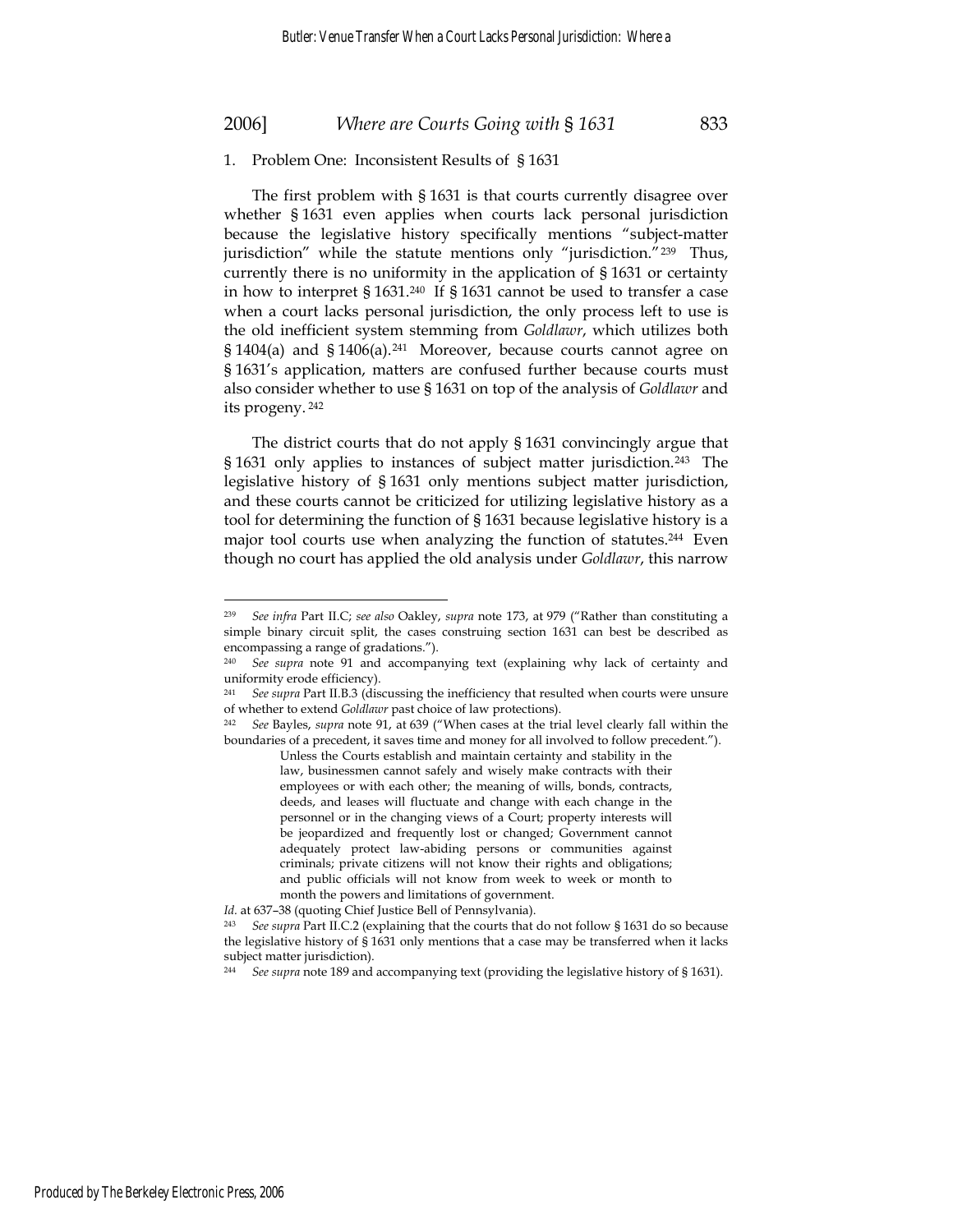interpretation of § 1631 means that the old case law and process still exist, which reveals that venue transfer problems remain unresolved.<sup>245</sup> Therefore, once again, efficiency is undermined due to uncertainty and lack of uniformity in venue transfer application.<sup>246</sup>

2. Problem Two: Section 1631 Does Not Specify Which Choice of Law to Apply

The second problem is that the statute itself does not specify which state's law applies following a venue transfer.<sup>247</sup> The language of the statute provides that the case should be treated as if it were originally filed in the transferee court, but there is no specific language that suggests that the law of the transferee court should apply.<sup>248</sup> Hence, the opportunity exists for varied interpretation due to the lack of specificity in the statute. This problem should be corrected to establish a clear rule, allowing courts to determine, and attorneys to expect, which law will apply following a venue transfer. 249

3. Problem Three: The Language of § 1631 is too Detrimental to Defendants

The third problem is that § 1631 allows a plaintiff to manipulate the system, which is unfair to defendants.250 Section 1631 overrides the choice of law protections that courts like the *Nelson* court tried to extend to avoid plaintiff forum shopping.251 From the plaintiff's perspective, courts throwing out valid claims through bars such as personal jurisdiction and the statute of limitations are legitimate concerns.<sup>252</sup>

<sup>245</sup> *See supra* Part III.A (discussing the problems *Goldlawr* caused).

<sup>246</sup> *See supra* note 91 and accompanying text (indicating why lack of uniformity results in inefficiency).

<sup>247</sup> *See supra* note 173 and accompanying text (providing the exact text of § 1631).

<sup>248</sup> *See supra* note 173 and accompanying text. 249 *See supra* Part II.B.3 (indicating the difficulty courts have when it is unclear which choice of law to apply following a venue transfer).

<sup>250</sup> *See supra* Part II.C (discussing the specific application of § 1631). It should be noted that this Note focuses on the application of choice of law between competing states based on transfers from diversity jurisdiction. A completely separate issue is a transfer pursuant to § 1404(a) or § 1406(a) based on a federal question. For an application of choice of law and venue transfer pursuant to federal question issues, see MOORE ET AL., *supra* note 1, § 111.20(2). While application of § 1631 to instances of federal question cases would further promote efficiency, the analysis of that situation is simply too large of an issue and is beyond the scope of this Note.

<sup>251</sup> *See supra* notes 163–67 and accompanying text (discussing the *Nelson* court opinion and concerns).

<sup>252</sup> *See supra* notes 94–99 and accompanying text (showing the concerns for plaintiff claims by the *Goldlawr* Court). This was the concern the *Goldlawr* Court was worried about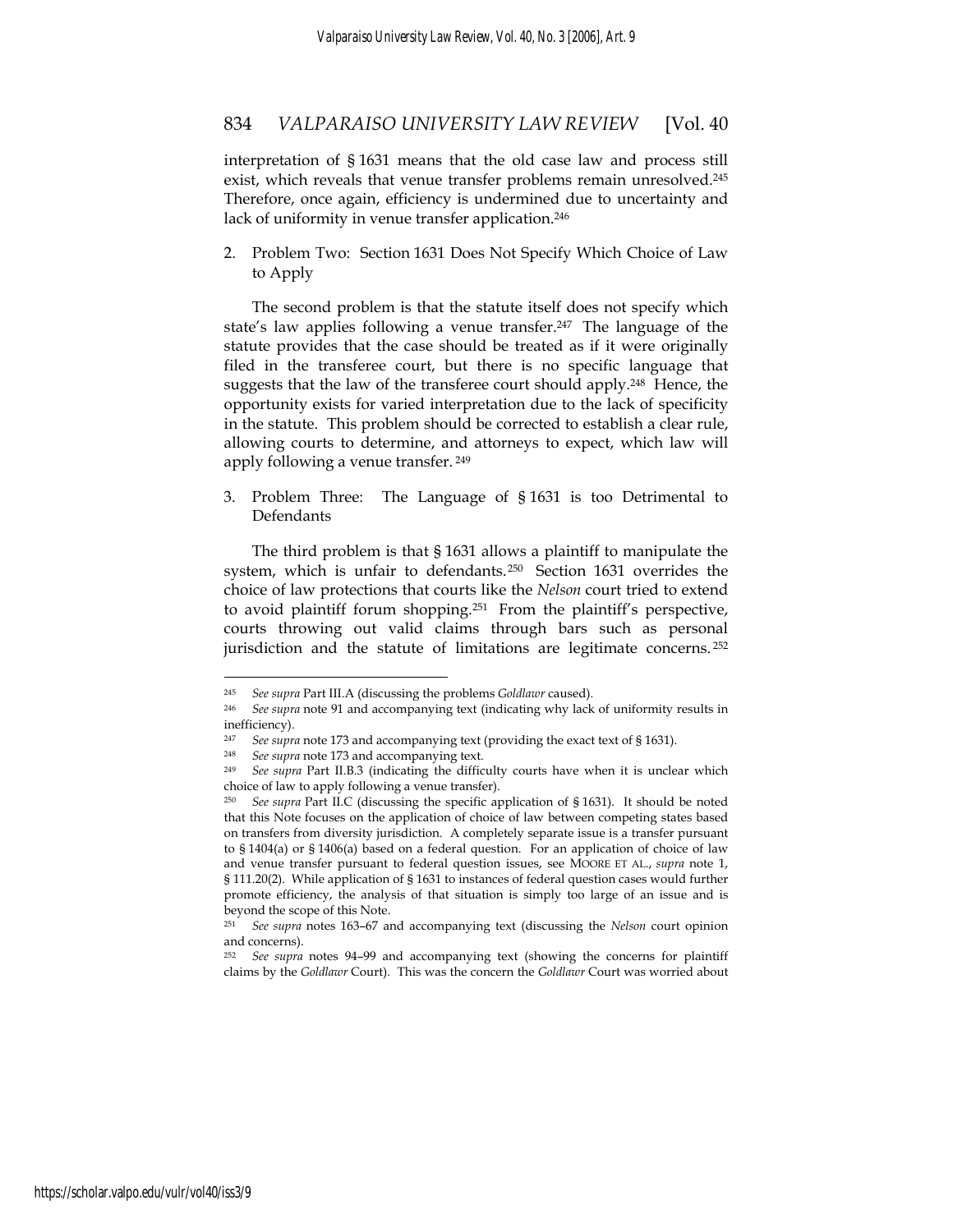$\overline{a}$ 

However, plaintiffs and courts like *Goldlawr* fail to notice that these "elusive facts" exist to protect defendants.253

Even though Congress eliminated the harsh results of dismissal with *forum non conveniens* by passing § 1404(a),254 the *Goldlawr* court wrongly interpreted § 1406(a) as a device that trumped the requirement that a court dismiss a case for lack of personal jurisdiction over the defendant. 255 With *forum non conveniens*, the forum is valid and the problem is that mere inconvenience warrants a dismissal.256 Congress deemed this to be a harsh result and passed § 1404(a) and § 1406(a) to remedy such situations with *forum non conveniens*.257 However, with personal jurisdiction, dismissal is justified because the court has no power over the defendant. 258 The *Goldlawr* court failed to state the reason for dismissal when a court lacks personal jurisdiction over the defendant, which is to protect the defendant.259 The Court justified its

when a plaintiff's claim could be dismissed because of an erroneous guess to an elusive fact such as jurisdiction, but what the Court failed to notice is that this "elusive fact" was there for a reason: to protect defendants. *See supra* notes 94–99 and accompanying text; *see also supra* notes 138–47 and accompanying text (discussing the *Mayo Clinic* analysis with choice of law). The *Mayo Clinic* court took these worries even further past the statute of limitations. *See supra* notes 138–47 and accompanying text. Other arguments that plaintiffs worry about is that they may be lulled into a false sense of security by negotiations with defendants that may cause a plaintiff to refrain from bringing a claim, which warrants the result of *Goldlawr*. *See* Froelich v. Petrelli, 472 F. Supp. 756, 761 (D. Haw. 1979). A court should only utilize such estoppel when the defendant, by words, acts, and conduct, led the plaintiff to believe it would pay the claim and then breaks off negotiations when the time for the suit has passed. *See* Bomba v. W.L. Belvidere, Inc., 579 F.2d 1067, 1071 (7th Cir. 1978).

<sup>253</sup> *See supra* note 87 and accompanying text (describing personal jurisdiction generally and the protections it offers to defendants); *see also* Page, *supra* note 35, at 1158–60 (describing personal jurisdiction as a guarantee that defendants receive treatment in a manner consistent with the Due Process Clause).

<sup>254</sup> *See supra* notes 52–59 and accompanying text (discussing why Congress passed § 1404(a)).

<sup>255</sup> *See supra* Part II.B.1 (observing the *Goldlawr* opinion).

<sup>256</sup> *See supra* Part II.A.1 (discussing the function of *forum non convienens*). 257 *See supra* Part II.A.1 (discussing *forum non convienens*, how it operated, and why  $$1404(a)$  was passed to supercede its general operation among federal courts).<br><sup>258</sup> See sunta pote 87 and accompanying text (discussing personal jurisdiction

<sup>258</sup> *See supra* note 87 and accompanying text (discussing personal jurisdiction and why it is a protection for defendants and normally warrants dismissal).

Clearly the lower court's analysis was much more sound:

Section 1406(a) provides for the transfer of cases when venue is improper. It does not mention jurisdictional defects. Whatever be the desirability of a rule that a district court may transfer a case when venue is mislaid and jurisdiction over the person of the defendant is lacking, it is an unwarranted exercise of judicial interpretation to find that a statute, expressly providing for transfer to cure a venue defect,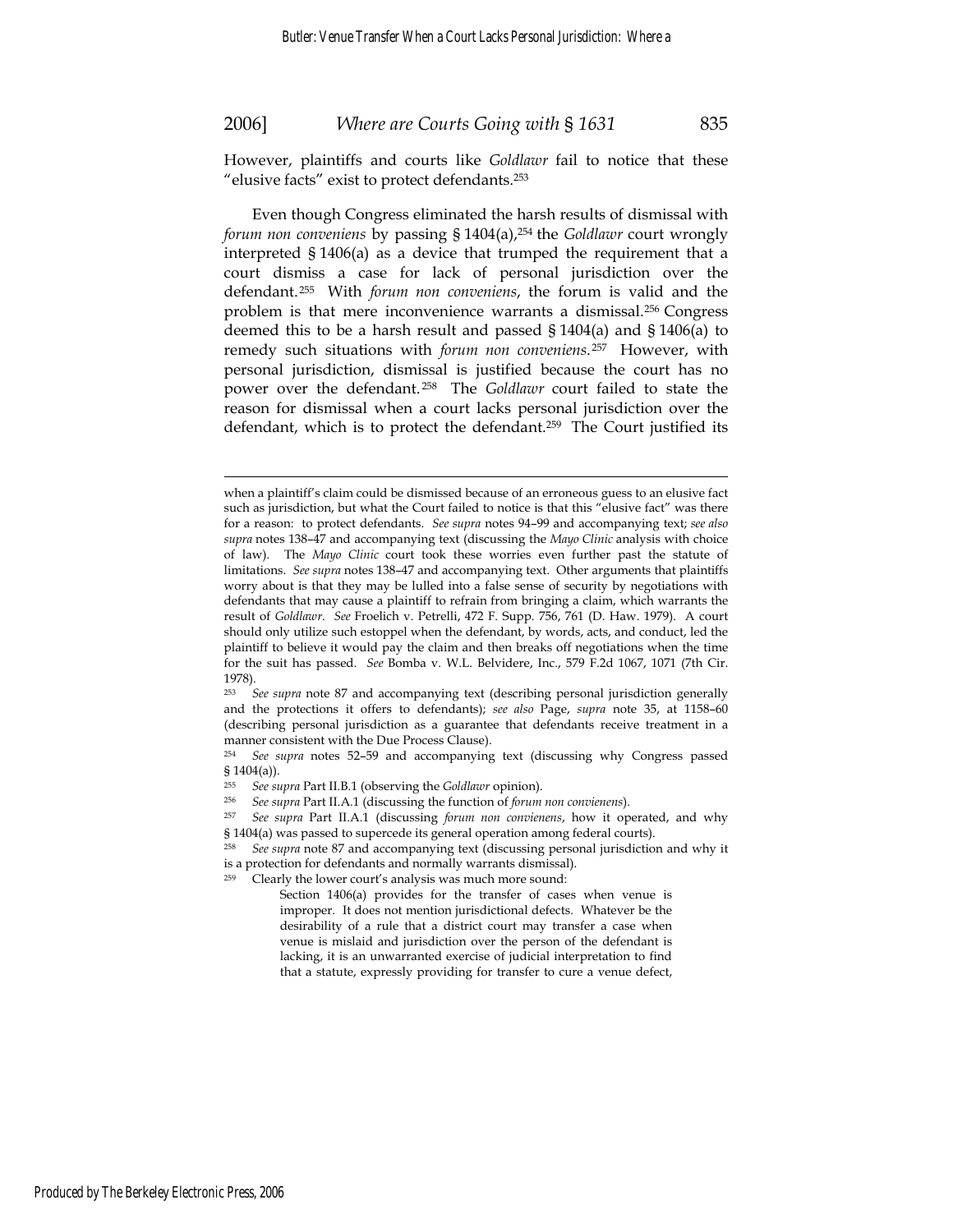decision by stating that it was more efficient to preserve a plaintiff's claim rather than dismiss a case.260 Hence, after *Goldlawr*, some courts determined that a plaintiff's claim should be preserved indefinitely, which is simply taking venue transfer too far.

The broad interpretation of § 1631 essentially codifies this interpretation because it first allows a transfer and then considers the action filed in the transferee court on the day it was originally filed in the transferor court.<sup>261</sup> Thus, with the broad interpretation of  $\S$  1631, if the statute of limitations had run after the action was filed in the improper court, it would not matter, and defendants essentially lose the protection of the statute of limitations.262 This interpretation removes too many protections for defendants.263

Despite the fact that plaintiffs may lose valid claims when a case is dismissed due to lack of jurisdiction or choice of law concerns, allowing a plaintiff's claim to inevitably be preserved removes protections that defendants rely on and undermines the adversarial system.264 Further, it

The notion that a District Court may deal with an *in personam* action in such a way as possibly to affect a defendant's substantive rights without first acquiring jurisdiction over him is not a familiar one in federal jurisprudence. No one suggests that Congress was aware that *28 U.S.C. § 1406(a)* might be so used when it enacted that statute. The "interest of justice" of which the statute speaks and which the Court's opinion emphasizes in support of its construction of § 1406(a) is assuredly not a one-way street.

#### *Id.*

 $\overline{a}$ 

<sup>260</sup> *See supra* note 94 and accompanying text (setting out the language in *Goldlawr* that creates this problem).

<sup>261</sup> *See* Part II.C.1; *see also* 28 U.S.C. § 1631 (2000) ("[T]he action or appeal shall proceed as if it had been filed in or noticed for the court to which it is transferred on the date upon which it was actually filed in or noticed for the court from which it is transferred.").

<sup>262</sup> *See supra* Part II.C.1 (discussing the broad interpretation). 263 *See supra* Part III.B.3 (discussing the competing concerns between courts on whether to extend protection to plaintiffs or defendants).

impliedly provides for a transfer to cure a more basic jurisdictional defect. *The lesser does not by implication include the greater.*

Goldlawr v. Heiman, 288 F.2d 579, 582 (2d Cir. 1961), *rev'd* 369 U.S. 463 (1962) (emphasis added). Also, the *Goldlawr* dissent, written by Justice Harlan, probably best describes the problem with *Goldlawr*. 369 U.S. 463, 467–68 (1962) (Harlan, J., dissenting). Justice Harlan argued:

<sup>264</sup> *See* Richardson, *supra* note 141, at 1021 ("Statutes of limitations, it has been said, 'are designed to prevent unreasonable delay in the enforcement of legal rights.' ... This viewpoint specifically acknowledges that plaintiffs should be permitted to enforce their rights, provided that they do so without unreasonable delay."). Allowing plaintiffs to have their claims preserved over defects in personal jurisdiction and the statutes of limitations drastically decreases the diligence a plaintiff is expected to practice when filing a claim. *Id.*; *see also supra* note 74 (discussing the problems and concerns with forum shopping).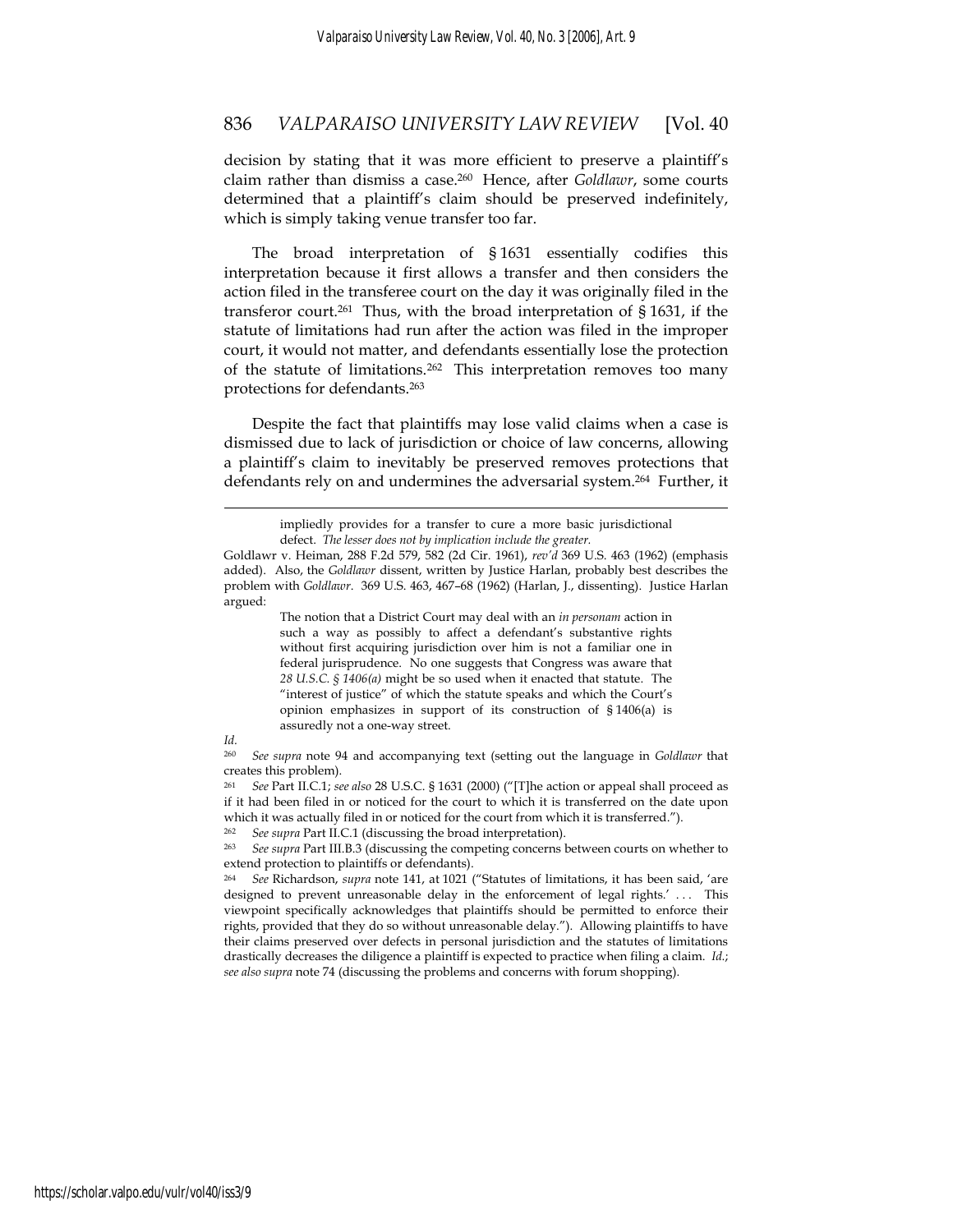encourages plaintiffs to forum shop because their claims are preserved indefinitely.265 Both the *Ellis* and *Nelson* courts determined that it was unfair for a plaintiff to circumvent the statute of limitations through venue transfer when jurisdiction was improper.266 If a plaintiff's claim was preserved indefinitely, a plaintiff would have no reason to practice diligence when he knows that his claim will always be preserved, and he could forum shop to capture the law he wanted.267 Courts like *Nelson*  and *Ellis* recognized this problem and were unwilling to make the adversary system so lopsided.<sup>268</sup> Therefore, at least in some circuits, indefinite preservation of a plaintiff's claim was stopped before courts even used § 1631.269 The problem is that the inherent language of § 1631 essentially codifies the principle that plaintiff claims will be preserved indefinitely.

However, the counterargument to this analysis is that if a defendant has already prepared to adjudicate a claim, the claim is not "stale," and the protection of the statute of limitations is irrelevant.270 Yet, allowing plaintiffs to circumvent the statute of limitations promotes forum shopping and undermines the adversarial system because a plaintiff can also capture more favorable choice of law benefits besides the statute of limitations. 271 Further, it remains much easier and more certain to dismiss a claim that fails to meet the statute of limitations than it is to

<sup>265</sup> *See supra* notes 140–49 and accompanying text (discussing the *Mayo Clinic* case where analysis was set forth that essentially preserved a plaintiff's claim indefinitely).

<sup>266</sup> *See supra* notes 150–67 and accompanying text (discussing the opinions of the *Ellis* and *Nelson* courts).

<sup>267</sup> *See supra* note 264 and accompanying text (discussing why plaintiffs would need to file less diligently).

<sup>268</sup> *See supra* notes 150–67 and accompanying text (providing that both the *Ellis* and *Nelson* courts stated that it would be unfair to allow plaintiffs to capture choice of law and forum shop by applying the transferor court law based on a transfer when a court lacked jurisdiction over the defendant).

<sup>269</sup> *See supra* notes 150–67 and accompanying text. 270 *See* Richardson, *supra* note 141, at 1020. Mr. Richardson states:

<sup>[</sup>T]he objective of limitations law is to protect defendants from the difficulty of defending against "stale," i.e., old, claims. Such protection is generally viewed as a simple matter of fairness to defendants. . . . Some cases have stated that the statutes of limitations are intended to protect would be "defendants from stale claims brought after memories have faded" or evidence and witnesses have been lost . . . . According to other cases, statutes are enacted to "encourage the prompt presentation of claims to assure fairness to defendants."

Id. However, it is difficult to say that a claim has "faded" after the defendants have already prepared to litigate.

<sup>271</sup> *See supra* note 74 and accompanying text (discussing forum shopping); *see also supra*  note 263 and accompanying text (discussing the lack of diligence problem).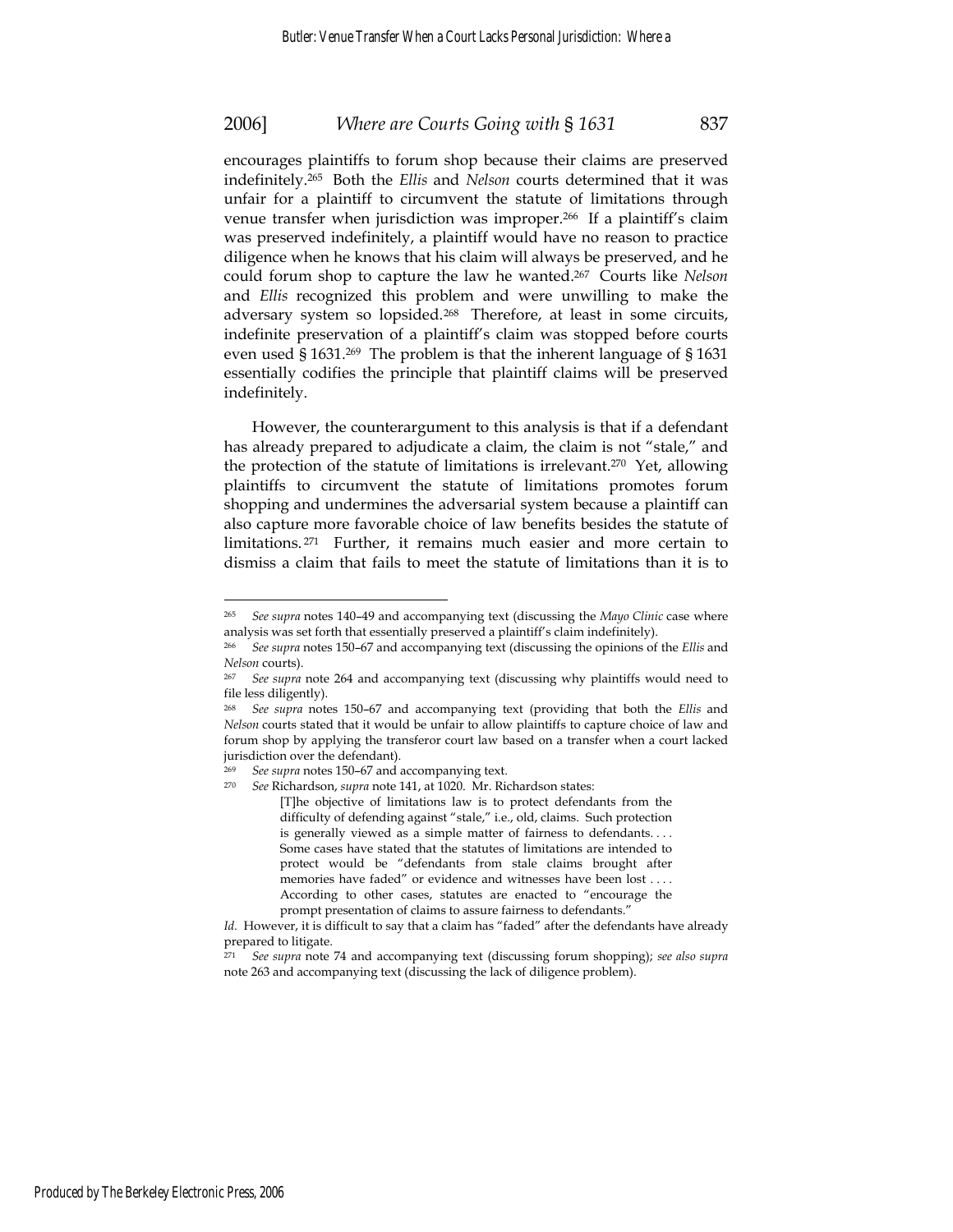create exceptions "in the interests of justice" to preserve a plaintiff's claim following transfer.272 By once again looking to the purpose of venue transfer, which is efficiency, § 1631 should be amended to err on the more certain and efficient result of not circumventing the statute of limitations.273

In conclusion, although § 1631 sought to resolve the *Goldlawr*  problems, the statute must be revised to operate effectively.274 First, the current inconsistencies with § 1631 do not allow it to resolve the problems *Goldlawr* and its progeny caused in venue transfers when a court lacks personal jurisdiction over the defendant.275 Second, § 1631 is not specific enough in stating which law will apply following a transfer, and this uncertainty may lead to discrepancies among courts in the future. 276 Third, allowing transfers by a court that lacks personal jurisdiction over a defendant permits courts to remove additional defendant protections in order to preserve a plaintiff's claim.277 The language of § 1631 essentially codifies this problem.<sup>278</sup>

Clearly, the purpose of venue transfer has come a long way since *forum non convienens*. 279 Section 1631 has the potential to fix the *Goldlawr*  problems, but it must be amended to (1) resolve the discrepancy on whether § 1631 should be used, (2) specify which choice of law is to apply, and (3) better protect defendants.280

<sup>272</sup> *See supra* note 173 and accompanying text (providing the language of § 1631, which includes the words "in the interest of justice").

<sup>273</sup> *See supra* notes 235, 242 and accompanying text (discussing how certain and uniform rules promote efficiency); *see also supra* note 35 and accompanying text (discussing the purpose of venue transfer and generally promoting efficiency). 274 *See supra* Parts III.A–B.

Although the ultimate application of the appropriate statute of limitations is a comparatively simple business, the intermediate inquiry of which state's statute of limitations should be applied leads us on a merry chase through the murky area in which the *Erie* doctrine and the federal change of venue statutes intersect.

Ellis v. Great Sw. Corp., 646 F.2d 1099, 1100–01 (5th Cir. 1981).

<sup>275</sup> *See supra* Part III.B.1 (discussing this particular problem with § 1631).

<sup>&</sup>lt;sup>276</sup> See supra Part III.B.2 (discussing the second problem with the application of § 1631).<br><sup>277</sup> See supra Part III.B.3 (discussing the third problem with the application of § 1631).

<sup>&</sup>lt;sup>277</sup> See supra Part III.B.3 (discussing the third problem with the application of § 1631).<br><sup>278</sup> See supra note 173 (providing the language of § 1631).<br><sup>279</sup> See supra Part II.A.1 (discussing the purpose of *forum non co* 

<sup>280</sup> *See infra* Part IV (providing the reasoning for the amendments as well as the amendments to § 1631 themselves).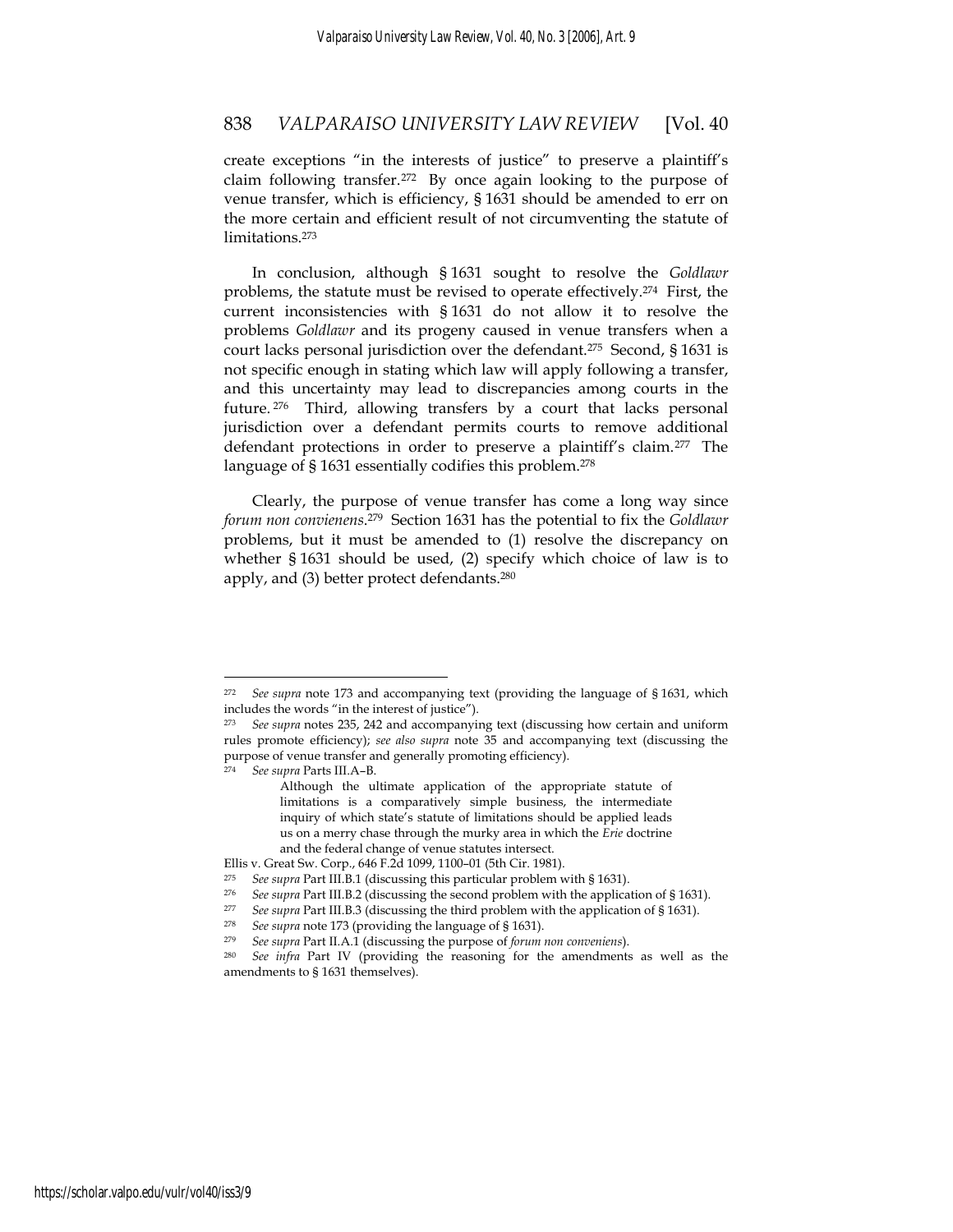#### IV. CONTRIBUTION

Venue transfer has clearly lost its focus of promoting efficient transfer of claims. Courts took the appropriate action by using § 1631 to provide a clear standard for transfer when a court lacks jurisdiction, but because courts are unclear regarding whether it applies and the statute takes too much away from defendants, the statute must be amended. This Note proposes that several amendments be made to § 1631. First, § 1631 must be amended to clearly indicate that it is the applicable statute to be used for venue transfer when a court lacks personal jurisdiction over the defendant. Second, § 1631 must be amended to specifically outline the choice of law following a § 1631 transfer. Last, § 1631 must be amended so as not to allow plaintiffs to manipulate the venue transfer system. Thus, Congress should amend § 1631 as follows and label it subsection (a):

> *(a)* Whenever *a district court in which a case is filed* a civil action is filed in a court as defined in section 610 of this title or an appeal, including a petition for review of administrative action, is noticed for or filed with such a court and that court finds that there is a want of *subject matter or personal* jurisdiction, *whether venue is proper or improper*, the court shall, if it is in the interest of justice, transfer such action or appeal to any other such court in which the action or appeal could have been brought at the time it was filed or noticed, *and the court to which it is transferred shall apply the substantive law of the state in which it sits to the action or appeal as if it were filed the day of transfer to such a court* and the action or appeal shall proceed as if it had been filed in or noticed for the court to which it is transferred on the date upon which it was actually filed in or noticed for the court from which it is transferred. 281

#### Commentary

 $\overline{a}$ 

The amended § 1631 makes the necessary changes to (1) create three separate venue provisions that do not appear to function the same way, (2) specifically define which choice of law to apply following a transfer,

<sup>281 28</sup> U.S.C. § 1631. The normal font is the language of the original statute. The text that appears in italics is the proposed language the author wishes to add, and the language with a line through it is the language the author wishes to strike from the original statute.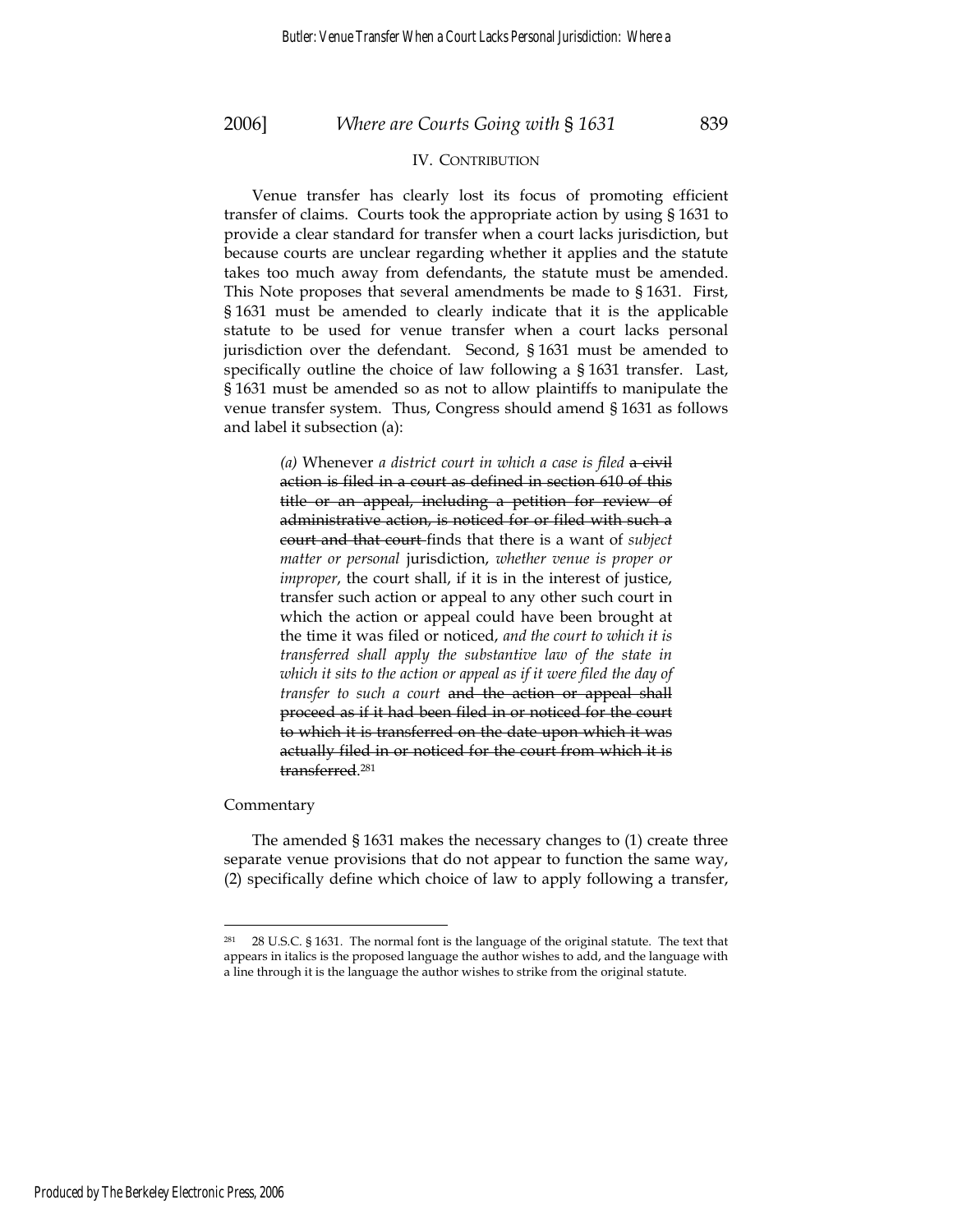and (3) protect defendant rights by setting a limit of how far a court must go to preserve a plaintiff's claim.

First, this change will improve the efficiency of venue transfer because courts will have three separate venue transfer provisions to use in distinct situations. The change in the language from stating "jurisdiction" to "want of subject-matter or personal jurisdiction" clears up any discrepancies as to when the statute should be used and thus resolves the inconsistencies in dealing with § 1631.282 This change will provide courts with three separate venue transfer provisions to use in distinct situations, and it will clear up the blurred purpose of venue transfer created by *Goldlawr*. 283 The effect of this change on § 1404(a) and § 1406(a) would be beneficial because they will each function distinctly. Section 1404(a) will be used when venue is proper but a more convenient forum exists for the litigation to take place.284 Section 1406(a) will be used only when venue is improper and justice demands a transfer take place, and § 1631 will be used when either subject matter or personal jurisdiction is lacking, regardless of whether venue is proper.<sup>285</sup> All three statutes retain the discretionary language "in the interest of justice" to allow courts to dismiss the action if they determine that justice demands it.286 The problem of *Goldlawr* and its progeny, where it made § 1404(a)

*Id.* 

 $\overline{a}$ 

<sup>285</sup> *Id.* Professor Oakley provides a different approach to fixing the *Goldlawr* problems. "Section 1631 . . . should be revised to make clear that it is the vehicle for transfer to cure a lack of subject—matter jurisdiction. Section 1406 should be broadened to make express what some courts have implied: that it permits transfer for lack of personal jurisdiction as well as improper venue." *Id.* The only problem with this amendment to § 1406(a) and § 1631 is that § 1406(a) does not take into account choice of law following a transfer, and thus the problem identified in Part III.B.2 would not be resolved. Hence, the author's proposed amendment to § 1631 widens the application of § 1631 to both subject matter and personal jurisdiction, allows the choice of law clause included in the statute to apply to both instances, and clears up the problem with choice of law created by *Goldlawr* because

courts know they have to apply the transferee court law as ordered by Congress. 286 *See* 28 U.S.C. § 1404(a) ("For the convenience of parties and witnesses, in the interests of justice, a district court may transfer."); 28 U.S.C. § 1406(a) ("The district court of a district in which is filed a case laying venue in the wrong division or district shall dismiss, or if it be in the interest of justice, transfer such case.").

<sup>282</sup> *See supra* Part III.C.

<sup>283</sup> *See supra* Part III.B.1. 284 See Oakley, *supra* note 173, at 972, for a similar reasoning by proposing a change to § 1404(a).

This prospectus recommends curing the problem of overlap by revising subsection 1404(a) to make clear that it authorizes transfer only when dictated by convenience interests, not the need to save the plaintiff from the prejudicial consequences of having brought suit in a court without proper subject-matter jurisdiction, venue, or personal jurisdiction over the defendant.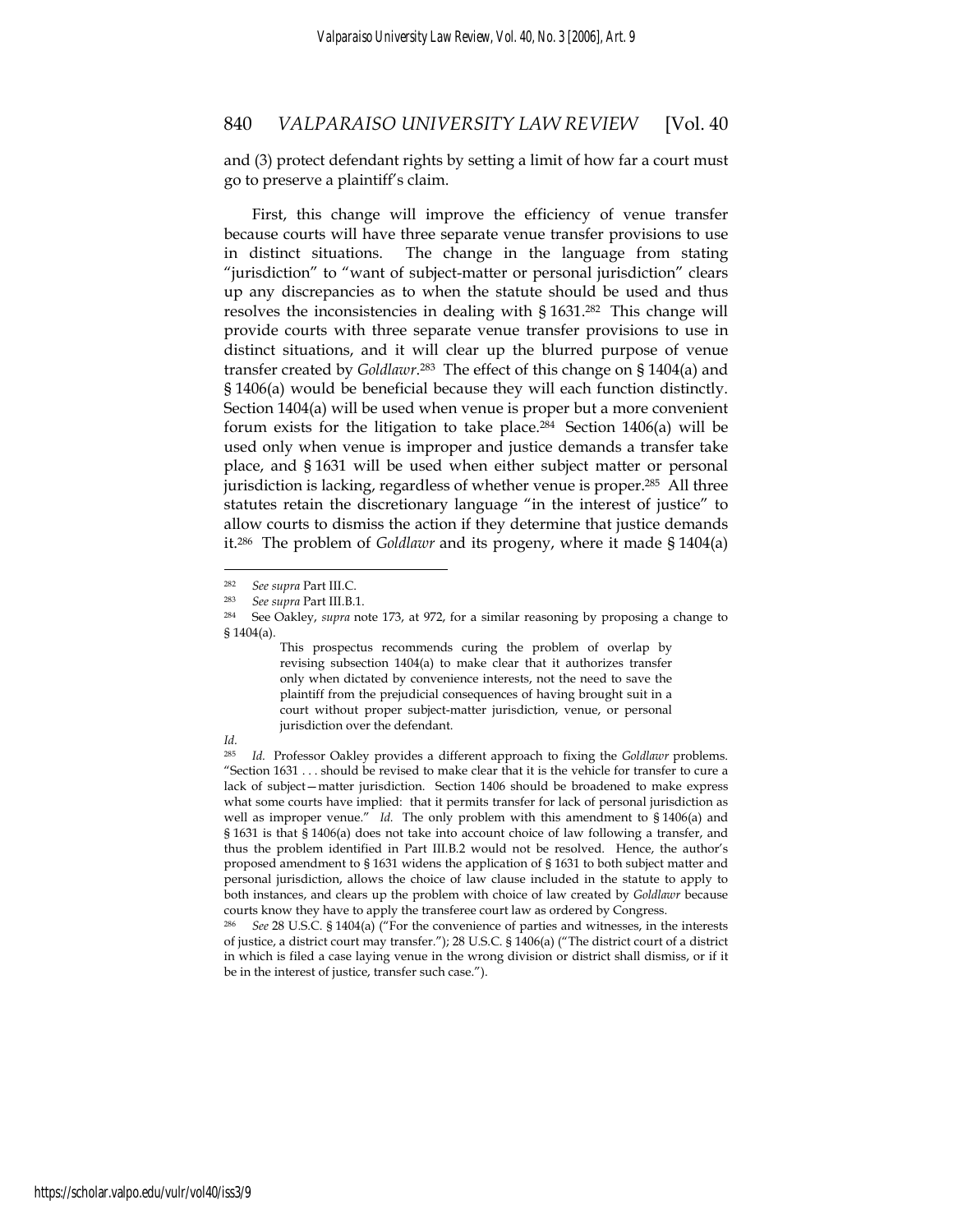and § 1406(a) function equivalently, is resolved.<sup>287</sup> Therefore, thinking back to our friend Kate, because the court lacked personal jurisdiction over Kate's client, there should be no discrepancy in which venue transfer provision to use, and the applicable statute would clearly be § 1631.288

Second, the amended changes will make all cases that applied the *Goldlawr* analysis in either choice of law or venue transfer obsolete, including *Goldlawr* itself, because the new § 1631 tells courts which law to apply.289 Hence, the original purpose of venue transfer, the promotion of efficiency, is reinstated, and any claim that involves issues like that between Kate and Sally would use § 1631 if the court lacked jurisdiction, § 1406(a) if the court was an improper venue, and § 1404(a) if the original venue was proper but inconvenient.290

Third, this change still respects the preservation of plaintiffs' claims because a plaintiff is permitted to make a transfer even when the court lacks jurisdiction over the defendant.<sup>291</sup> Hence, the concern of the *Goldlawr* court that such dismissals are inefficient or unfair is preserved. 292 However, the amended § 1631 also protects defendant rights by not allowing circumvention of all actions that would result in dismissal.<sup>293</sup> The change in the language at the end of the statute requires that the transferee court apply the state law where it sits upon the day it arrives. The amended § 1631 removes the original language that allows the action to commence in the transferee court as if it were filed on the day it was filed in the transferor court. The amendment essentially codifies the decision of the *Nelson* court. 294 This change allows the statute of limitations in the transferee forum to continue running even after the plaintiff has filed his claim in the improper forum. Plaintiffs will no longer be able to gamble at acquiring beneficial law because their claims will not necessarily be preserved indefinitely. Most importantly, this change reinstates important defendant rights contained in choice of law analysis such as the statute of limitations. A claim like

<sup>287</sup> *See supra* Part III.B.1.

<sup>288</sup> *See supra* Part I. 289 *See supra* Part III.B.2. 290 *See supra* Part I. 291 *See supra* Part III.B.3.

<sup>292</sup> *See supra* Part II.B.1.

<sup>293</sup> *See supra* Part III.B.3. 294 *See* Nelson v. Int'l Paint Co., 716 F.2d 640, 643 (9th Cir. 1983) ("[I]t is necessary to look to the law of the transferee state, also to prevent forum shopping, and to deny plaintiffs choice-of-law advantages to which they would not have been entitled in the proper forum.").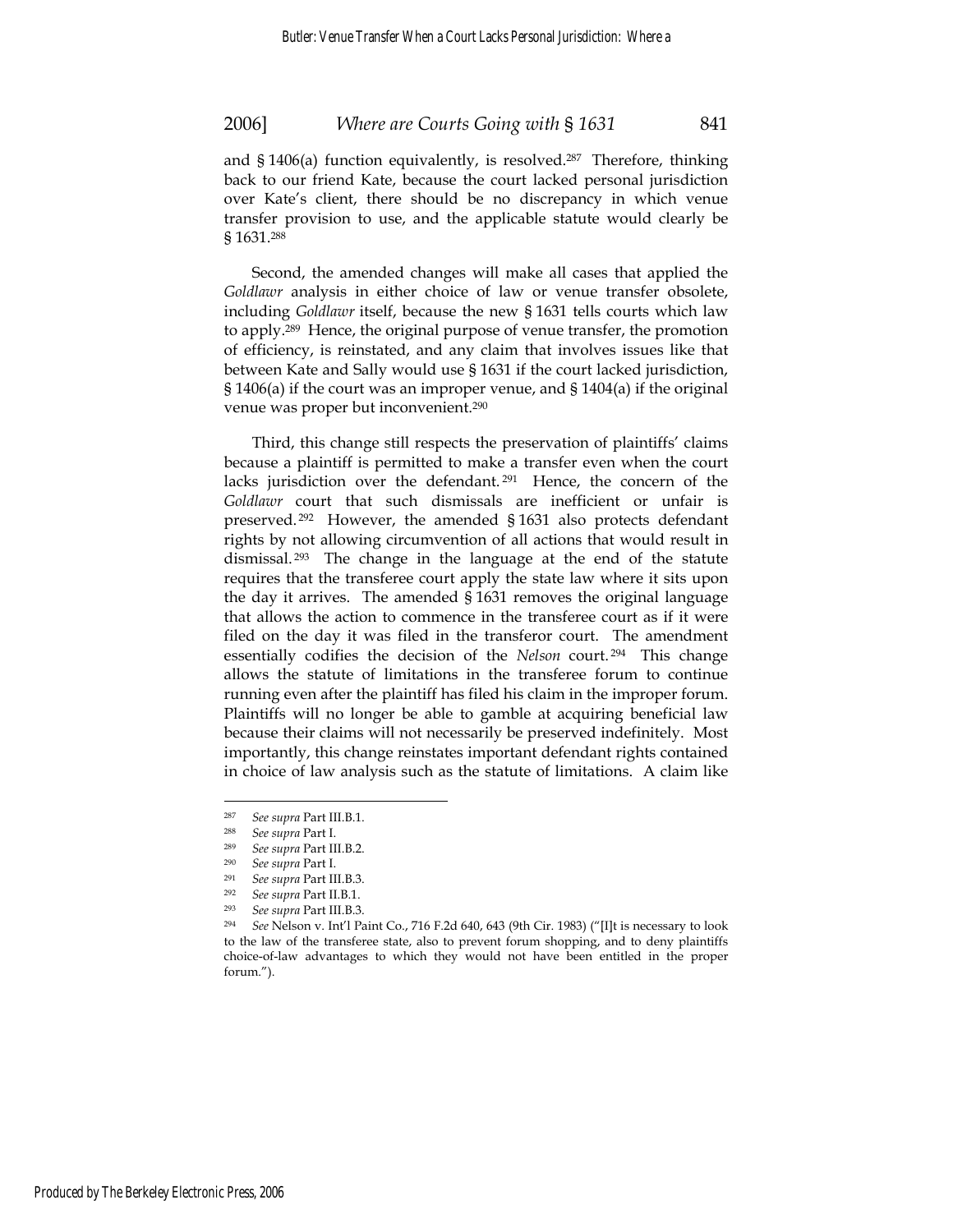Sally's would be barred, and Kate's client would not have to worry about losing the protection of the Iowa statute of limitations.295 Hence, the amended § 1631 respects the balance between plaintiff and defendant rights.

Further, in order to avoid any confusion on the definition of "district court," the following language should be added as subsection (b) to § 1631:

> (b) As used in this section, the term "district court" includes the District Court of Guam, the District Court for the Northern Mariana Islands, and the District Court of the Virgin Islands, and the term "district" includes the territorial jurisdiction of each such court.296

#### **Commentary**

This proposed section simply transports the language used in both § 1404(a) and § 1406(a) into § 1631.<sup>297</sup> Hence, the use of identical language in all three statutes will solidify them as companion sections to be applied to transfer cases. Further, it will promote uniformity and

 $\overline{a}$ 

28 U.S.C. § 1406(c).

<sup>295</sup> *See supra* Part I.

<sup>296</sup> This subsection is the verbatim language used in both § 1404(d) and § 1406(c). *See supra* notes 52, 69 and accompanying text. It appears nowhere in the original text of the statute, nor does the original statute contain a subsection (b). Adding this subsection clears up exactly what courts should use the new  $\S 1631(a)$  when making a transfer, and it is meant to clear up the language from the beginning of the old § 1631, which stated: "Whenever a civil action is filed in a court *as defined in section 610 of this title*." *See supra*  note 173 and accompanying text (emphasis added). The change is meant to alleviate the concern raised by Mr. Tayon, that "[t]his definition of 'courts' excludes certain courts. Therefore, the express legislative intent to provide a provision which 'is broadly drafted to permit transfer between any two federal courts' has not been realized." *See* Tayon, *supra*  note 173, at 225. Mr. Tayon's amendment, which differs, reads as follows:

<sup>(</sup>b) The term "court" as employed by this provision shall include any state or federal administrative, legislative or judicial tribunal.

*Id.* at 231. 297 *See* 28 U.S.C. § 1404(d).

As used in this section, the term "district court" includes the District of Guam, the District Court for the Northern Mariana Islands, and the District Court of the Virgin Islands, and the term "district" includes the territorial jurisdiction of each such court.

*Id.*

As used in this section, the term "district court" includes the District of Guam, the District Court for the Northern Mariana Islands, and the District Court of the Virgin Islands, and the term "district" includes the territorial jurisdiction of each such court.